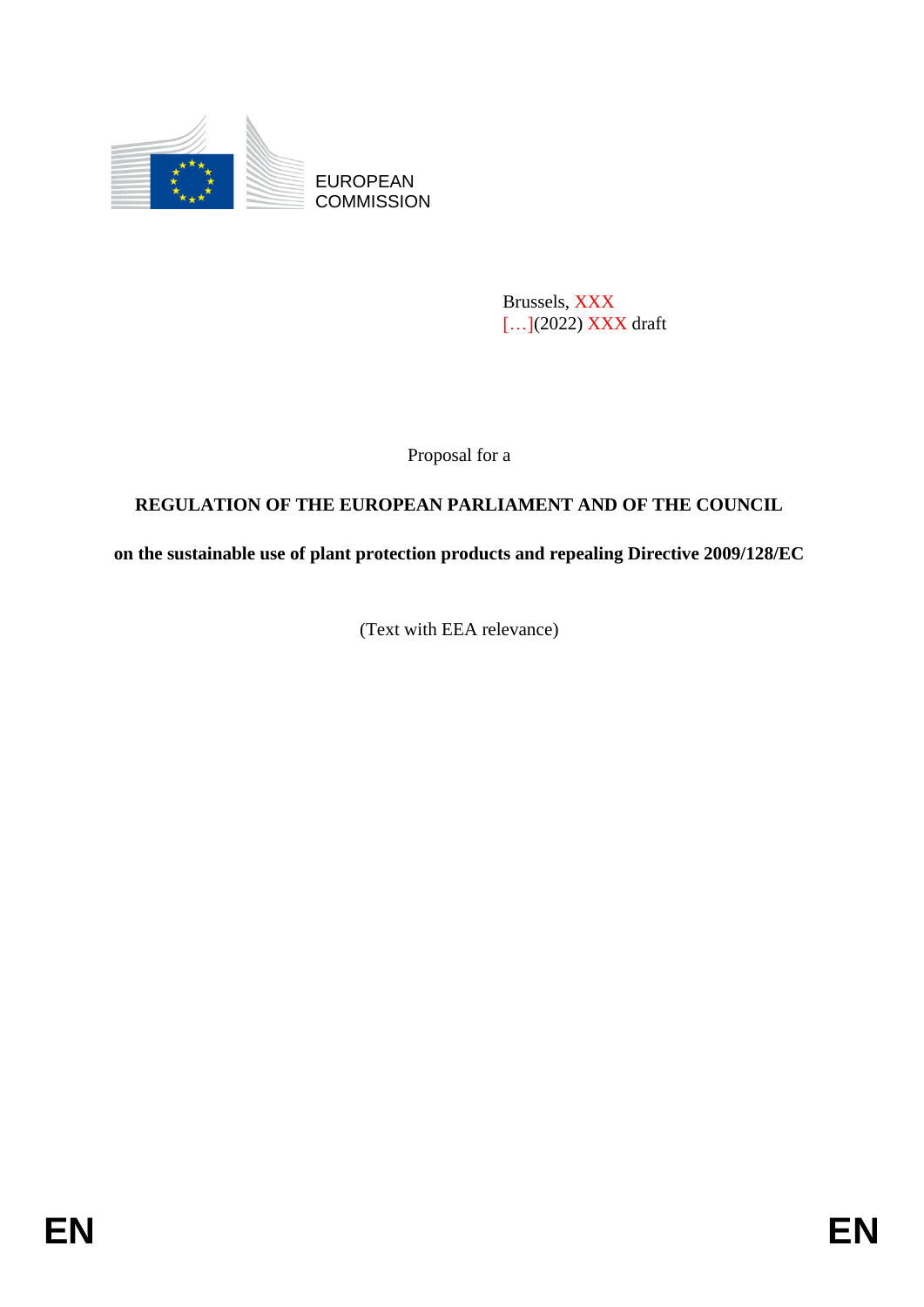### **EXPLANATORY MEMORANDUM**

#### **1. CONTEXT OF THE PROPOSAL**

#### **• Reasons for and objectives of the proposal**

Pesticides<sup>1</sup>, used synonymously with the term plant protection products for the purpose of this proposal, are mixtures of one or more formulated active substances and other co-formulants that are widely used to protect plants by repelling, mitigating or destroying harmful organisms, mainly in agriculture but also in forestry and green urban areas. Since pesticides can have harmful effects on the environment and on human health they are strictly regulated at EU level.

Audits, fact-finding missions and implementation reports by the Commission, the European Parliamentary Research Service study on the implementation of the Sustainable Use of Pesticides Directive  $(SUD)^2$ , and a recent report of the European Court of Auditors on plant protection products point to weaknesses in the implementation, application and enforcement of the SUD and a failure to sufficiently achieve its overall objective. In addition, numerous petitions, European Citizens' Initiatives and European Parliamentary questions concerning the use of pesticides show growing societal concerns.

Feedback received during the public consultation on the Commission's evaluation roadmap and inception impact assessment pointed to serious deficiencies in the implementation of the SUD in some Member States and urged the Commission to introduce stricter rules, for example in the form of a regulation at EU level to increase coherence and have more binding effects on policies in individual Member States. The harmonisation of national pesticide use policies could contribute to a better functioning of the internal market and a reduction of trade imbalances between Member States.

As part of the European Green Deal<sup>3</sup>, the Commission's Farm-to-Fork<sup>4</sup> strategy highlights the need to shift to a fair, healthy and environmentally-friendly food system, while also stressing the importance of improving the position of farmers (who are key to managing the transition) in the value chain. It proposes specific targets to reduce the use and risk of chemical pesticides and of more hazardous pesticides by 2030. EU regulation in this area is seen as a crucial tool to achieve the targets outlined in the Farm to Fork Strategy and, as such, should be strengthened.

As explained in the accompanying impact assessment and taking account of the supporting evaluation, the proposal has the objectives of:

reducing the use and risk of chemical pesticides, in particular those containing more hazardous active substances, increasing the application and enforcement

 $\frac{1}{1}$ The legal definition of pesticides laid down in Article 3(10) of the Sustainable Use Directive includes plant protection products and biocides, but since the scope of the Sustainable Use Directive was never extended to biocides, this proposal is restricted to plant protection products only.

<sup>&</sup>lt;sup>2</sup> Directive 2009/128/EC of the European Parliament and of the Council of 21 October 2009 establishing a framework for Community action to achieve the sustainable use of pesticides (OJ L 309, 24.11.2009, p. 71).

<sup>3</sup> Communication from the Commission to the European Parliament, the European Council, the Council, the European Economic and Social Committee and the Committee of the Regions The European Green Deal COM/2019/640 final, EUR-Lex - 52019DC0640 - EN - EUR-Lex (europa.eu)

<sup>4</sup> Communication from the Commission to the European Parliament, the Council, the European Economic and Social Committee and The Committee Of The Regions A Farm to Fork Strategy for a fair, healthy and environmentallyfriendly food system, COM/2020/381 final.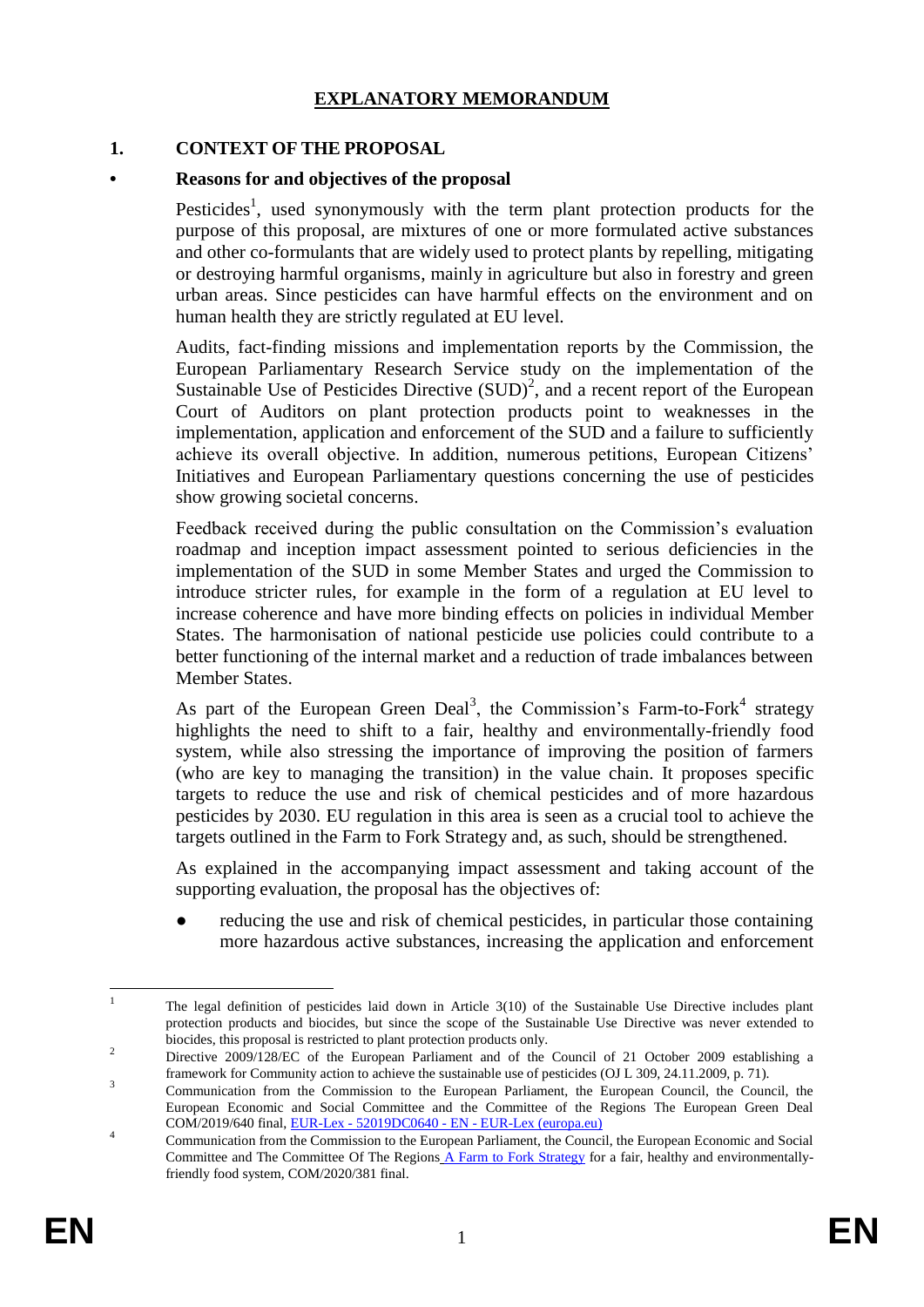of integrated pest management (IPM) and increasing the use of less hazardous and non-chemical alternatives to chemical pesticides for pest control;

- improving the availability of monitoring data, including on the application, use and risk of pesticides, and health and environmental monitoring, to ensure a better framework to measure progress;
- improving the implementation, application and enforcement of legal provisions across all Member States with a view to improving policy effectiveness and efficiency;
- promoting the adoption of new technologies, such as precision farming, with the aim of reducing the overall use and risk of pesticides.

Given the long-standing difficulties identified in the application, implementation and enforcement of the SUD, as confirmed by its evaluation, this proposal for a Regulation on the Sustainable Use of Plant Protection Products (SUR) aims to replace the SUD in regulating the use of pesticides and better align with the objectives of the European Green Deal and Farm to Fork Strategy. It aims to reduce the risks and impacts of pesticide use on human health and the environment through the achievement of pesticide reduction targets contained in the Farm to Fork strategy, to promote the use of IPM and alternatives to chemical pesticides. A Regulation is needed in order to ensure that the level of ambition in the Farm to Fork strategy is met and to remedy the problems identified with the implementation of the SUD by providing clear, uniform binding rules.

### **• Consistency with existing policy provisions in the policy area**

The proposal is consistent with the European Green Deal objective that all EU policies should contribute to preserving and restoring Europe's natural capital and the aim of reducing the use and risk of chemical pesticides and the use of more hazardous pesticides included in the Farm to Fork Strategy, Biodiversity Strategy<sup>5</sup> and the Zero Pollution<sup>6</sup> Action Plan, and the Soil Strategy<sup>7</sup>. This aim is also consistent with meeting the objectives of the EU Pollinators initiative $8$  and the EU Chemicals Strategy<sup>9</sup> for sustainability.<sup>10</sup>

The SUD was adopted in 2009 as one of the follow-up actions of the Commission thematic strategy on the sustainable use of pesticides<sup>11</sup>. Member States were required to bring into force the national provisions of transposing the SUD by 26 November

 $\frac{1}{5}$ Communication from the Commission to the European Parliament, the Council, the European Economic and Social Committee and The Committee Of The Regions EU Biodiversity Strategy for 2030 Bringing nature back into our lives, COM/2020/380 final

<sup>6</sup> Communication from the Commission to the European Parliament, the Council, the European Economic and Social Committee and The Committee Of The Regions, Pathway to a Healthy Planet for All EU Action Plan: 'Towards Zero Pollution for Air, Water and Soil', COM(2021) 400 final.

<sup>7</sup> Communication from the Commission to the European Parliament, the Council, the European Economic and Social Committee and The Committee Of The Regions, EU Soil Strategy for 2030 Reaping the benefits of healthy soils for people, food, nature and climate, COM(2021) 699 final.  $\mathbf{Q}$ 

EU Pollinators Initiative - Environment - European Commission (europa.eu)

<sup>9</sup> Communication from the Commission to the European Parliament, the Council, the European Economic and Social Committee and The Committee Of The Regions Chemicals Strategy for Sustainability Towards a Toxic-Free Environment COM/2020/667 final.

<sup>&</sup>lt;sup>10</sup> Communication from the Commission to the European Parliament, the Council, the European Economic and Social Committee and The Committee Of The Regions A Farm to Fork Strategy for a fair, healthy and environmentallyfriendly food system, COM/2020/381 final.

<sup>11</sup> Communication from the Commission to the Council, the European Parliament, the European Economic and Social Committee and the Committee of the Regions - A thematic strategy on the sustainable use of pesticides, COM(2006) 373 final, Document 52006DC0372, www.eur-lex.europa.eu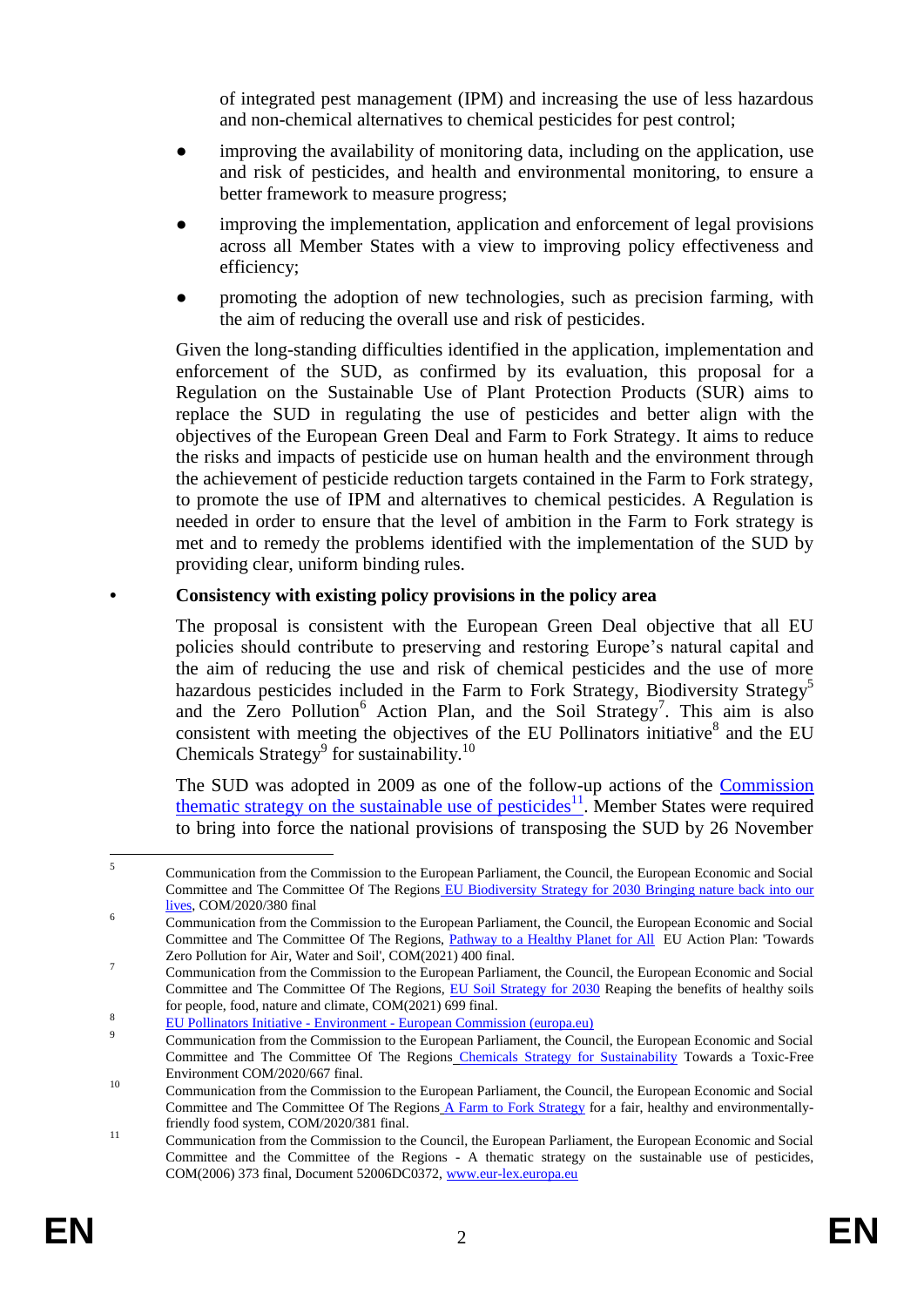2011. The Commission considered it appropriate to perform an evaluation of the SUD, also considering the problems identified with its implementation, enforcement and application in Member States. This work was performed as a back-to-back assessment, incorporating both an evaluation and impact assessment, with the ambition to bring forward a new legislative proposal by Q1 2022 as stated in the Farm to Fork Strategy.

In organic farming systems, pesticide input can be reduced by 97% and enhanced soil fertility and higher biodiversity may render these systems less dependent on external inputs. The proposal is also consistent with the European Commission targets to have at least 25% of the EU's agricultural land under organic farming and a significant increase in organic aquaculture by 2030.

The proposal also complements other current legal initiatives. In February 2020, the Commission adopted a proposal for a Regulation on statistics on agricultural inputs and outputs of the agricultural sector<sup>12</sup>. This will allow the Commission to publish more data on the sale and use of pesticides broken down by individual active substances. As part of the Farm to Fork Action Plan, the Commission plans to launch, by the end of April 2022, simplified authorisation procedures for alternatives to chemical pesticides.

### **• Consistency with other Union policies**

### *Common Agricultural Policy (CAP)*

Under the new  $CAP<sup>13</sup>$  (due to be implemented from 1 January 2023) Member States will be supported to fund actions in line with the Farm to Fork Strategy pesticide reduction targets and to promote sustainable farming practices.

### *Environmental and chemicals policy*

This proposal interacts with a number of environmental policies and legislative acts, for example planned nature restoration targets<sup>14</sup>, pollinators initiative<sup>15</sup> to address the decline of pollinators in the EU and contribute to global conservation efforts, the lists of pollutants and regulatory standards in the Environmental Quality Standards<sup>16</sup>, Groundwater<sup>17</sup> and Water Framework Directives<sup>18</sup>.

#### *Sustainable Food Systems*

This proposal is complementary to the planned legislative initiative on a sustainable food system framework, which aims to achieve the climate, biodiversity and other

 $12$ <sup>12</sup> Proposal for a REGULATION OF THE EUROPEAN PARLIAMENT AND OF THE COUNCIL on statistics on agricultural input and output and repealing Regulations (EC) No 1165/2008, (EC) No 543/2009, (EC) No 1185/2009 and Council Directive

<sup>&</sup>lt;sup>13</sup> Regulation (EU) 2021/2115 of the European Parliament and of the Council of 2 December 2021 establishing rules on support for strategic plans to be drawn up by Member States under the common agricultural policy (CAP Strategic Plans) and financed by the European Agricultural Guarantee Fund (EAGF) and by the European Agricultural Fund for Rural Development (EAFRD) and repealing Regulations (EU) No 1305/2013 and (EU) No 1307/2013 (OJ L 435, 6.12.2021, p. 1).

<sup>14</sup> EU nature restoration targets (europa.eu)<br> $\frac{14}{\text{E1}}$  atture restoration targets (europa.eu)

<sup>&</sup>lt;sup>15</sup> EU Pollinators Initiative - Environment - European Commission (europa.eu)

Directive 2013/39/EU of the European Parliament and of the Council of 12 August 2013 amending Directives 2000/60/EC and 2008/105/EC as regards priority substances in the field of water policy

<sup>&</sup>lt;sup>17</sup> Directive 2008/105/EC of the European Parliament and of the Council of 16 December 2008 on environmental quality standards in the field of water policy, amending and subsequently repealing Council Directives 82/176/EEC, 83/513/EEC, 84/156/EEC, 84/491/EEC, 86/280/EEC and amending Directive 2000/60/EC of the European Parliament and of the Council, OJ L 348, 24.12.2008, p. 84–97.

<sup>18</sup> Directive 2000/60/EC of the European Parliament and of the Council of 23 October 2000 establishing a framework for Community action in the field of water policy, OJ L 327, 22.12.2000, p.1.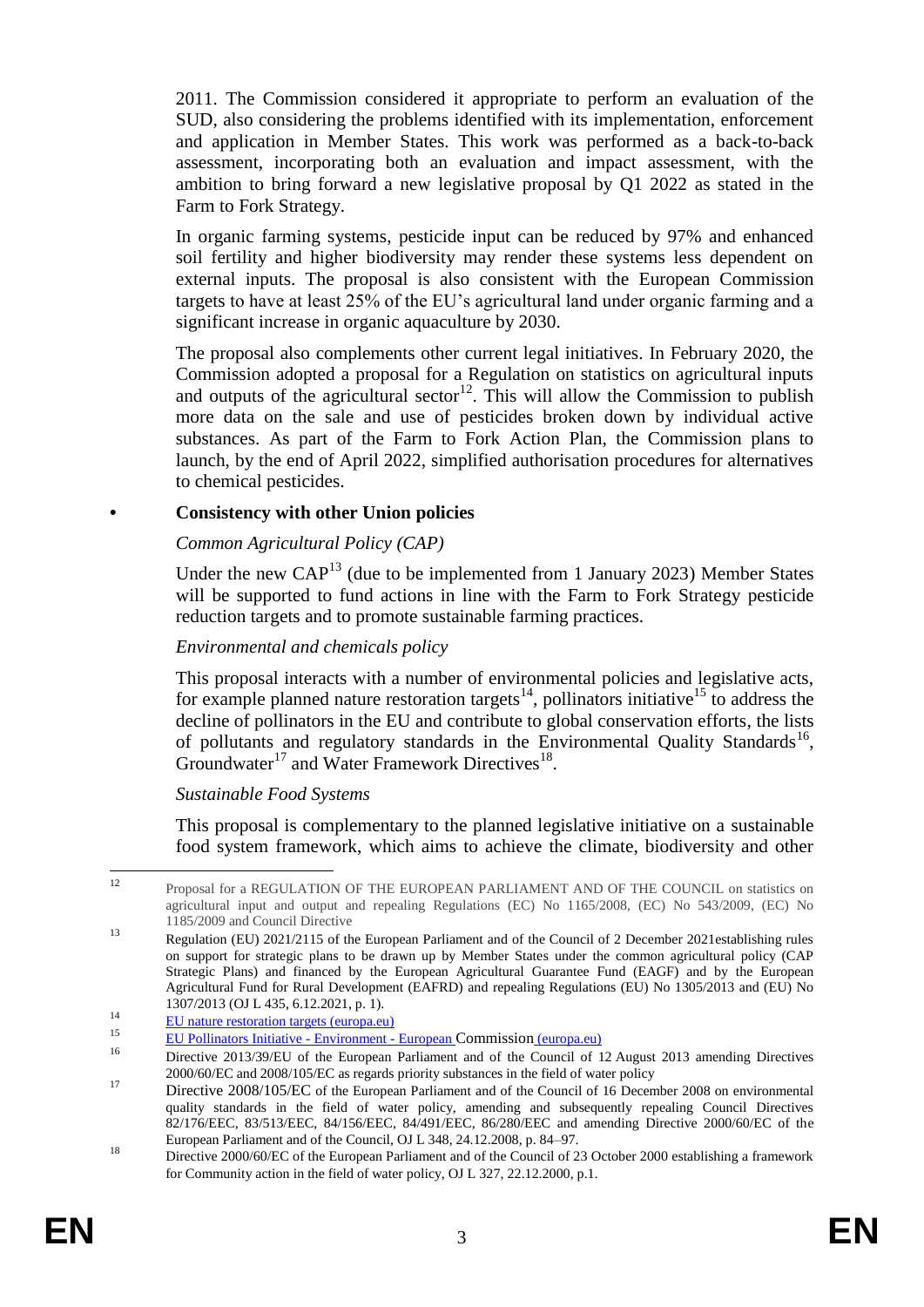environmental objectives of the Green Deal, while improving the incomes of primary producers and reinforcing the EU's competitiveness. This planned initiative is based on a horizontal approach that will introduce sustainability objectives and principles on the basis of an integrated food system approach. It will also ensure a sustainable food labelling framework to empower consumers to make sustainable food choices. This planned initiative should support the reduction of the use and risk of pesticides, *inter alia* through providing additional incentives for professional users to place sustainable food on the EU market, reducing market distortion favourable to unsustainable food products and the reduction of food loss and waste.

### **2. LEGAL BASIS, SUBSIDIARITY AND PROPORTIONALITY**

#### **• Legal basis**

The legal basis for action in this area is Article 192(1) of the Treaty on the Functioning of the European Union (TFEU), which empowers the European Union to take action in order to preserve, protect and improve the quality of the environment and to protect human health. EU action in this area is justified by the environmental, public health issues at stake.

#### **• Subsidiarity**

The SUD established a framework to achieve a sustainable use of pesticides. A continued divergence of measures taken in Member States and varying and incomplete implementation of the SUD (as outlined in the evaluation accompanying this proposal) would lead to different levels of protection of health and environment and diverging conditions for the main users of pesticides, contrary to the objectives of the Treaties<sup>19</sup>. The threat to biodiversity and ecosystems linked to the use of pesticides crosses boundaries and necessitates a strong action at EU-level. A level playing field across the internal market is hampered by current varying levels of action in different Member States.

Coordinated EU action can effectively supplement and reinforce national and local actions on the sustainable use of pesticides. The EU also possesses other key instruments in agricultural and food policies with which synergies exist. Linked to incentives and possible mitigation measures, it is expected that stronger action at EU level, including in association with related policies such as the CAP, can help to reduce currently varying national approaches and contribute to a more homogenous approach in the future. These objectives cannot be set by the Member States acting in isolation: the scale of the action required means that this is better achieved at Union level. Uniform EU action is therefore justified and necessary.

#### **• Proportionality**

This proposal complies with the proportionality principle because it does not go beyond what is necessary in order to ensure an adequate level of ambition and improved policy efficiency and effectiveness, taking into account the findings of the evaluation accompanying this proposal. The proposal provides for improved data, monitoring and implementation of measures to reduce the use and risk of pesticides.

In relation to Member State targets, this proposal avoids fixing uniform mandatory targets on Member States given that the baseline of current use of pesticides varies

 $19$ 

<sup>19</sup> Proposal for a Directive of the European Parliament and of the Council establishing a framework for Community action to achieve a sustainable use of pesticides, COM(2006) 373 final, p. 8.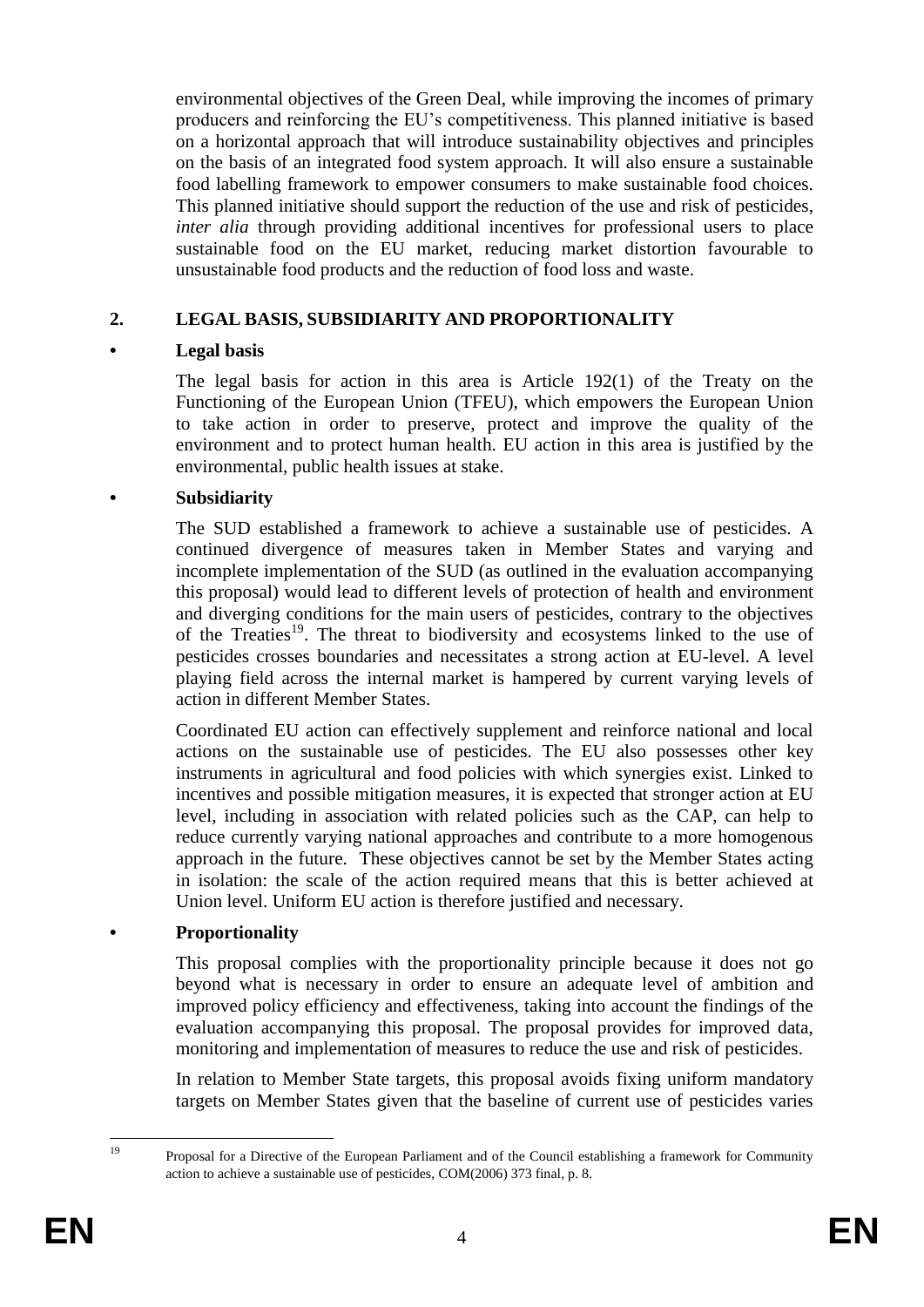widely between Member States and the differences between the agricultural sectors in the Member States. The proportionality of the target-setting process has been ensured by providing for a legislative formula that allows differences between Member States to be taken into account.

#### **• Choice of the instrument**

The available evidence on deficiencies in implementing the SUD in Member States shows that the previous approach of leaving the detailed rules to national transposition under a Directive has not worked to the extent envisaged by the original SUD proposal. The findings of the SUD evaluation confirm the divergent and uneven implementation, application and enforcement of the SUD across Member States (as confirmed by a Commission compliance monitoring index described in the evaluation). In addition, the European Court of Auditors found a need for clearer criteria and more specific requirements in relation to IPM to help ensure enforcement and assess compliance<sup>20</sup>. With so many complex agricultural variables in pest management, clear, uniform rules should simplify compliance and improve enforcement. The coherent application of the policy across Member States is better achieved by means of a Regulation, as opposed to a Directive. In addition, a Regulation would ensure a level-playing field among producers as different rules on pesticide use across Member States tend to create unfair competition and undermine the proper functioning of the Single Market.

#### **3. RESULTS OF EX-POST EVALUATIONS, STAKEHOLDER CONSULTATIONS AND IMPACT ASSESSMENTS**

#### **• Ex-post evaluations/fitness checks of existing legislation**

The evaluation accompanying this proposal found that the internal and external coherence of the SUD with other EU policies and instruments is generally strong with no major inconsistencies or overlaps. The objectives of the SUD were, and still are, highly relevant to address the risks posed by pesticide use to the environment and human health. However, the SUD has only been moderately effective. Weaknesses identified concern the implementation and enforcement of IPM and the limited effectiveness of Member State national action plans (NAPs). Many Member States do not set quantitative targets or indicators in their NAPs to promote the sustainable use of pesticides or better protect human health and the environment. Due to the lack of an effective monitoring system and resulting data limitations on the use of pesticides, it is difficult to conclude on the extent to which the SUD has better protected human health from the adverse effects of pesticides. Measures under the CAP were not able to incentivise farmers to achieve the more sustainable use of pesticides.

The Commission's Regulatory Scrutiny Board (RSB) gave a negative opinion on the Commission's draft impact assessment staff working document on 26 November 2021, requesting that the document be revised to be clearer on the available data and evidence for the initiative, provide a more robust analysis or narrative for the pesticide use and risk reduction targets, be clearer on the availability and affordability of precision farming techniques and less hazardous alternatives to

 $20^{\circ}$ 

<sup>20</sup> Special Report 05/2020: Sustainable use of plant protection products: limited progress in measuring and reducing risks (europa.eu)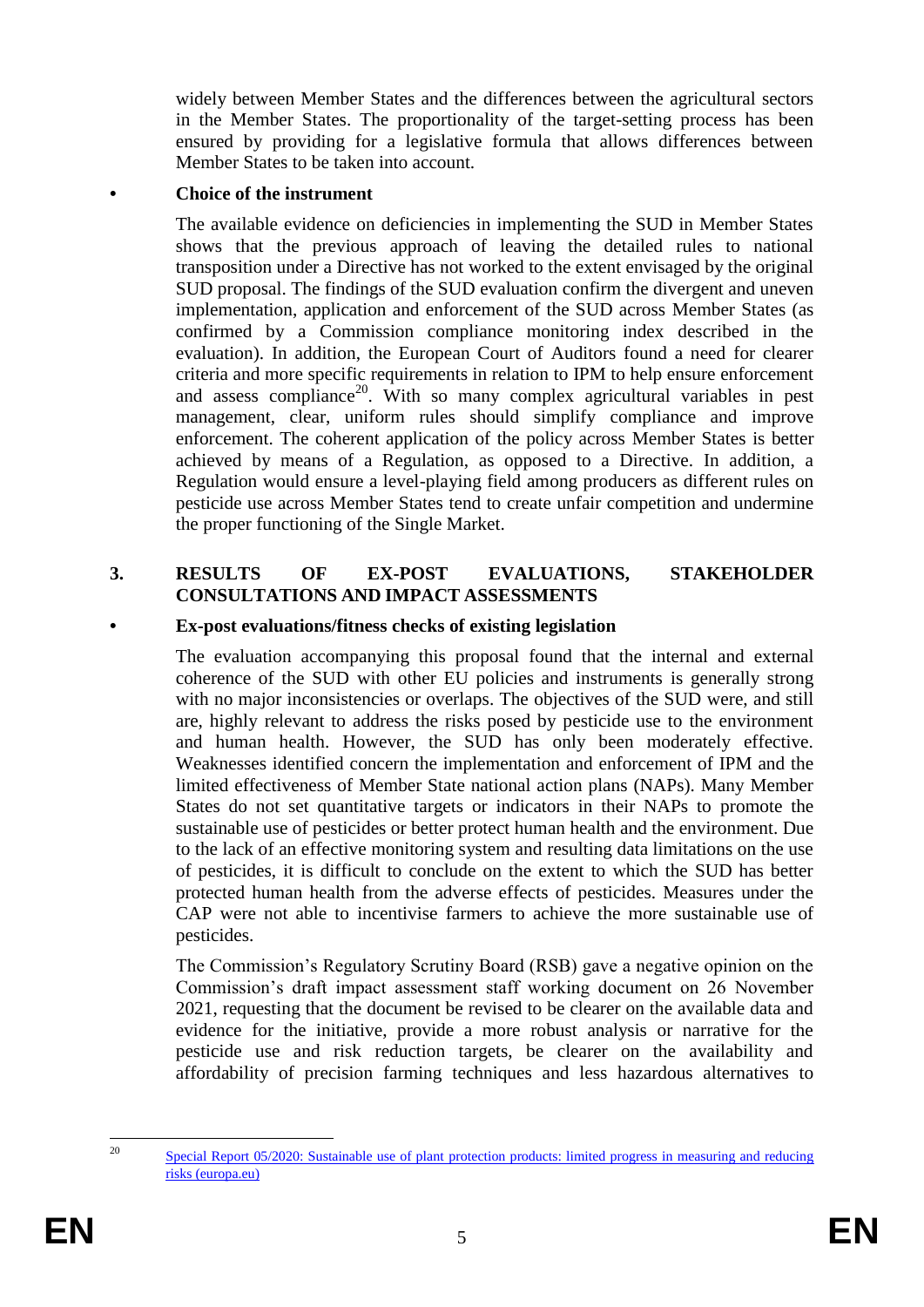chemical pesticides identify and better analyse the impacts and trade-offs of the initiative for the environment, health and the economy.

The RSB gave a second positive with reservations opinion on 26 January 2022 on the revised impact staff working document. The document was further amended to address the RSB's reservations to explain clearly the lack of evidence on pesticide sales and use and the corresponding limitations for the problem definition, option formulation and impact analysis, better justify the choice for the twin 50% binding reduction targets and how they articulate with each other, specify the level of progress from individual Member States to be compliant with the twin binding EU reduction targets, how this will be measured or allocated or result in a fair burden sharing, clarify the flanking initiatives included in the baseline for the impact assessment and set out a more credible basis and timeframe for the future evaluation of the initiative.

The final impact assessment Commission staff working document has been revised in line with these RSB opinions, comments and identified points for improvement.

#### **• Stakeholder consultations**

A combined evaluation roadmap-inception impact assessment was published and was open for public feedback from 29 May to 7 August 2020. In total, 360 responses were received. The public consultation ran from 18 January to 12 April 2021 and received a total of 1699 responses. Feedback received represented a wide spectrum of views, as outlined in the stakeholder consultation synopsis report annexed to the impact assessment. Professional users emphasized the need for protection of crop yield and quality. Stakeholders emphasized the need to stimulate the application of IPM, increase availability of alternatives to chemical pesticides, and better assess the health and environmental impacts of chemical pesticides use. The Commission organised remote stakeholder events on this initiative on 19 January, 25 June and 5 October 2021. A number of issues emerged at these stakeholder events, including pesticide user concerns regarding a possibly reduced number of pesticides on the market, limited financial support under the CAP for the implementation of IPM, the need to protect farmer incomes, promoting the role of new technologies and the protection of human health and the environment and whether to continue a prohibition on aerial spraying of pesticides. NGOs stressed the importance of achieving the European Green Deal ambitions and related targets. Also emphasized were the need to improve implementation of national action plans.

Targeted surveys, workshops and case studies were also carried out in a Commission-contracted external study supporting the evaluation and impact assessment and a supplementary foresight study on future vision scenarios on the sustainable use of pesticides.

Details of the stakeholder consultations carried out have been published on the Commission's website<sup>21</sup> and Better Regulation Portal<sup>22</sup>. Stakeholders who were involved and contributed to these consultation activities included farmers and contractors applying pesticides, non-agricultural users of pesticides, health and environmental NGOs, professional associations representing industry and economic actors in relevant sectors (e.g. beekeepers, chemical, pesticide application equipment and seed industries etc.), consumer associations, private citizens, EU and non-EU

 $21$ <sup>21</sup> Evaluation and Impact Assessment (europa.eu)

Pesticides – sustainable use (updated EU rules) (europa.eu)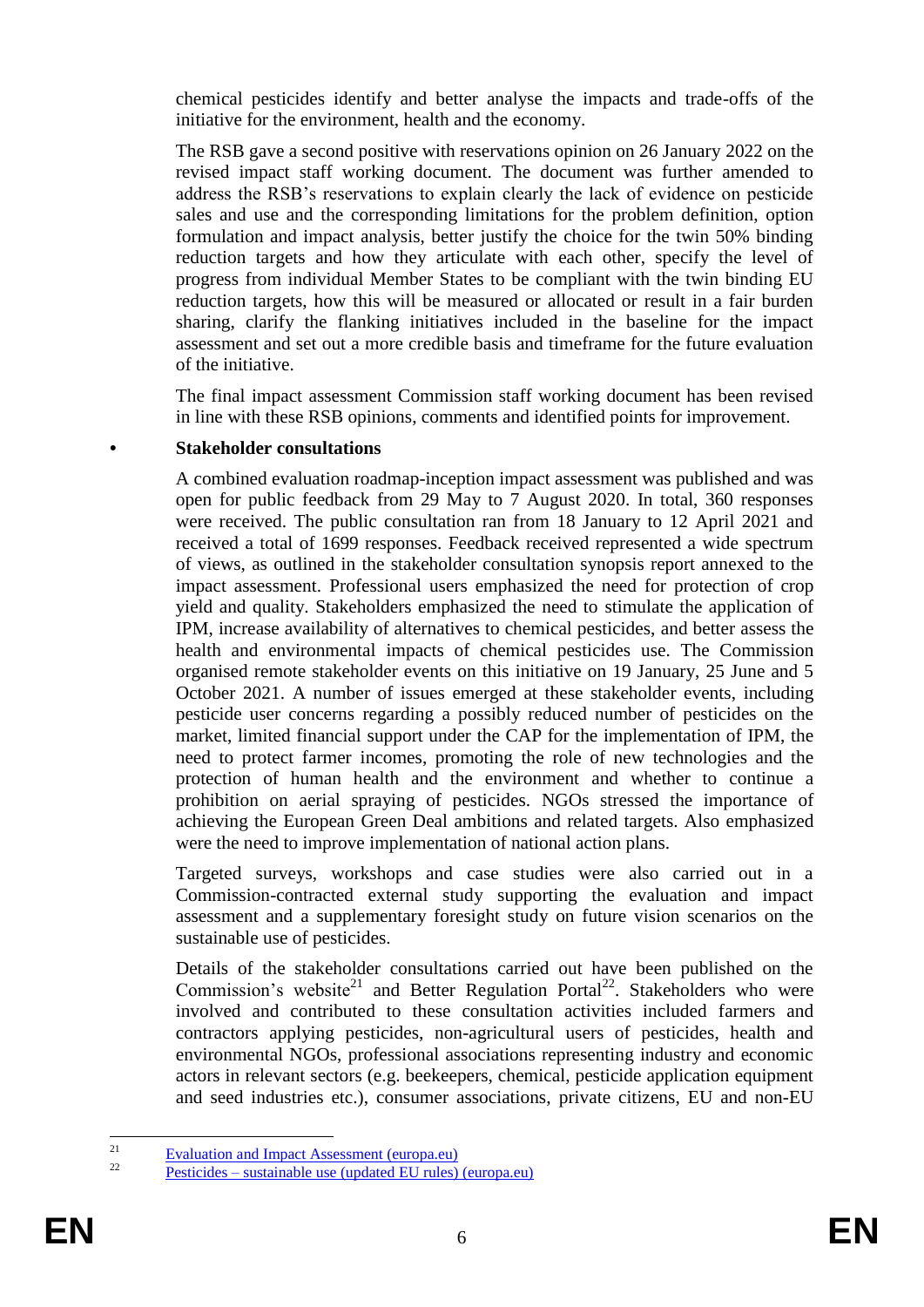national and regional competent authorities and scientific experts. Responses to the different activities showed that the stakeholder views were largely divided across two broad points of view: [1] pesticide use should be reduced in line with risk reduction in a manner which works with plant protection product users, and [2] pesticide use should be reduced significantly if not completely. The proposal has been developed as a proportionate, realistic yet ambitious approach to addressing societal concerns around the use and risk of pesticides while still allowing pesticides to be used when necessary and appropriate and in a safe manner, while promoting training and advisory systems to alternative pest control techniques and the better implementation of IPM. As described in the impact assessment, a number of policy options were discarded based on stakeholder feedback received and the level of ambition of the finally selected policy options also took into account the feedback received from stakeholders.

### **• Collection and use of expertise**

The initiative was supported by two Commission-contracted external studies which included an in-depth literature review, organisation of workshops, case-studies, and surveys.

The impact assessment drew additional information from a number of other studies that used economic modelling to estimate the potential impact of achieving the Farm to Fork Strategy targets, including the pesticide use and risk reduction targets.

**• Impact assessment**

The executive summary sheet for the impact assessment is available here. The positive opinion of the Regulatory Scrutiny Board is available here.

The proposal's aim of reducing the use and risk of pesticides, to protect health, biodiversity and the environment, is relevant to the Commission's ambition to deliver on the UN Sustainable Development Goals (SDGs), in particular goals 3 (health and wellbeing), 6 (clean water), 8 (decent work and economic growth), 11 (sustainable cities), 12 (sustainable consumption and production), 14 (life below water) and 15 (life on land).

In line with the European Green Deal objectives, the proposal also complies with the 'do no significant harm' (DNSH) principle, according to which activities should not do significant harm to any of the six environmental objectives, within the meaning of Article 17, on the establishment of a framework to facilitate sustainable investment (EU Taxonomy Regulation). The six objectives are: climate change mitigation; climate change adaptation; sustainable use and protection of water and marine resources; transition to a circular economy; pollution prevention and control; and protection and restoration of biodiversity and ecosystems.

The following main policy options were assessed against a likely baseline scenario where the Directive remains unchanged:

**Option 1**: The 50% pesticide use and risk reduction targets for the EU would remain non-legally binding. Advisory systems and guidance for pesticide users would be improved. Precision farming techniques to cut chemical pesticide use and risk would be promoted.

**Option 2:** The 50% reduction targets would become legally binding at EU level. Member States would set their own national reduction targets using established criteria. These national targets would then be legally binding and subject to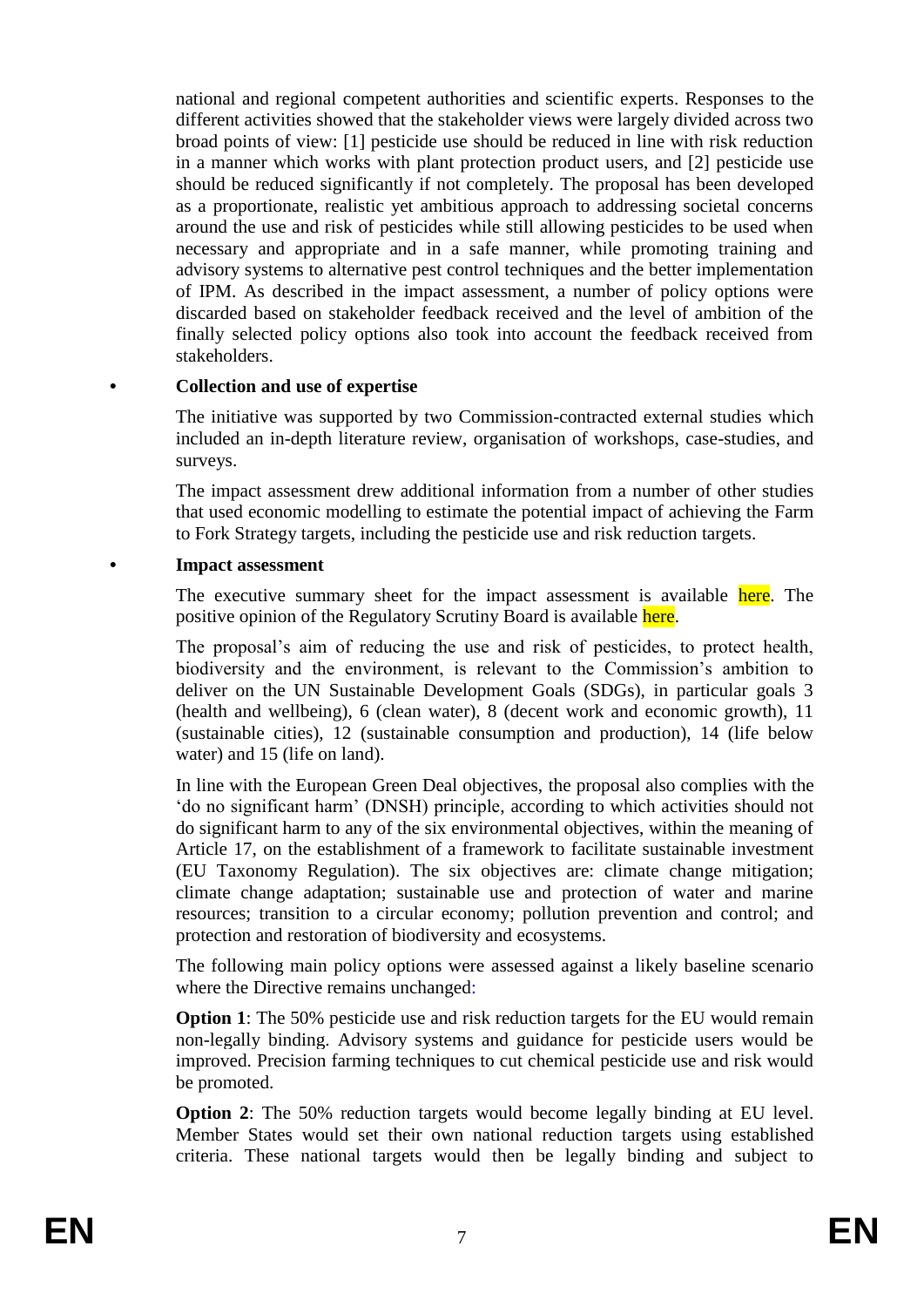governance mechanisms linked to regular annual reporting by Member States. The use of more hazardous pesticides would be prohibited in sensitive areas such as urban green areas. Professional pesticide users would need to keep electronic records on pesticide use and on IPM to help curb use. National authorities would collect and analyse those records to monitor progress and devise corrective measures at national level if necessary. Independent advisory services would advise pesticide users on alternative techniques and IPM.

**Option 3** would be similar to option 2; however, the 50% reduction targets would become legally binding at EU and national level alike. The use of all chemical pesticides would be prohibited in sensitive areas such as urban green areas.

**The preferred option is option 3,** except as regards the targets, where option 2 is preferred. In this case, the 50% pesticide use and risk reduction targets would become legally binding at EU level, with Member States setting their own national reduction targets. The options have been assessed against a likely baseline scenario where the Directive remains unchanged.

The preferred option is consistent with the ambitions of the European Green Deal, Farm to Fork Strategy, Biodiversity Strategy and Zero Pollution Action Plan and will provide a range of benefits to society, biodiversity and ecosystems, resulting from lower risks to human health and the environment from pesticide use. The protection of biodiversity will contribute to the removal of emissions. This is consistent with the Union-wide 2050 carbon-neutrality objective and the intermediate target of 55% emissions reduction by 2030, set out in Articles 2(1) and 4(1) of the European Climate Law.<sup>23</sup> Pesticide users will be better informed about effective alternatives to chemical pesticides, enabling them to reduce their pesticide use and related expenses, while still producing food products that are competitive on the market. Thanks to more detailed data on pesticide use and IPM, Member State authorities can ensure that national measures benefit farmers, citizens, other stakeholders and the environment as much as possible, and Member State actions would be more transparent and clear.

Stricter and more detailed reporting requirements, expected reduction of yields due to lower pesticide use, and the inclusion of an additional cost layer (advisors) will increase the production costs per unit. EU consumers could see increasing food prices, which might lead to increased imports from third countries with less strict regulation of pesticide use. Potential off-setting and mitigation measures would be needed to counter any undesired negative consequences for such non-EU countries, especially developing countries. Such EU policies could support the FAO's work towards achieving pesticide risk reduction through a sound lifecycle management approach and to build capacities to adopt ecosystem-based practices and improve the management of pesticides in agriculture globally.

The SMEs affected will include: farmers and other SMEs using and selling pesticides and pesticide application equipment; handlers of agricultural produce and pesticides; food processors and intermediaries; agricultural contractors; and agricultural advisers.

 $23$ 

Regulation (EU) 2021/1119 of the European Parliament and of the Council of 30 June 2021 establishing the framework for achieving climate neutrality and amending Regulations (EC) No 401/2009 and (EU) 2018/1999 ('European Climate Law') (OJ L 243, 9.7.2021, p. 1).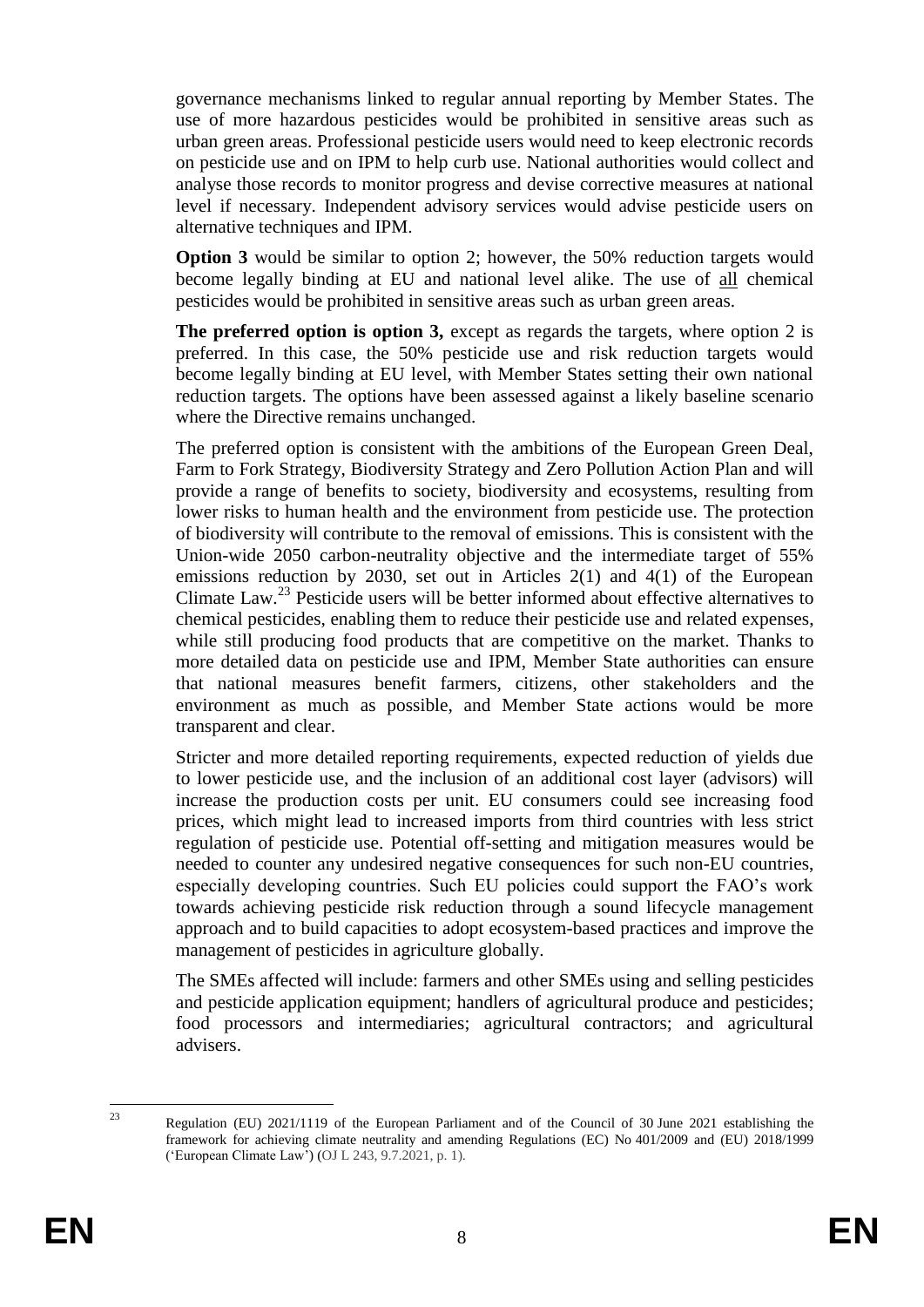Different costs and benefits will accrue to SMEs under the preferred policy option. Member States may apply financial incentives or mitigation under the EU Common Agricultural Policy to offset some impacts. Furthermore, more consistent and uniform application of the rules on pesticide use will reduce market imbalances between pesticide users across Member States, which apply the current rules to varying degrees.

There will be control and administration costs for Member States in implementing and enforcing the updated rules and in collecting and analysing the relevant monitoring data. This is especially true as regards any initial set-up costs to introduce a data collection system.

Any economic impacts of meeting the pesticide targets will occur along the food value chain, potentially increasing consumer food prices, unless farmers are compensated for any extra costs they incur.

#### **• Regulatory fitness and simplification**

In line with the Commission commitment to Better Regulation, the proposal has been prepared inclusively, based on transparency and continuous engagement with stakeholders. The evaluation did not identify possible legislative simplifications or reductions of regulatory burden which would not undermine achieving the objectives of sustainable pesticide use. Micro-enterprises are not exempted from this proposal given the importance of uniform implementation of measures to reduce the use and risk of pesticides to human health and the environment.

This proposal is in line with a digital-ready policy by promoting electronic recordkeeping and online publication of trends in progress towards meeting pesticide reduction targets; national action plans; annual progress and implementation reports; Commission recommendations; and Member State responses. Relevant provisions for cost-efficient, user-centric and interoperable digital services will be considered in implementing rules for the electronic registers to be established.

#### **• Fundamental rights**

The proposal respects the fundamental rights and observes the principles recognised in particular by the Charter of Fundamental Rights of the European Union<sup>24</sup>. In particular, it contributes to the objective of a high level of environmental protection in accordance with the principle of sustainable development as laid down in Article 37 of the Charter of Fundamental Rights of the European Union. Better policy enforcement to reduce the risk of pesticides use and protect health could contribute to the fundamental right of 'fair and just working conditions' (article 31, Charter of fundamental rights of the EU). In particular, it could contribute to the right to working conditions that respect workers' health, safety and dignity.

#### **4. BUDGETARY IMPLICATIONS**

This proposal does not have an impact on the EU budget.

 $24$ 

OJ C 202, 7.6.2016, p. 389.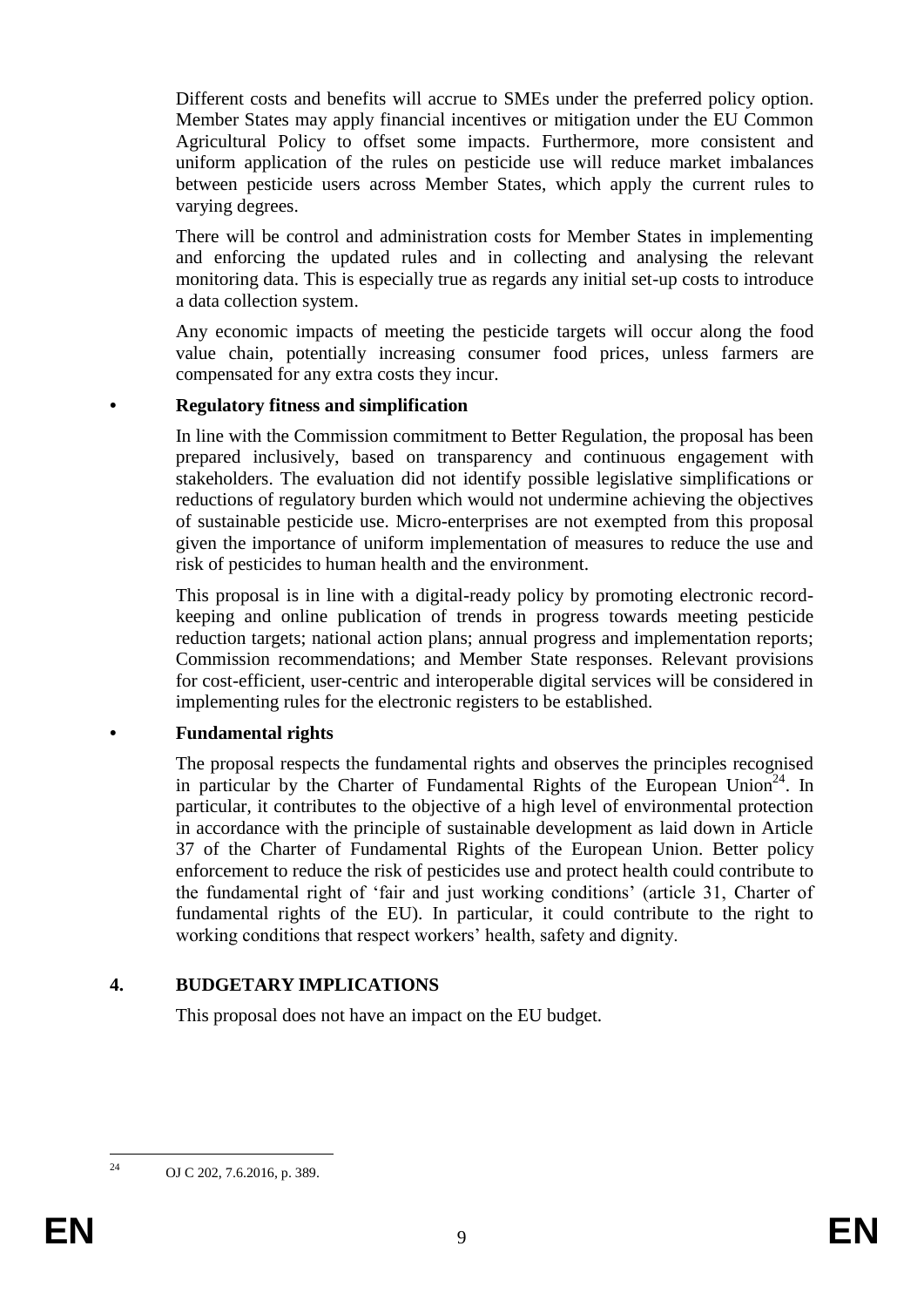### **5. OTHER ELEMENTS**

#### **• Implementation plans and monitoring, evaluation and reporting arrangements**

The existing indicator to measure the achievement of the two Farm to Fork Strategy pesticide targets will form the basis of the annual central monitoring of progress towards these targets at EU and Member State levels. It should be noted that data indicating whether the 2030 pesticide use and risk reduction targets have been achieved will likely only become available in 2032.

Member States will need to monitor the establishment and use of independent advisory services, the implementation of IPM rules at farm level through the IPM register, the inspection of pesticide application equipment through specific registers, the training of professional pesticide users, distributors and advisors, as well as the use of pesticides through the IPM register. Member states will report information gathered through this monitoring annually to the Commission. The Commission will assess the information and complement with own audits.

To supplement this annual monitoring, the initiative is proposed to be formally evaluated at the earliest 5 years after the planned legal proposal becomes applicable.

Moreover, the monitoring data as described here and in the accompanying impact assessment can also be used directly in the monitoring of the overall policy objectives set out under the European Green Deal and the  $8<sup>th</sup>$  Environment Action Programme, including the Farm to Fork Strategy, the Biodiversity Strategy and the Zero Pollution Monitoring and Outlook.

#### **• Detailed explanation of the specific provisions of the proposal**

Chapter 1 sets out the Subject matter and definition.

Chapter 2 sets out the Union 50% pesticide use and risk reduction targets in line with the Farm to Fork Strategy. It provides for binding Member State targets that may deviate from the 50% level of Union targets within the parameters of a binding formula. This formula permits Member States to justify taking account of changes or expected changes in national circumstances since 2011 and historical progress in setting national targets. Provision is made for the Commission to justify increasing targets in certain cases and to publish 2030 Union reduction target trends.

Chapter 3 describes what National Action Plans should contain as well as the requirements for public consultation and coherence with CAP Strategic Plans. It sets out the details to be included in relation to indicative targets for alternatives to chemical pesticides. It provides for Member States to include in annual progress and implementation reports the trends in progress in relation to all targets as well as other quantitative data and for the Commission to analyse such reports and make recommendations.

Chapter 4 sets out the requirements on professional users in relation to IPM in cases where crop-specific rules have or have not been developed. It provides for recordkeeping by professional users in relation to IPM and use of independent advisors. It sets out general requirements for the use of pesticide and application equipment. It also contains provisions relating to the use of pesticides in sensitive areas, the protection of the aquatic environment and drinking water, aerial application, storage, disposal and handling, and advice on the use of pesticides.

Chapter 5 sets out requirements for the sale of plant protection products. It requires professional users, distributors and advisors to hold a training certificate in certain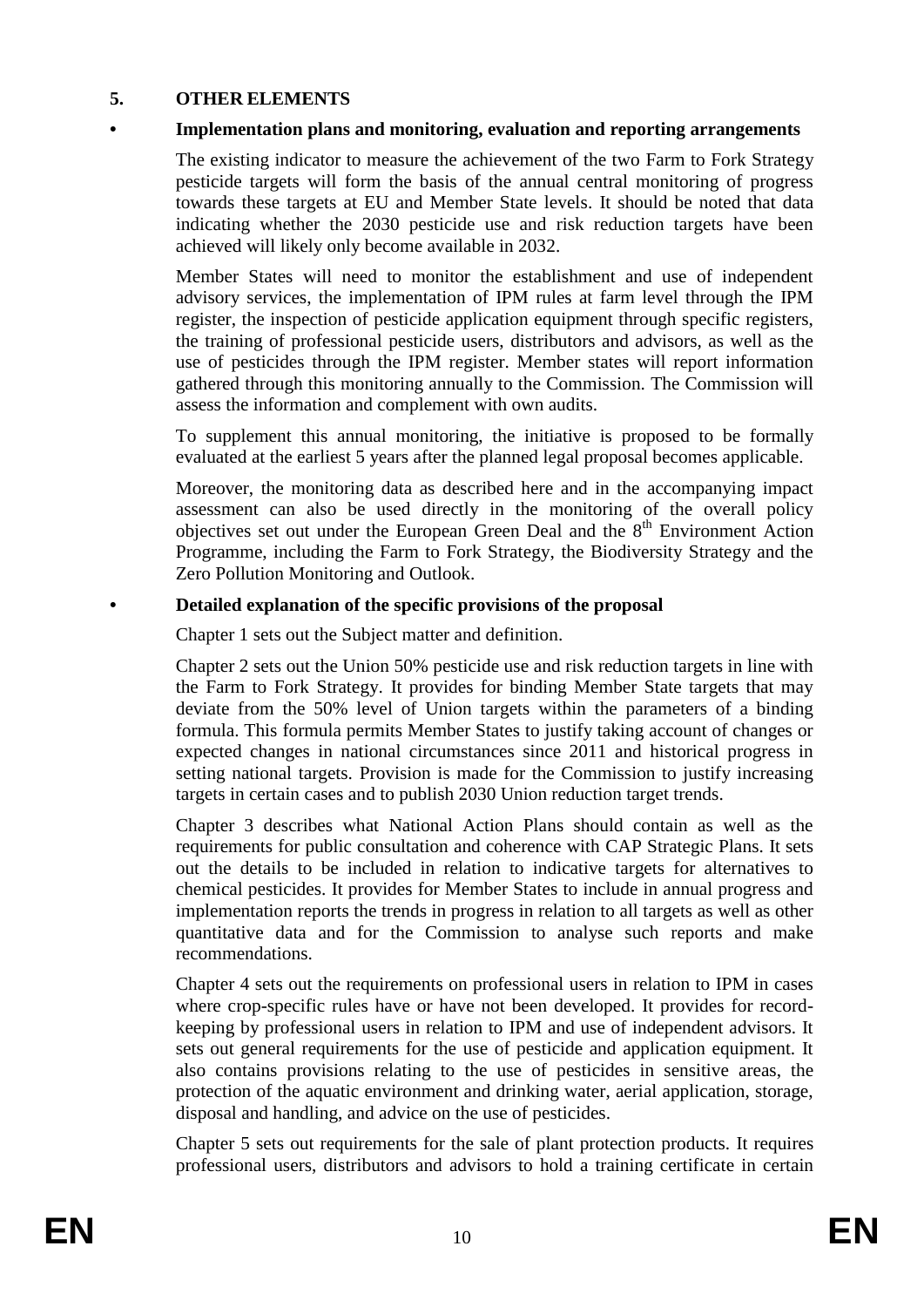circumstances and sets out the type of information relating to pesticides to be provided at time of sale.

Chapter 6 requires Member States to establish a system for training and certification of professional users, advisors and distributors. It provides for the establishment of an independent advisory system. It requires Member States to raise awareness of issues relating to pesticides and publish key information online. It also requires Member States to gather information on acute and chronic poisoning incidents relating to pesticides.

Chapter 7 relates to pesticide application equipment. It lays down requirements and standards in relation to the inspection of application equipment in professional use. It provides for an electronic register to record information on all application equipment in professional use. It sets out notification requirements in relation to transfer of ownership or removal from use. It requires inspections at three-year intervals, with the possibility of derogating from those inspection requirements in the case of certain application equipment.

Chapter 8 provides for the creation and oversight of crop-specific rules relating to IPM that must be followed by professional users once adopted. It provides for the creation of an electronic IPM register. It sets out the methodology for calculating harmonised risk indicators and for calculating the two national 2030 reduction targets.

Chapter 9 sets out administrative and financial provisions relating to notification of relevant competent authorities to the Commission, penalties, and fees and charges.

Chapter 10 provides for delegated and implementing acts under the SUR.

Chapter 11 repeals the SUD and provides for the entry into force and into application of the SUR.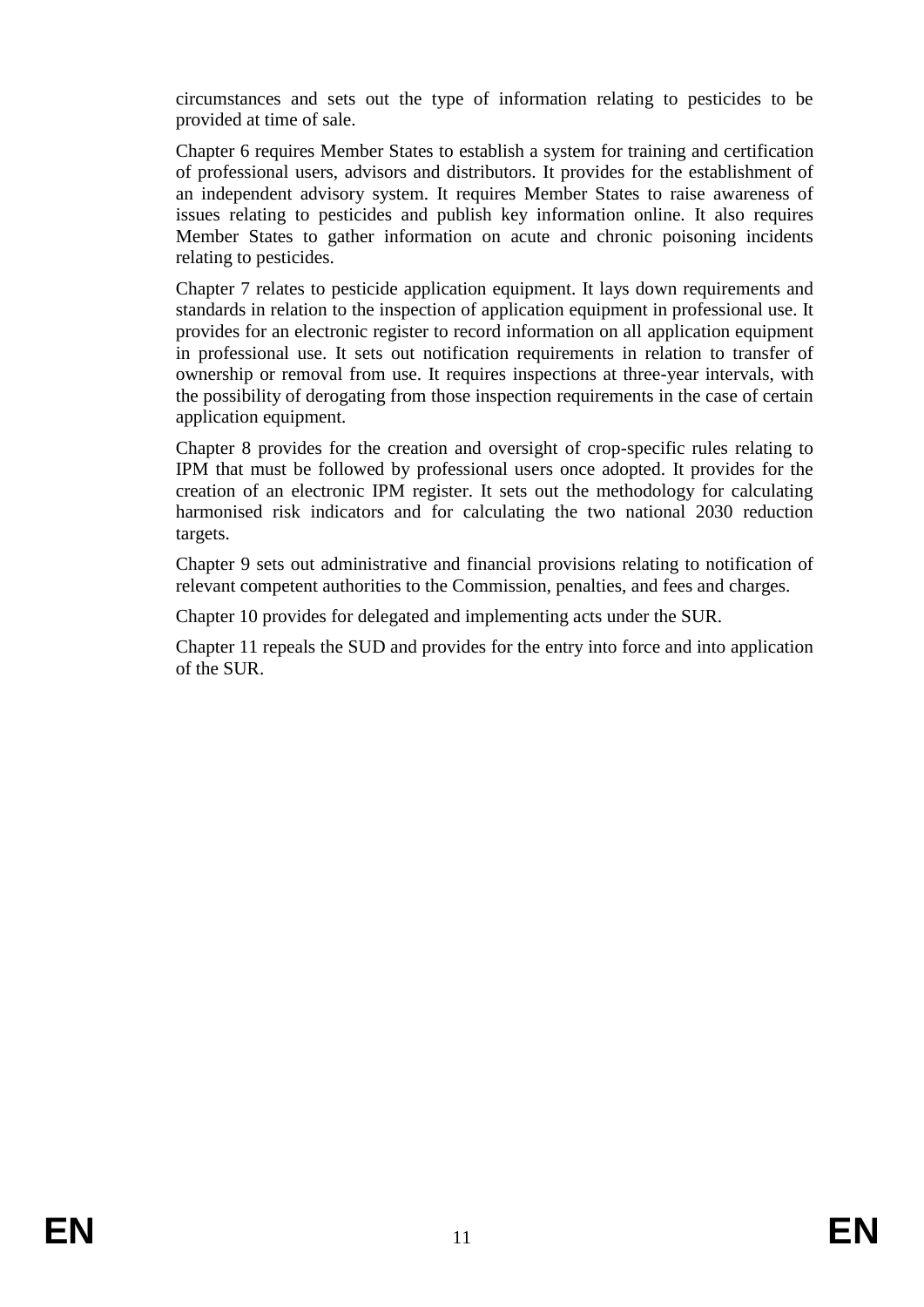### Proposal for a

# **REGULATION OF THE EUROPEAN PARLIAMENT AND OF THE COUNCIL**

# **on the sustainable use of plant protection products and repealing Directive 2009/128/EC**

(Text with EEA relevance)

#### THE EUROPEAN PARLIAMENT AND THE COUNCIL OF THE EUROPEAN UNION,

Having regard to the Treaty on the Functioning of the European Union, and in particular Article 192(1) thereof,

Having regard to the proposal from the European Commission,

After transmission of the draft legislative act to the national parliaments,

Having regard to the opinion of the European Economic and Social Committee<sup>1</sup>,

Having regard to the opinion of the Committee of the Regions<sup>2</sup>,

Acting in accordance with the ordinary legislative procedure,Whereas:

- (1) The Treaty requires a high level of protection of human health and of the environment to be ensured in the definition and the implementation of Union policies and activities.
- (2) Directive 2009/128/EC of the European Parliament and of the Council<sup>3</sup> was adopted with the aim of reducing the risks and impacts of the use of pesticides on human health and the environment.
- (3) The evaluation<sup>4</sup> of Directive 2009/128/EC found that the Directive has not achieved its overall objectives and that the Member States did not implement it satisfactorily.
- (4) Reports from the Commission to the European Parliament and Council in  $2017<sup>5</sup>$  and  $2020<sup>6</sup>$  identified significant shortcomings in the implementation, application and enforcement of Directive 2009/128/EC. These reports demonstrate that deficiencies persist in the implementation of numerous aspects of Directive 2009/128/EC, such as National Action Plans, integrated pest management and pesticide application equipment.

 $\mathbf{1}$  $\frac{1}{2}$  OJ C [...], [...], p. [...].

 $\frac{2}{3}$  OJ C […], […], p. […].

<sup>3</sup> Directive 2009/128/EC of the European Parliament and of the Council of 21 October 2009 establishing a framework for Community action to achieve the sustainable use of pesticides (OJ L 309, 24.11.2009, p. 71).

<sup>4</sup> [Reference to be inserted.]

<sup>&</sup>lt;sup>5</sup><br>Report from the Commission to the European Parliament and the Council on Member State National Action Plans and on progress in the implementation of Directive 2009/128/EC on the sustainable use of pesticides COM(2017)587 final.

<sup>&</sup>lt;sup>6</sup> Report from the Commission to the European Parliament and the Council on the experience gained by Member States on the implementation of national targets established in their National Action Plans and on progress in the implementation of Directive 2009/128/EC on the sustainable use of pesticides COM(2020) 204 final.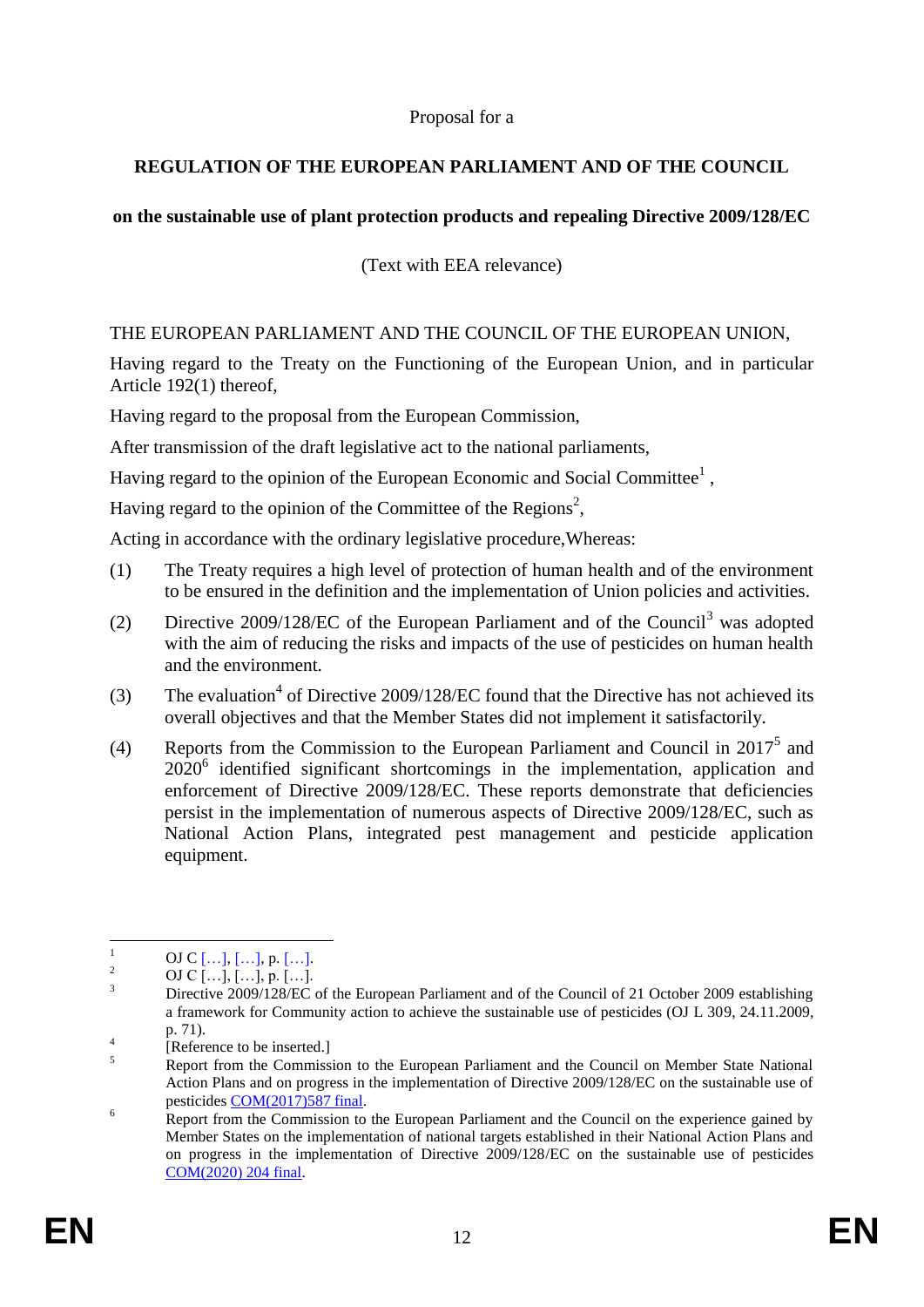- (5) The European Parliament resolution of 12 February 2019 on the implementation of Directive  $2009/128$ /EC on the sustainable use of pesticides<sup>7</sup> noted that the Union must act without delay to transition to a more sustainable use of pesticides and called on the Commission to propose an ambitious Union-wide binding target for the reduction of pesticide use. The European Parliament re-affirmed its call for binding reduction targets in its resolution of 20 October 2021 on a Farm to Fork Strategy for a fair, healthy and environmentally-friendly food system<sup>8</sup>.
- (6) In 2018, a  $\frac{\text{study}}{9}$  by the European Parliament Research Service (EPRS) found progress in many Member States but a limited overall achievement of the objectives of Directive 2009/128/EC. A 2020 special report<sup>10</sup> from the European Court of Auditors (ECA) on the sustainable use of plant protection products found that there is limited progress in measuring and reducing the risks of plant protection product use and identified weaknesses in the current Union framework. As noted in its information report in relation to evaluation of Directive  $2009/128/EC^{11}$ , the European Economic and Social Committee also considers it essential to reassess the requirements, targets, conditions and timetables set under national action plans.
- (7) There is a need to improve and adapt the Union legal framework on sustainable use of plant protection products to ensure full attainment of its objectives and its enforcement. Arising from the weaknesses identified in the evaluation and reports mentioned above there is a need for clearer and directly applicable rules for economic operators. Also, in order to ensure legal certainty for all users, the scope of the rules should be set out in a clearer manner and the concepts relating to its application should be defined as precisely as possible. This requires clarification of a number of rules, including those on the application of the general principles of integrated pest management, use restrictions, and the inspection of equipment used to apply plant protection products. It is therefore appropriate to repeal Directive 2009/128/EC and replace it with a regulation.
- (8) Biocidal products are covered by Regulation (EU) No 528/2012 of the European Parliament and of the Council<sup>12</sup> and an evaluation of that Regulation is planned. Therefore, this Regulation should apply only to plant protection products falling within the scope of Article 2(1) of Regulation (EC) No 1107/2009 of the European Parliament and of the Council<sup>13</sup>.

<sup>—&</sup>lt;br>7 P8\_TA(2019)0082, 12 February 2019.

<sup>8</sup> P9\_TA(2021)0425, 20 October 2021.

<sup>&</sup>lt;sup>9</sup> European Parliamentary Research Service, Directive 2009/128/EC on the sustainable use of pesticides – European Implementation Assessment, October 2018.

<sup>&</sup>lt;sup>10</sup> Sustainable use of plant protection products: limited progress in measuring and reducing risks, Special Report European Court of Auditors, ISBN:978-92-847-4206-6, Publications Office of the European Union, Luxemburg, 2020.

<sup>&</sup>lt;sup>11</sup> European Economic and Social Committee, Evaluation on Directive on the Sustainable Use of Pesticides (Information report), adopted on 27 April 2021.

<sup>12</sup> OJ L 167, 27.6.2012, p. 1. OJ L 167, 27.6.2012, p. 1. Regulation (EU) No 528/2012 of the European Parliament and of the Council of 22 May 2012 concerning the making available on the market and use of biocidal products (OJ L 167, 27.6.2012, p. 1).

<sup>&</sup>lt;sup>13</sup> Regulation (EC) No 1107/2009 of the European Parliament and of the Council of 21 October 2009 concerning the placing of plant protection products on the market and repealing Council Directives 79/117/EEC and 91/414/EEC (OJ L 309, 24.11.2009, p. 1).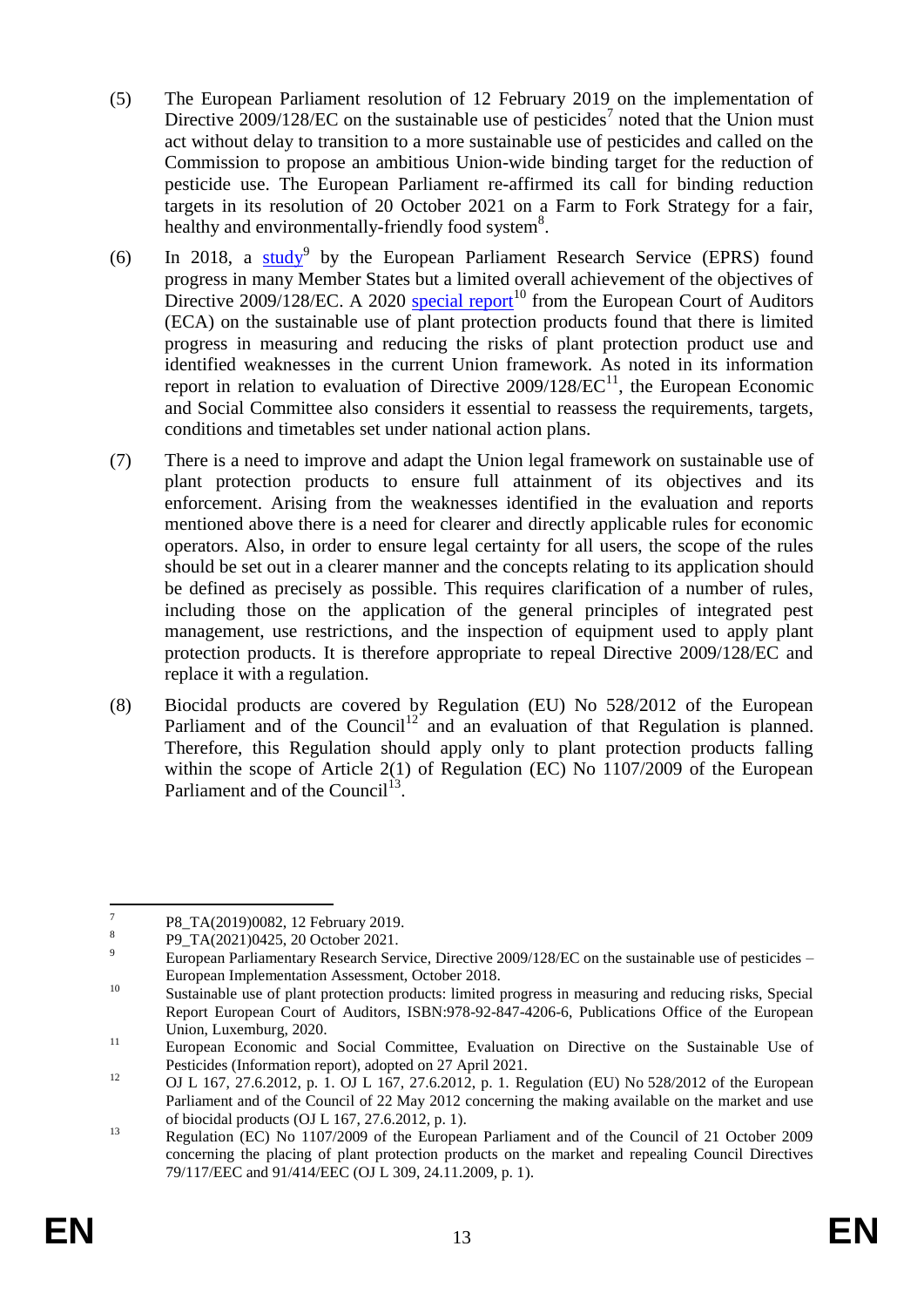- (9) In 2019, the European Green Deal $14$  set out a roadmap of key measures, including legislative, to significantly reduce the use and risk of chemical pesticides. In 2020, in the Farm to Fork Strategy<sup>15</sup>, EU Biodiversity Strategy for  $2030^{-16}$  and the Zero Pollution Action Plan<sup>17</sup>, the Commission committed to take action to reduce by  $50\%$ the overall use and risk from chemical pesticides by 2030 and reduce by 50% the use of more hazardous pesticides by 2030. The sustainable use of plant protection products is also complementary to the promotion of organic farming and achieving the Farm to Fork Strategy target of at least 25% of the Union's agricultural land under organic farming by 2030.
- (10) In its conclusions of 19 October  $2020^{18}$ , the Council of the European Union, when taking note of the Commission's reduction targets for pesticides set out in the Communication from the Commission to the European Parliament, the Council, the European Economic and Social Committee and The Committee Of The Regions, *A Farm to Fork Strategy for a fair, healthy and environmentally-friendly food system* ('Farm to Fork Strategy'), pointed out that achieving those targets will require efforts from Member States and all stakeholders and intensive co-operation, consultation and collaboration. The Council of the European Union also requested the Commission to ensure that these targets are Union targets to which all Member States must contribute through action at national level. Such targets should be set taking into account achievements to date, as well as Member States' different starting points, circumstances and conditions.
- (11) Biological control agents are a sustainable harmful organism control alternative to the use of chemical products. As noted in Council Decision (EU)  $2021/1102^{19}$ , biological control agents have a growing importance in sustainable agriculture and forestry, namely in the implementation of integrated pest management and organic farming. Access to biological controls facilitates moving away from chemical plant protection products. It is therefore appropriate to define the concept of biological control.
- (12) The objective of the Farm to Fork Strategy is to make substantial progress in the reduction of the use of chemical plant protection products in an economically viable way. In order to achieve that aim, it is necessary to set quantified targets at Union and Member State levels. These targets should enable each Member State to monitor progress towards the sustainable use of plant protection products. National targets should be made binding in order to ensure adequate progress and accountability in relation to them. Progress towards targets should be measured against a baseline.

 $14$ <sup>14</sup> Communication from the Commission to the European Parliament, the European Council, the Council, the European Economic and Social Committee and the Committee of the Regions The European Green Deal COM/2019/640 final, EUR-Lex - 52019DC0640 - EN - EUR-Lex (europa.eu)

<sup>&</sup>lt;sup>15</sup> Communication from the Commission to the European Parliament, the Council, the European Economic and Social Committee and The Committee Of The Regions A Farm to Fork Strategy for a fair, healthy and environmentally-friendly food system, COM/2020/381 final.

<sup>&</sup>lt;sup>16</sup> Communication from the Commission to the European Parliament the Council, the European Economic and Social Committee and The Committee Of The Regions, EU Biodiversity Strategy for 2030 Bringing nature back into our lives, COM/2020/380 final.

<sup>&</sup>lt;sup>17</sup> Communication from the Commission to the European Parliament, the Council, the European Economic and Social Committee and The Committee Of The Regions, Pathway to a Healthy Planet for All EU Action Plan: 'Towards Zero Pollution for Air, Water and Soil', COM(2021) 400 final.

 $18$  Brussels, 19 October 2020, 1209/20.<br>  $19$  October 2020, 12099/20.

<sup>19</sup> Council Decision (EU) 2021/1102 of 28 June 2021 requesting the Commission to submit a study on the Union's situation and options regarding the introduction, evaluation, production, marketing and use of invertebrate biological control agents within the territory of the Union and a proposal, if appropriate in view of the outcomes of the study (OJ L 238, 6.7.2021, p. 81).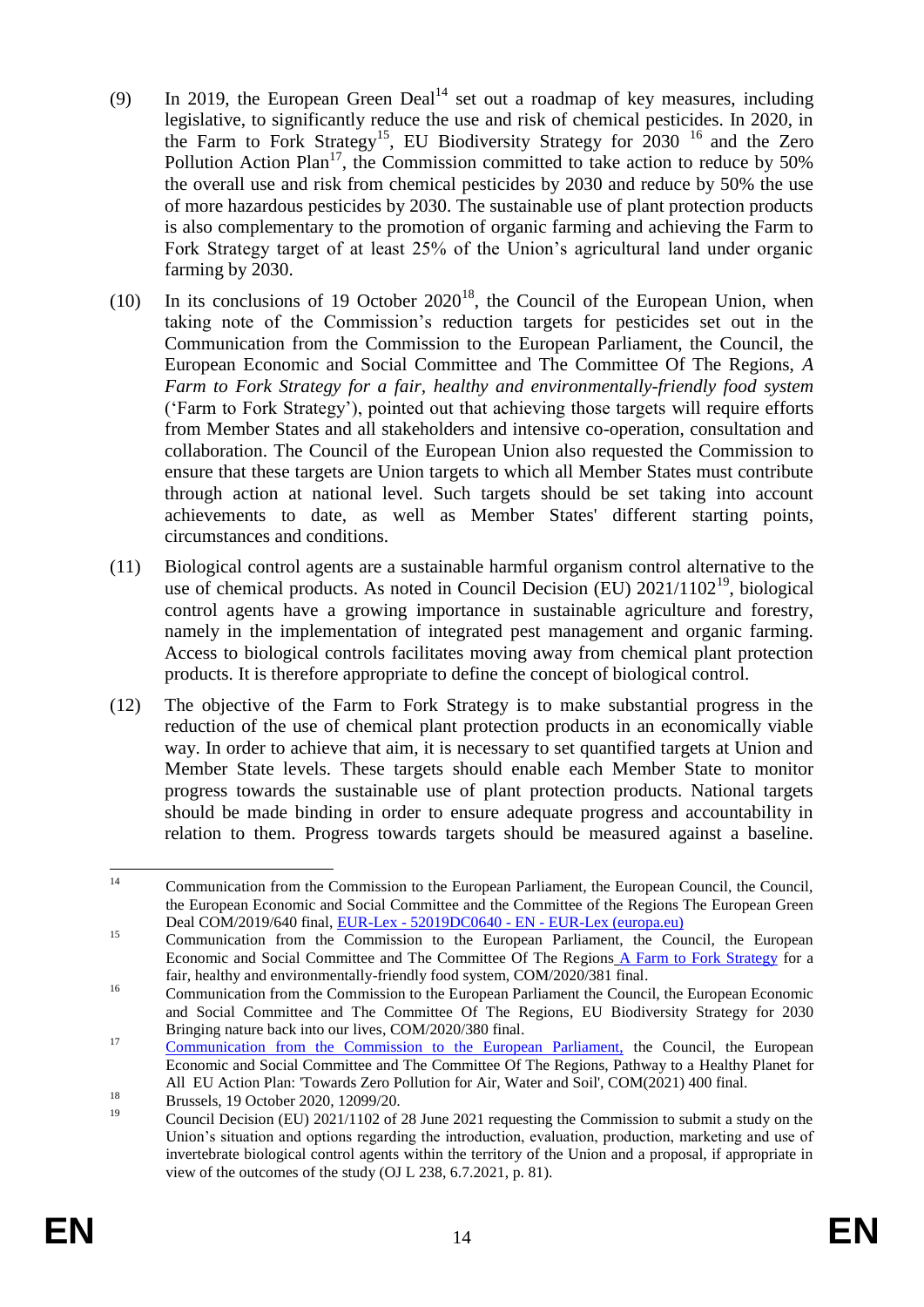Given that pesticide use fluctuates between years largely influenced by weather and other environmental conditions that impact the level of pests, a three year baseline period is appropriate to take account of these annual variations. The years 2015, 2016 and 2017 were chosen as the baseline period as these were the three most recent years for which data was available at the time of announcing the Farm to Fork Strategy. A three-year baseline was chosen in order to take account of annual fluctuations in the level of pests. It is appropriate to set out the detailed methodology for the calculation of progress towards the achievement of targets set in response to the Farm to Fork Strategy.

- (13) Given the different levels of historical progress and differences in agronomic and climatic conditions between Member States, it is necessary to allow Member States flexibility to set their own national targets ("national 2030 reduction targets"). However, in order to ensure a collective effort towards the achievement of Union-wide targets and an adequate level of ambition, national 2030 reduction targets should be set within the parameters of a legislative formula, taking account of national circumstances. Historical progress prior to the adoption of the Farm to Fork Strategy should be taken into consideration. In the interests of transparency, Member State responses to any Commission recommendations in relation to the level of ambition of national targets and the annual progress made towards them should be publicly accessible.
- (14) In order to achieve the national 2030 reduction targets, it is necessary to increase the availability of biological control and other non-chemical alternatives.
- (15) In order for the Member State National Action Plans to be effective, they should contain quantitative objectives, binding national 2030 reduction targets and related indicative targets, measures, timetables and indicators to reduce risks and impacts of pesticide use on human health and the environment. This will allow for a more structured approach to the setting of quantitative objectives and targets than occurred under the SUD, with a clearer link to the two national 2030 reduction targets. In order to monitor compliance, provision should also be made for more detailed, uniform, annual reporting requirements.
- (16) The implementation of policies and measures in the areas of sustainable use of plant protection products has an impact on the environment. Member States should therefore ensure that the public is given early and effective opportunities to participate in and to be consulted on the preparation of Member State National Action Plans in accordance, where applicable, with Directive 2003/35/EC of the European Parliament and of the Council<sup>20</sup> and Regulation (EC) No 1367/2006 of the European Parliament and of the Council<sup>21</sup>.
- (17) With the objective of ensuring consistency and complementarity, Member State National Action plans should take into account related legislation concerning the

<sup>20</sup> <sup>20</sup> Directive 2003/35/EC of the European Parliament and of the Council of 26 May 2003, providing for public participation in respect of the drawing up of certain plans and programmes relating to the environment and amending with regard to public participation and access to justice Council Directives 85/337/EEC and 96/61/EC (OJ L 156, 25.6.2003, p. 17).

<sup>&</sup>lt;sup>21</sup> Regulation (EC) No 1367/2006 of the European Parliament and of the Council of 6 September 2006 on the application of the provisions of the Aarhus Convention on Access to Information, Public Participation in Decision-making and Access to Justice in Environmental Matters to Community institutions and bodies (OJ L 264, 25.9.2006, p. 13).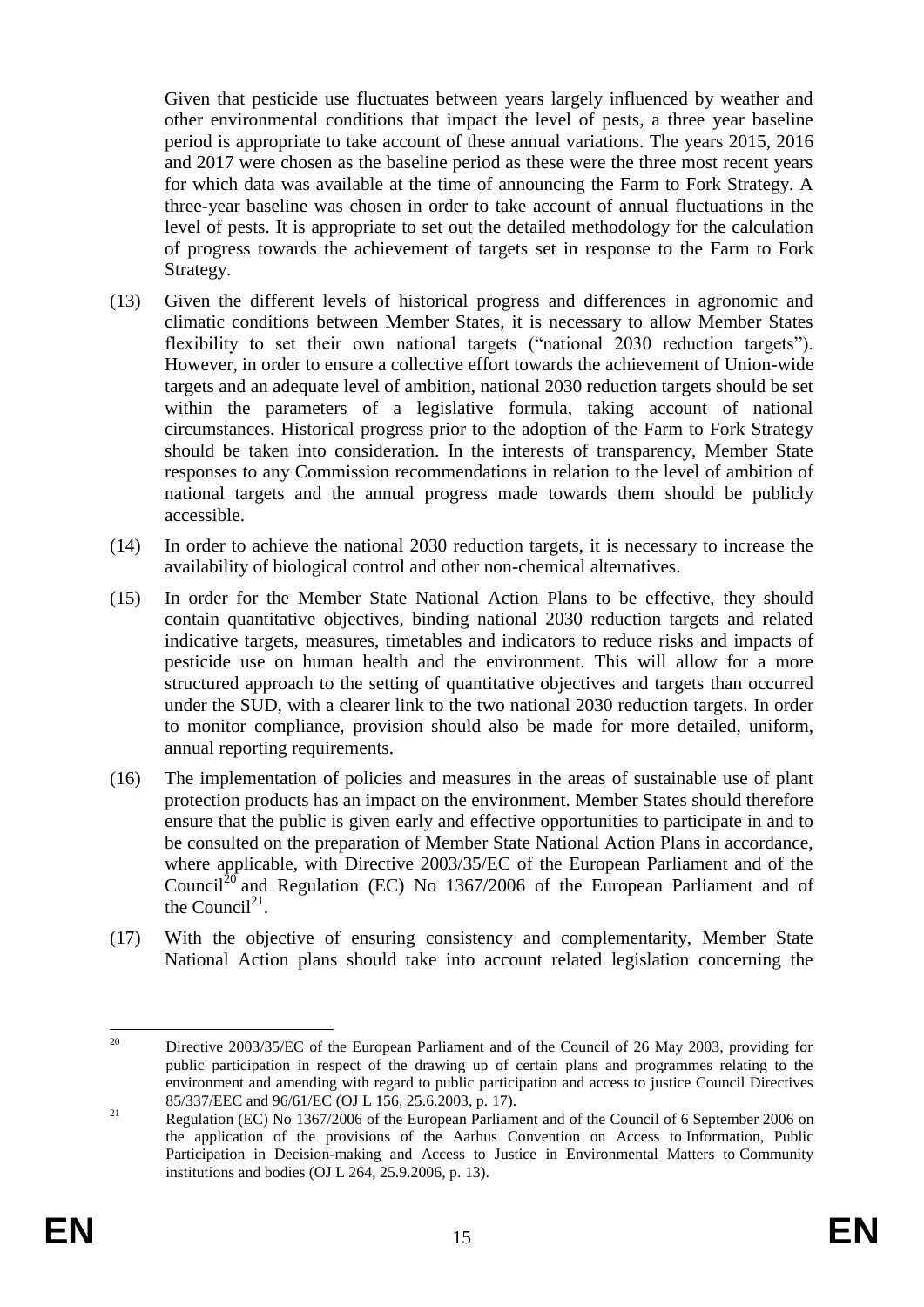protection of health and the environment and should be consistent with the with the Common Agricultural Policy ("CAP") Strategic Plans<sup>22</sup>.

- (18) Economic instruments, including those under the CAP that provide support to farmers, can play a crucial role in the achievement of objectives relating to the sustainable use of plant protection products and, in particular, reducing the use of chemical plant protection products. Member States have to show in their national CAP Strategic Plans that their implementation of the CAP contribute and support the other relevant EU legislation and their objectives and this includes objectives under this Regulation. In this regard, it should be stressed that individual Member States can decide on their use without prejudice to the applicability of State Aid rules.
- (19) In order to comply with the general principles of integrated pest management, which requires careful consideration of all available plant protection methods in order to minimize the use of chemical plant protection products, a professional user should implement practices that avoid the use of plant protection products and in particular that of chemical plant protection products. In order to ensure and monitor compliance with this requirement it is important that professional users keep an electronic record of the reasons why they apply plant protections products or the reasons for any other action taken in line with integrated pest management and of advice received in support of their implementation of integrated pest management by independent advisors. To avoid unnecessary duplication, the Commission should establish a standard template for Member States to integrate records kept by professional users of actions taken in line with integrated pest management with those kept under Article 67 of Regulation (EC) No 1107/2009.
- (20) Use of plant protection products can have particularly negative impacts in areas used by vulnerable groups and in sensitive areas, such as Natura 2000 sites protected in accordance with Directive 2009/147/EC of the European Parliament and of the Council<sup>23</sup> and Council Directive  $92/43/EEC<sup>24</sup>$ . If plant protection products are used in areas used by the general public, the possibility of exposure of humans to such plant protection products can be high. In these areas, in order to protect human health and the environment, the use of chemical plant protection products should be prohibited. Derogations from the prohibition to use chemical plant protection products in sensitive areas should only be allowed in limited cases.
- (21) The aquatic environment is especially sensitive to plant protection products. The measures laid down in this Regulation should be complementary to measures laid down in Directive 2000/60/EC of the European Parliament and of the Council<sup>25</sup>. Moreover, it is important that professional users be trained how to minimise or eliminate applications of certain plant protection products classified as "harmful to aquatic life with long lasting effects", "very toxic to aquatic life with long lasting effects" or "toxic to aquatic life with long lasting effects" on or along roads, railway

 $22$ <sup>22</sup> Regulation (EU) 2021/2115 of the European Parliament and of the Council of 2 December 2021establishing rules on support for strategic plans to be drawn up by Member States under the common agricultural policy (CAP Strategic Plans) and financed by the European Agricultural Guarantee Fund (EAGF) and by the European Agricultural Fund for Rural Development (EAFRD) and repealing Regulations (EU) No 1305/2013 and (EU) No 1307/2013 (OJ L 435, 6.12.2021, p. 1).

<sup>&</sup>lt;sup>23</sup> Directive 2009/147/EC of the European Parliament and of the Council of 30 November 2009 on the conservation of wild birds (OJ L 20, 26.1.2010, p. 7).

<sup>&</sup>lt;sup>24</sup> Council Directive 92/43/EEC of 21 May 1992 on the conservation of natural habitats and of wild fauna and flora (OJ L 206, 22.7.1992, p. 7).

<sup>&</sup>lt;sup>25</sup> Directive 2000/60/EC of the European Parliament and of the Council of 23 October 2000 establishing a framework for Community action in the field of water policy (OJ L 327, 22.12.2000, p. 1).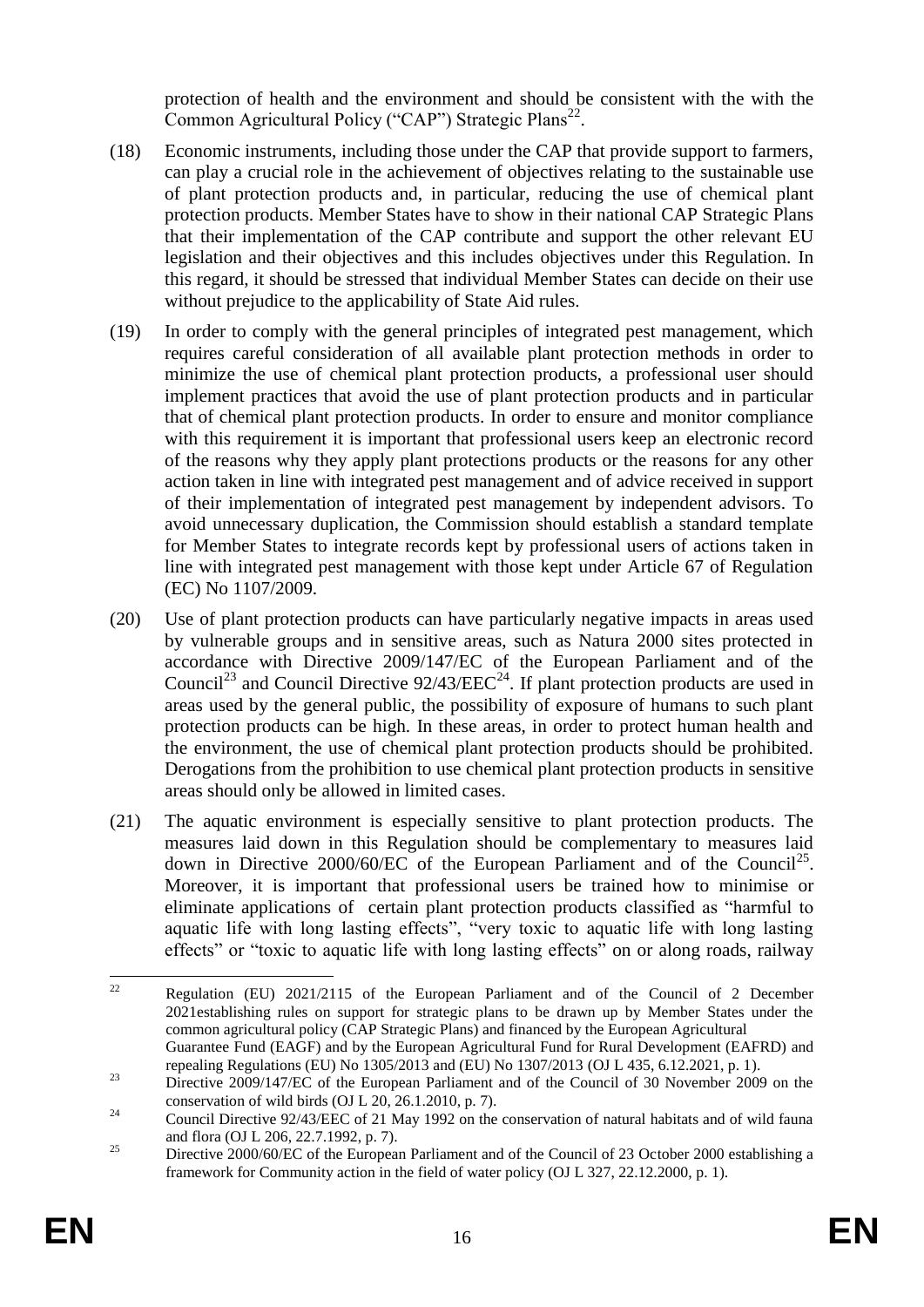lines, very permeable surfaces or other infrastructure close to surface water or groundwater or on sealed surfaces with a high risk of run-off into surface water or sewage systems. It is also important that professional users are trained in relation to the importance of giving preference to low risk plant protection products or nonchemical alternatives, use of drift reducing technology and mitigation measures.

- (22) Precision farming refers to agricultural management systems carefully tailoring crop management to fit localised conditions such as those found between and within adjacent land parcels. The application of existing technology has the potential to significantly reduce pesticide usage. It is therefore necessary to provide for a legislative framework that incentivises the development of precision farming. Aerial application has, by its nature, potential to cause adverse impacts on human health and the environment because generally it implies a less targeted application. Aerial application should therefore be prohibited, with limited derogations in cases where it reduces the risk of pesticide use compared to alternative approaches. This may occur where there is no viable alternative, such as where terrain is difficult to access with land-based equipment (for example, steeply sloping vineyards or dense forestry plantations) or where where adverse weather conditions mean that land-based equipment cannot operate effectively on the area to be treated. Resultant delays might require the use of more plant protection products due to an increased number of plant pests during the period of delay or aerial application may minimize soil erosion when land it not trafficable due to adverse weather conditions.
- (23) It is however anticipated that certain aircraft (e.g. drones) will be developed which allow for the targeted application of plant protection products. These drones are likely to assist in the reduction of the level of use of plant protection products by providing for targeted application. They may also help to reduce the risks to human health and the environment compared to conventional use of land-based application equipment. It is therefore appropriate to empower the Commission to adopt a delegated act supplementing this Regulation by setting out the criteria exempting certain aircraft such as drones from the prohibition of aerial spraying.
- (24) Handling of plant protection products, including storage, dilution and mixing, cleaning of application equipment after use, recovery and disposal of tank mixtures, disposal of empty packaging and remnants of plant protection products pose particular risks of exposure to humans and to the environment. Therefore, it is important that professional users are trained on the risks to human health and the environment and the measures necessary to minimise those risks during handling, storage and disposal. Measures should also apply to non-professional users, since inappropriate handling is very likely to occur in this group of users due to their lack of practical knowledge.
- (25) To the extent that the handling and application of plant protection products require the setting of minimum health and safety requirements at the workplace, covering the risks arising from exposure of workers to such products, as well as general and specific preventive measures to reduce those risks, those measures are covered by Council Directive  $98/24/EC^{26}$  and Directive  $2004/37/EC^{27}$ .

 $26\overline{)}$ <sup>26</sup> Council Directive 98/24/EC of 7 April 1998 on the protection of the health and safety of workers from the risks related to chemical agents at work (OJ L 131, 5.5.1998, p. 11.)

<sup>&</sup>lt;sup>27</sup> Directive 2004/37/EC of the European Parliament and of the Council of 29 April 2004 on the protection of workers from the risks related to their exposure to carcinogens or mutagens at work (OJ L 158, 30.4.2004, p. 50.)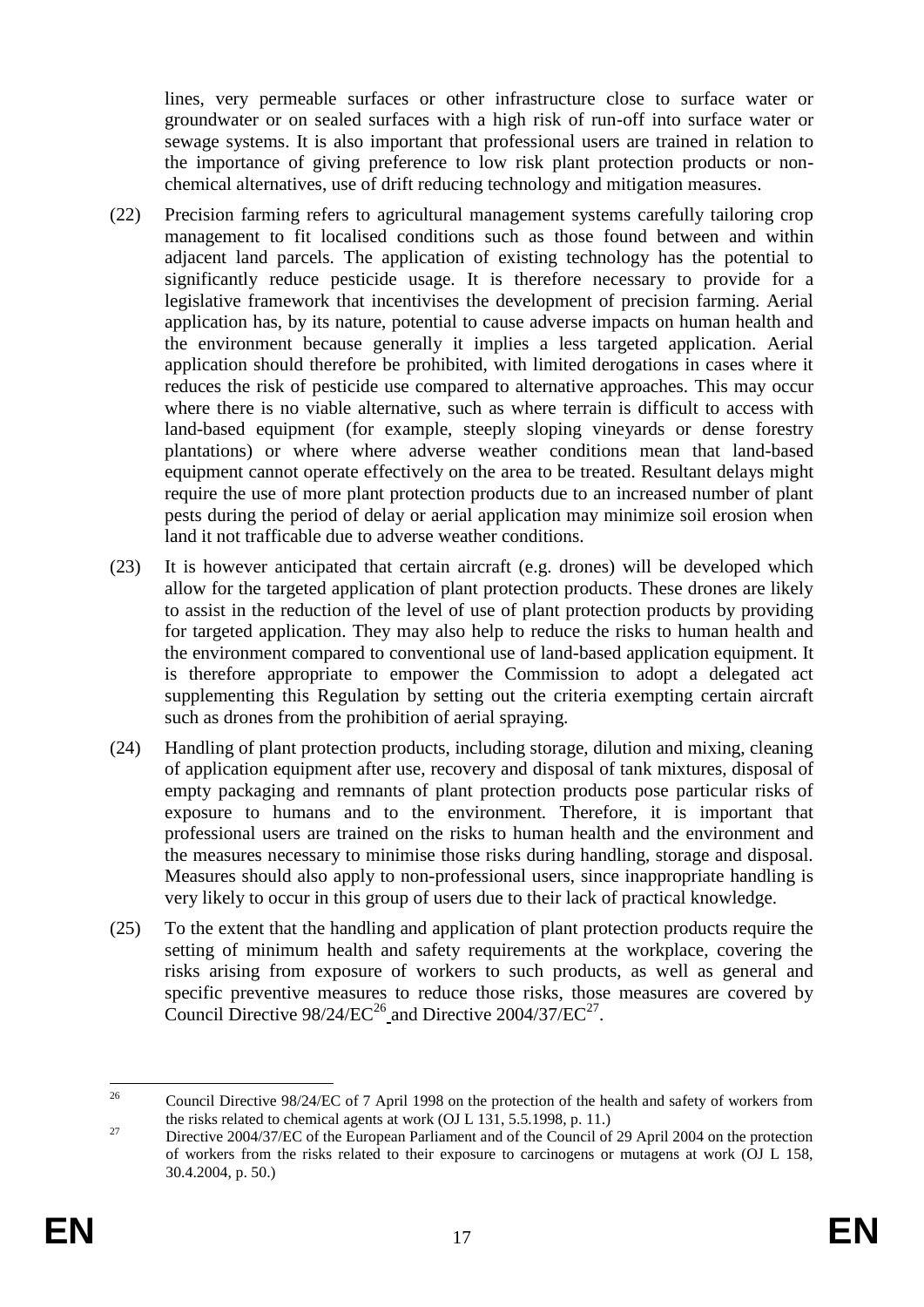- (26) Sales of plant protection products are an important element in the distribution chain. Specific advice on safety instructions for human health and the environment should be available to the end user at the time of sale. For non-professional users, who in general do not have the same level of training as professional users, recommendations should be given, in particular on safe handling and storage of plant protection products as well as on disposal of the packaging.
- (27) It is essential that Member States maintain systems of both initial and additional training for distributors, advisors and professional users of plant protection products and certification systems to record such training, so that those operators are fully aware of the potential risks to human health and the environment and of the appropriate measures to reduce those risks as much as possible. It is appropriate that the training for advisors be more extensive in order for them to be able to support the proper implementation of integrated pest management. It is appropriate to coordinate training activities for professional users with those organised in accordance with Regulation (EU) No  $1305/2013$  of the European Parliament and of the Council<sup>28</sup>. The use or purchase of a plant protection product authorised for professional use must be limited to those in possession of a training certificate. In addition, distributors should ensure that professional and non-professional purchasers of plant protection products are provided with product specific information to ensure safe use.
- (28) Regular engagement by professional users with trained, independent advisors is essential for the proper implementation of integrated pest management. This should ensure a planned approach to harmful organism control techniques across a number of growing seasons with a view to minimising the use of chemical plant protection products as much as possible.
- (29) Considering the possible risks from the use of plant protection products, the public should be better informed of the overall impacts of the use of plant protection products through awareness-raising programmes, information passed on through retailers and other appropriate measures.
- (30) It is appropriate, in order to minimise the adverse impacts of plant protection products on human and animal health and the environment caused by poorly maintained plant protection application equipment, to provide for systems for regular technical inspection of plant protection application equipment in use. For a number of reasons, including the comparatively low cost of purchasing new handheld application equipment and knapsack sprayers compared to the costs of inspection, it is appropriate to provide for possible national derogations from mandatory inspection of such equipment, subject to the carrying out of a risk assessment for human health and the environment, including an estimation of the scale of use of these devices. To ensure compliance with inspection requirements it is necessary to establish a register in each Member State of application equipment in professional use and to keep that register up to date.
- (31) It is necessary to measure the progress achieved in the reduction of risks and adverse impacts from plant protection product use for human health and the environment. Appropriate means are harmonised risk indicators established at Union level. Such indicators should also form the basis for setting binding Union and national targets based on the two targets set under the Farm to Fork Strategy for reducing the use and

 $28$ Regulation (EU) No 1305/2013 of the European Parliament and of the Council of 17 December 2013 on support for rural development by the European Agricultural Fund for Rural Development (EAFRD) and repealing Council Regulation (EC) No 1698/2005 (OJ L 347, 20.12.2013, p. 487).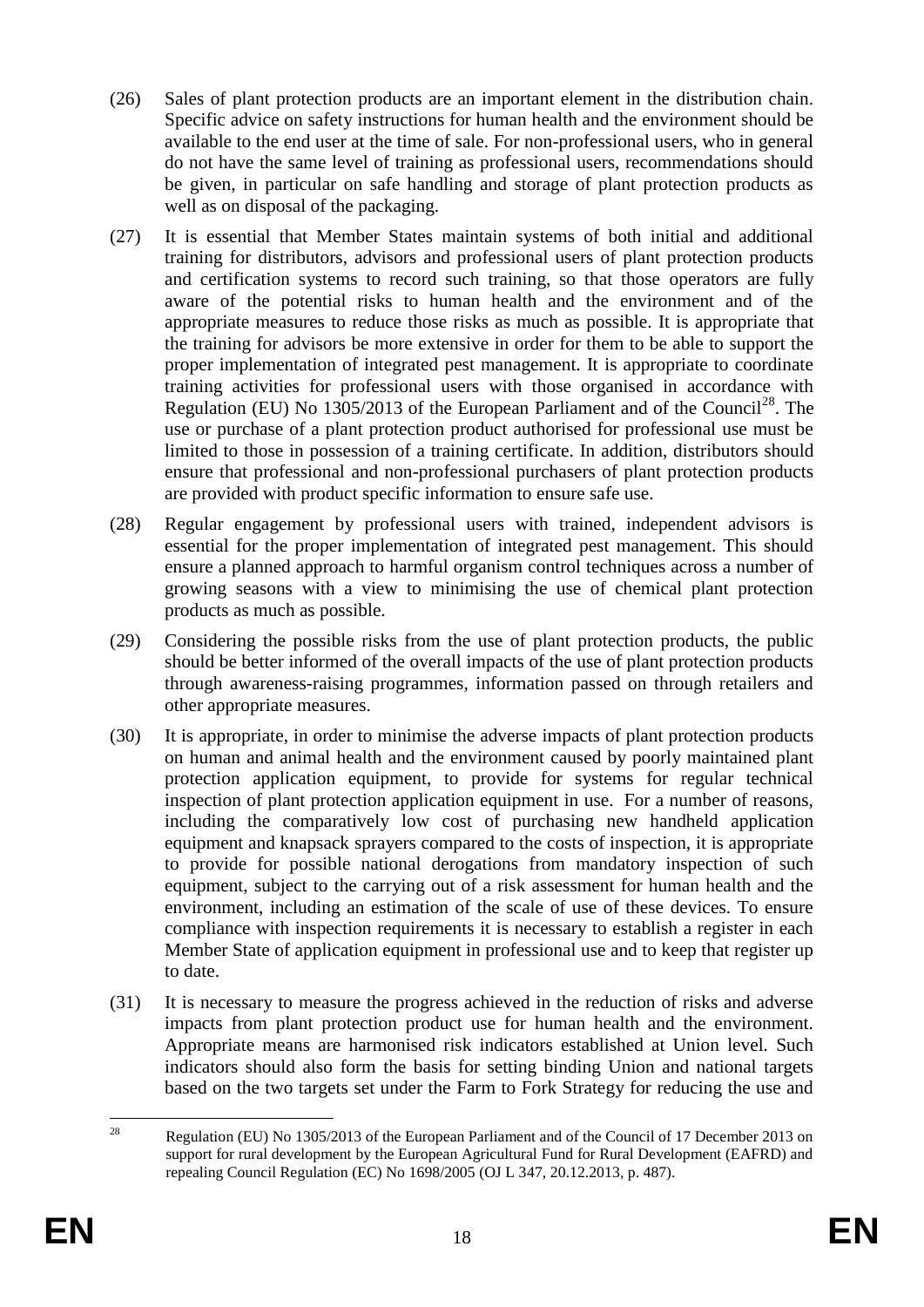risk of chemical pesticides. Member States should use the results of these indicators to measure progress at national level, while the Commission should use the results to evaluate progress at Union level. In order to accurately calculate trends, statistical data collected in accordance with Union legislation concerning statistics on plant protection products should be used. Given that pesticide use fluctuates between years largely influenced by weather, a three year baseline period is appropriate to take account of these annual variations. The baseline period for the calculation of Harmonised Risk Indicators 1 and 2 is 2011-2013, the period when data was first received by the Commission. Member States should be entitled to use, in addition to Union harmonised risk indicators, their national indicators.

- (32) For the moment the only robust statistical data available at Union level relating to the marketing and use of plant protection products are the statistics on the placing on the market of plant protection products, and data on the number of emergency authorisations granted under Regulation (EC) No 1107/2009. These statistics have informed the development of Harmonised Risk Indicators 1 and 2 under Directive 2009/128/EC. For reasons of transparency, the methodology of these harmonised risk indicators should be set out in an Annex to this Regulation. More robust statistics on, inter alia, the use of plant protection products will in future allow additional harmonised risk indicators to be developed.
- (33) Biodiversity underpins the functioning of ecosystems and ecosystem services indispensable for human wellbeing. The EU Biodiversity Strategy for 2030 recognises the need for urgent action to protect biodiversity. In the Union, a reduction of species, in particular insects and pollinators has been established in several studies<sup>29</sup>. Reports<sup>30</sup> show that biodiversity loss is, amongst other factors, driven by the use of plant protection products, while Member States actions under current Union policy instruments have not yet been able to stop this trend of biodiversity loss. It is therefore essential to ensure that plant protection products are used in such a way as to mitigate the risk of harmful effects of plant protection products on wildlife including pollinating insects through a number of measures including training, inspection of application equipment in professional use and the protection of the aquatic environment and sensitive areas.
- (34) In order to enforce the obligations set out in this Regulation, Member States should lay down rules on penalties applicable to infringements of this Regulation and ensure that those rules are enforced. The penalties should be effective, proportionate and dissuasive.
- (35) Since the objective of this Regulation, namely the better protection of human health and the environment from risks and impacts associated with the use of plant protection products and achievement of the targets set out in the Farm to Fork Strategy and Biodiversity Strategy, cannot be sufficiently achieved by the Member States, but can rather, by reason of their scale, complexity and effects, be better achieved at Union level, the Union may adopt measures, in accordance with the principle of subsidiarity set out in Article 5 of the Treaty on European Union. In accordance with the principle of proportionality, as set out in that Article, this Regulation does not go beyond what is necessary in order to achieve those objectives.

<sup>29</sup> Ramboll, Study supporting the Evaluation of Directive 2009/128/EC on the sustainable use of pesticides and impact assessment of its possible revision, Final Evaluation Report, p. 32.

<sup>&</sup>lt;sup>30</sup> Ramboll, Study supporting the Evaluation of Directive 2009/128/EC on the sustainable use of pesticides and impact assessment of its possible revision, Final Evaluation Report, p. 32, 80.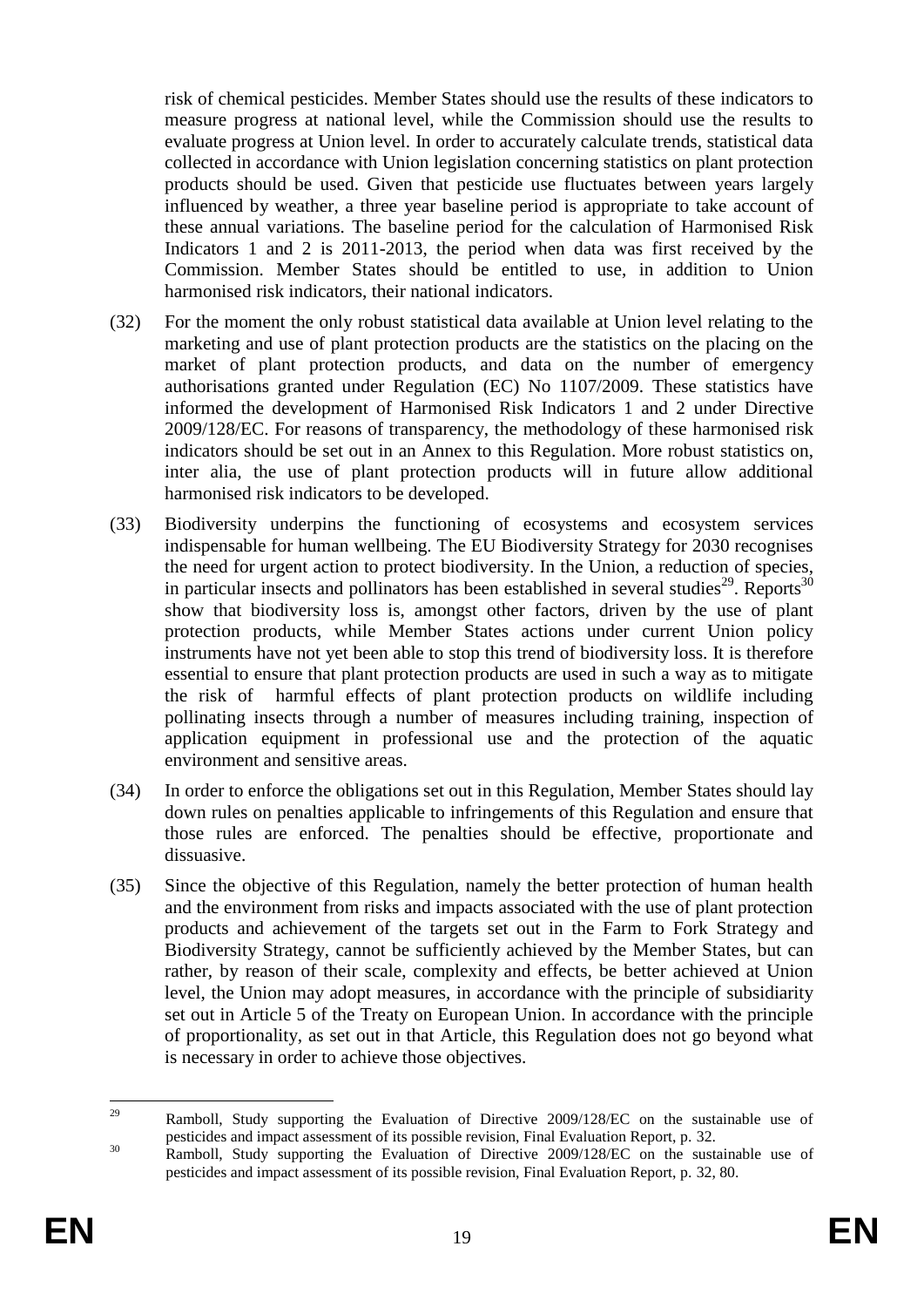- (36) Activities performed by the competent authorities, or by bodies or natural persons to which official control tasks have been delegated, in order to verify compliance by operators with this Regulation, are, with the exception of equipment used to apply plant protection products, to be regulated by the Official Controls Regulation.<sup>31</sup> Therefore, this Regulation only needs to provide for controls and audits in respect of inspection of application equipment in professional use.
- (37) In order to take into account technical progress and scientific developments in drone technology, training, inspection of application equipment, the general principles of integrated pest management and the methodology for calculation of harmonised risk indicators, the power to adopt acts in accordance with Article 290 of the Treaty on the Functioning of the European Union should be delegated to the Commission in respect of supplementing the rules contained in this Regulation by setting out the criteria for drones to be generally exempted from the prohibition on aerial spraying, and amending technical annexes in relation to (a) the subjects to be covered in the training of professional users, distributors and advisors, (b) requirements for inspection of application equipment, (c) the general principles of integrated pest management, and (d) setting out the methodology for the calculation of further harmonised risk indicators. It is of particular importance that the Commission carries out appropriate consultations during its preparatory work, including at expert level, and that those consultations be conducted in accordance with the principles laid down in the Interinstitutional Agreement of 13 April 2016 on Better Law-Making<sup>32</sup>. In particular, to ensure equal participation in the preparation of delegated acts, the European Parliament and the Council receive all documents at the same time as Member States' experts, and their experts systematically have access to meetings of Commission expert groups dealing with the preparation of delegated acts.
- (38) The Commission should carry out an evaluation of this Regulation. Pursuant to paragraph 22 of the Interinstitutional Agreement between the European Parliament, the Council of the European Union and the European Commission on Better Law-Making of 13 April 2016<sup>33</sup>, that evaluation should be based on the five criteria of efficiency, effectiveness, relevance, coherence and EU value added and should provide the basis for impact assessments of possible further measures.
- (39) In order to ensure uniform conditions for the implementation of this Regulation, implementing powers should be conferred on the Commission. Those powers should be exercised in accordance with Regulation (EU) No 182/2011 of the European Parliament and of the Council<sup>34</sup>.

 $31$ Regulation (EU) 2017/625 of the European Parliament and of the Council of 15 March 2017 on official controls and other official activities performed to ensure the application of food and feed law, rules on animal health and welfare, plant health and plant protection products, amending Regulations (EC) No 999/2001, (EC) No 396/2005, (EC) No 1069/2009, (EC) No 1107/2009, (EU) No 1151/2012, (EU) No 652/2014, (EU) 2016/429 and (EU) 2016/2031 of the European Parliament and of the Council, Council Regulations (EC) No 1/2005 and (EC) No 1099/2009 and Council Directives 98/58/EC, 1999/74/EC, 2007/43/EC, 2008/119/EC and 2008/120/EC, and repealing Regulations (EC) No 854/2004 and (EC) No 882/2004 of the European Parliament and of the Council, Council Directives 89/608/EEC, 89/662/EEC, 90/425/EEC, 91/496/EEC, 96/23/EC, 96/93/EC and 97/78/EC and Council Decision 92/438/EEC (Official Controls Regulation) (OJ L 95, 7.4.2017, p. 1).

 $\overline{O}$  OJ L 123, 12.5.2016, p. 1.<br>  $\overline{O}$  OJ L 123, 12.5.2016, p. 1.

 $\frac{33}{34}$  OJ L123, 12.5. 2016, p. 1.<br>Reculsion (EU) No. 1820

<sup>34</sup> Regulation (EU) No 182/2011 of the European Parliament and of the Council of 16 February 2011 laying down the rules and general principles concerning mechanisms for control by the Member States of the Commission's exercise of implementing powers (OJ L 55, 28.2.2011, p. 13).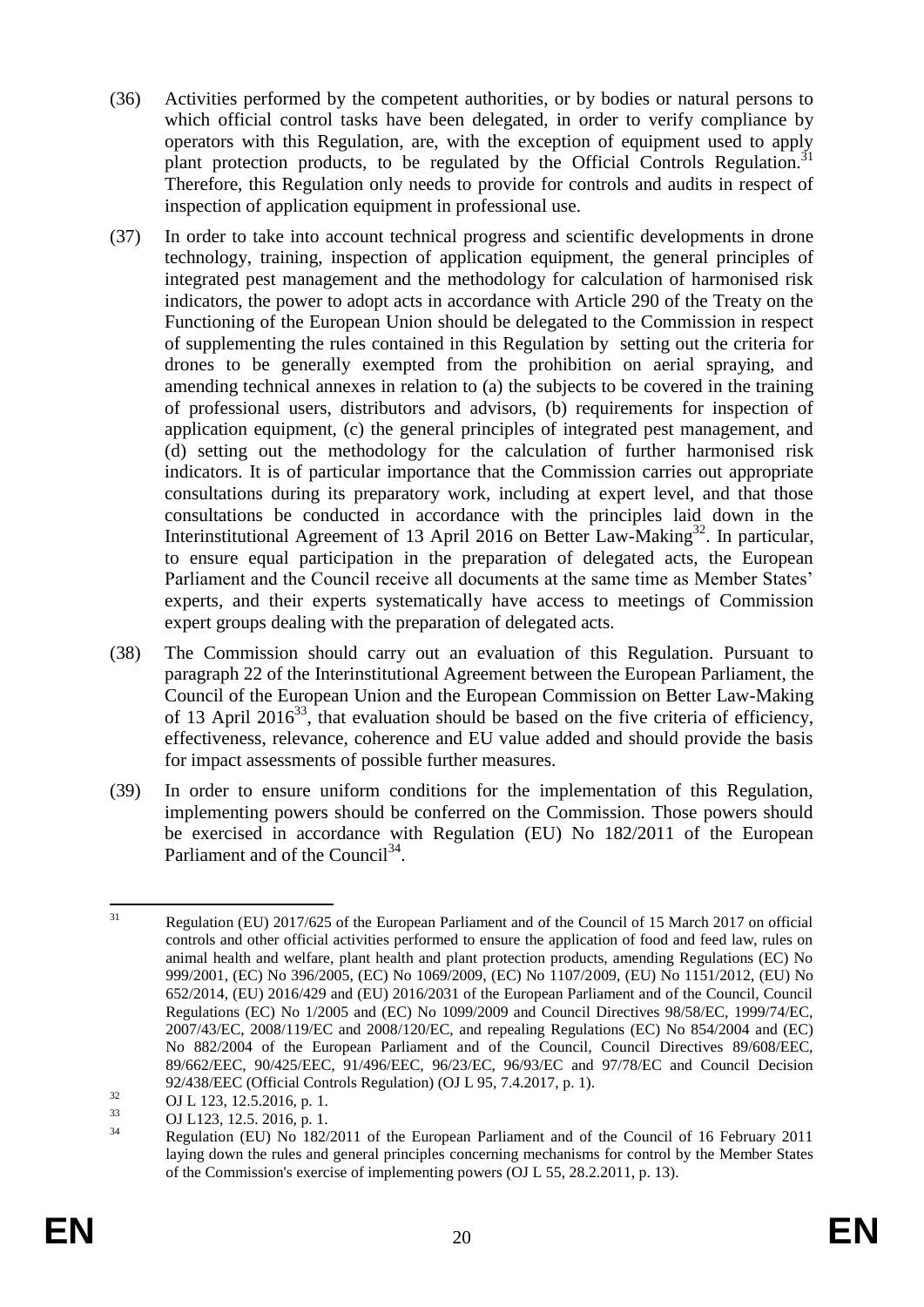(40) The application of the requirements in this Regulation should be deferred in order to allow competent authorities and market participants to assimilate and plan for the application of the new measures,

HAVE ADOPTED THIS REGULATION:

# **CHAPTER I**

# **GENERAL PROVISIONS**

#### *Article 1*

#### **Subject matter**

This Regulation lays down rules for the sustainable use of plant protection products and for setting reduction targets relating to chemical plant protection products, laying down requirements for use, storage, sale, disposal of plant protection products, for inspection of application equipment, providing for training and awareness raising and establishing measures for integrated pest management.

#### *Article 2*

#### **Definitions**

For the purposes of this Regulation, the following definitions apply:

- 1. 'plant protection product' means a product as referred to in Article 2(1) of Regulation (EC) No 1107/2009;
- 2. 'chemical plant protection product' means a plant protection product containing a chemical active substance with the exception of those included under the definition of biological control;
- 3. 'non-chemical plant protection product' means all plant protection products with the exception of chemical plant protection product;
- 4. 'low-risk plant protection product' means a plant protection product authorised under Article 47(1) of Regulation (EC) No 1107/2009;
- 5. 'chemical active substance' means an active substance with the exception of microorganisms, naturally occurring semiochemicals, extracts from plant products as defined in Article 3(6) of Regulation (EC) No 1107/2009;
- 6. 'non-chemical active substance' means all active substances with the exception of chemical active substances;
- 7. 'biodiversity' means biodiversity as defined in Article 3(29) of Regulation (EC) No 1107/2009;
- 8. 'more hazardous plant protection product' means a plant protection product containing one or more active substances approved as candidates for substitution in accordance with the criteria in point 4 of Annex II to Regulation (EC) No 1107/2009, which includes active substance that meet the criteria set out in points 3.6.3 to 3.6.5 of that Annex;
- 9. 'professional user' means any person who uses a plant protection product in the course of their professional activities;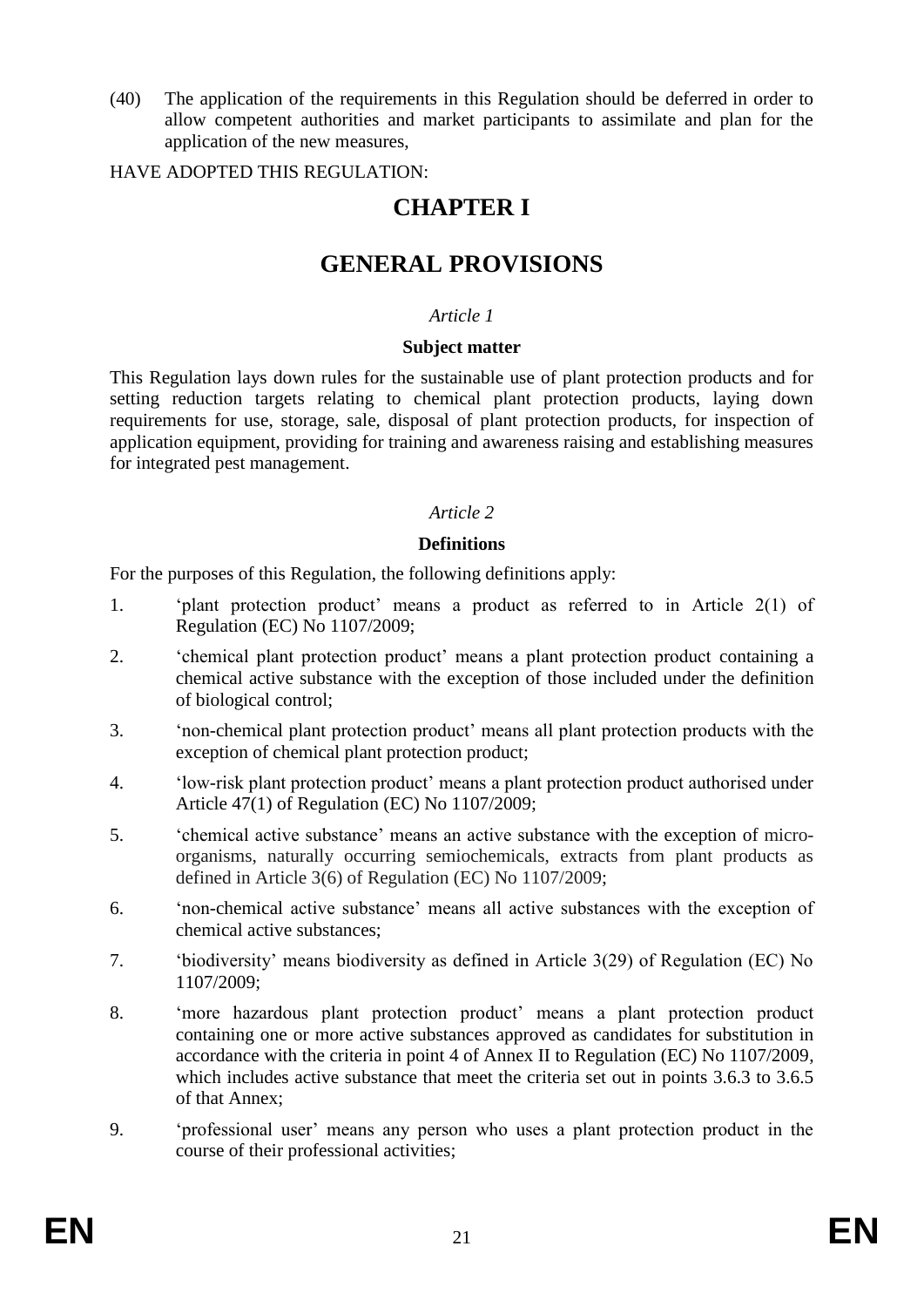- 10. 'distributor' means any natural or legal person who makes a plant protection product available on the market, including wholesalers, retailers, vendors and suppliers;
- 11. 'advisor' means any person who advises on pest management and the safe use of plant protection products, in the context of a professional capacity or commercial service, including private self-employed and public advisory services, commercial agents, food producers and retailers where applicable;
- 12. 'application equipment' means any equipment whose use in the application of a plant protection product is reasonably foreseeable at time of manufacture, including accessories that are essential for the effective operation of such equipment, such as nozzles, manometers, filters, strainers, cleaning devices for tanks and closed transfer systems, with the exception of equipment designed for the sowing or planting of propagating material treated with plant protection products;
- 13. 'application equipment in professional use' means:
	- (a) equipment which is used in the course of professional activities for the application of plant protection products; and
	- (b) equipment with horizontal or vertical boom sprayers or orchard or blast sprayers, irrespective of use;
- 14. 'application' means all forms of application of plant protection products, including spraying;
- 15. 'aerial application' means application of a plant protection product from an aircraft (including planes, helicopters and drones);
- 16. 'plant protection product authorised for professional use' means a plant protection product that has only been authorised for professional users, in accordance with Article 31(4)(d) of Regulation (EC) No 1107/2009;
- 17. 'integrated pest management' means careful consideration of all available means such as plant protection methods and subsequent integration of appropriate measures that discourage the development of populations of harmful organisms and keep the use of chemical plant protection products to levels that are economically and ecologically justified and minimise risks to human health and the environment;
- 18. 'sensitive area' means any of the following:
	- (a) an area used by the general public, such as a public park or garden, recreation or sports grounds, or a public path;
	- (b) an area used predominantly by a vulnerable group as defined in Article 3(14) of Regulation (EC) No 1107/ 2009;
	- (c) an urban green area and an urban blue space; or
	- (d) an ecologically sensitive area designated in accordance with [awaiting details from DG ENV], including any protected area under Directive 2000/60/EC, Natura 2000 sites and any other national, regional, or local protected area reported by the Member States to the Common Database of Designated Areas, including areas where pollinator and other species threatened with extinction are located;
- 19. 'designation' in relation to a competent authority or body, with the exclusion of the designation of a competent authority responsible for inspection of application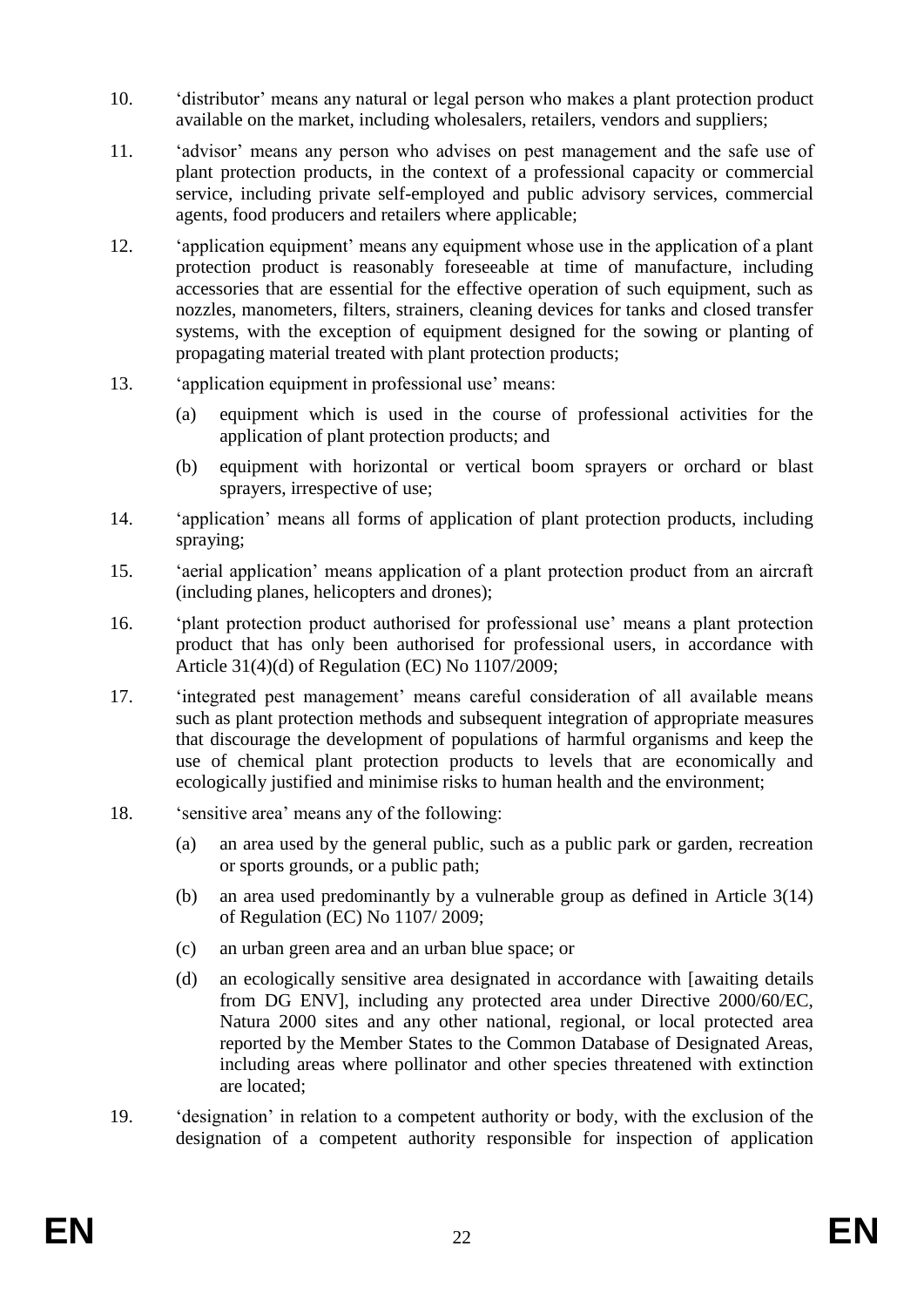equipment under Chapter VI, means designation within the meaning of Article 4 of Regulation 2017/625;

- 20. 'urban green area' means urban land that is partially or completely covered with grass, trees, shrubbery or other vegetation;
- 21. 'urban blue space' means an urban area covered by a watercourse or water feature;
- 22. 'surface water' means a surface water body as described in Annex II to Directive 2000/60/EC;
- 23. 'groundwater' means a groundwater body as described in Annex II to Directive  $2000/60/EC$
- 24. 'risk indicator' means a method of calculation that is used to estimate the relative change in risks associated with the use of plant protection products on human health or the environment;
- 25. 'non-chemical methods' means alternatives to the use of 'chemical plant protection products' as defined in paragraph 2;
- 26. 'biological control' means the control of organisms harmful to plants or plant products using micro-organisms, naturally occurring semiochemicals, extracts from plant products as defined in Article 3(6) of Regulation (EC) No 1107/2009, or invertebrate macro-organisms;
- 27. 'threshold value' means the number of economically significant harmful organisms affecting a crop under particular conditions that justifies the use of an intervention in the relevant crop-specific rules, in accordance with Article  $30(6)(e)$  of this Regulation.

# **CHAPTER II**

# **CHEMICAL PLANT PROTECTION PRODUCT REDUCTION TARGETS**

# *Article 3*

# **Union 2030 targets for chemical plant protection products reduction**

- 1. Each Member State shall contribute, through the adoption of the national targets referred to in Article 4, to achieving by 2030 a 50% Union-wide reduction, compared to a baseline period of the average of the years 2015, 2016 and 2017, of the following:
	- (a) the use and risk of chemical plant protection products as referred to in Annex I;
	- (b) the use of more hazardous plant protection products.

These two Union-wide reduction targets are hereafter referred to as 'two Union 2030 reduction targets'.

2. Progress towards achieving the two Union 2030 reduction targets shall be calculated in accordance with the methodology set out in Annex I.

# *Article 4*

# **Member States 2030 targets for chemical plant protection products reduction**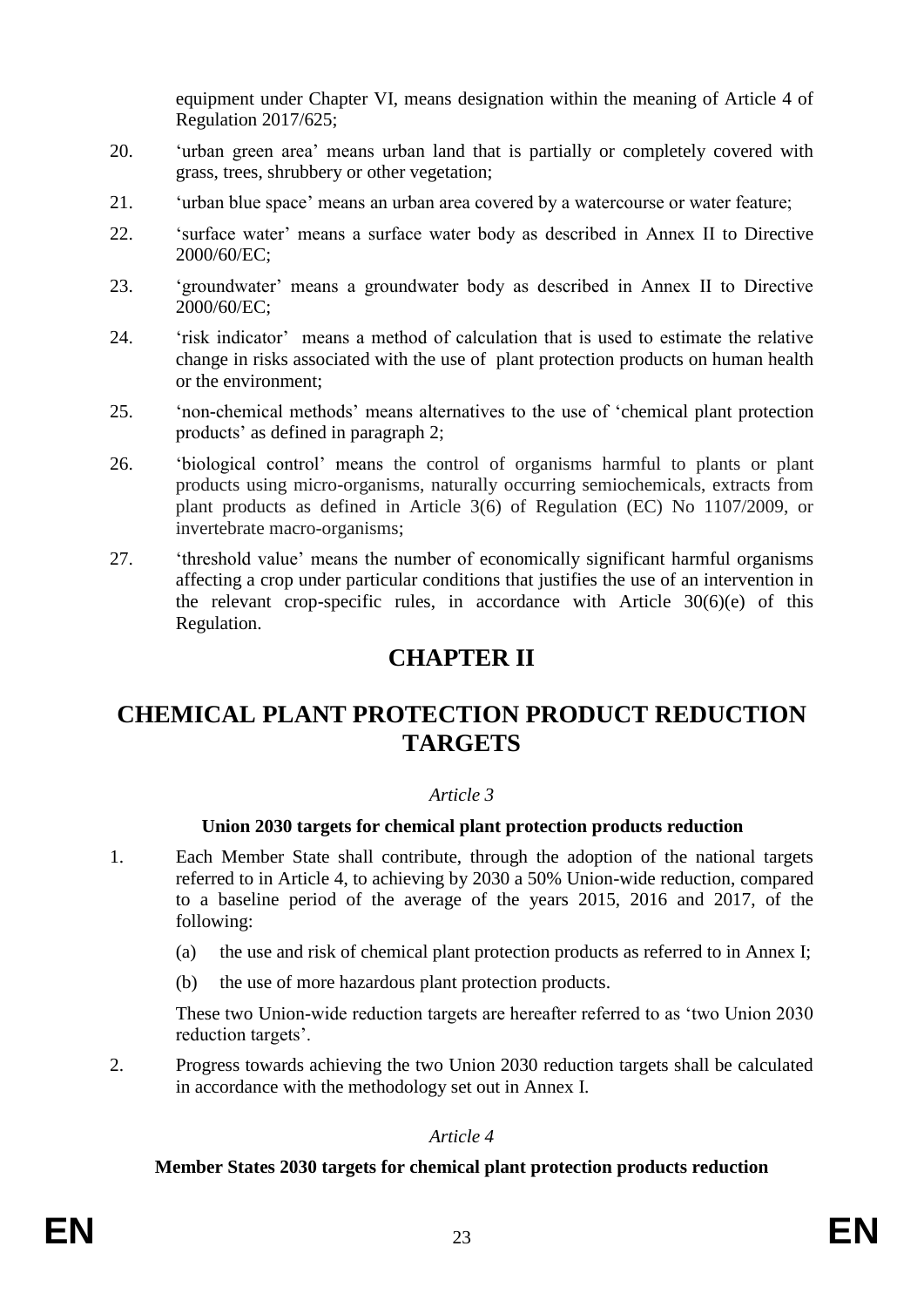- 1. By … [*OP: please insert the date – 6 months after the date of application of this Regulation*] each Member State shall adopt national targets in its national legislation to achieve by 2030 a reduction set in accordance with this Article, from a baseline period of the average of the years 2015, 2016 and 2017, of the following:
	- (a) the use and risk of chemical plant protection products;
	- (b) the use of more hazardous plant protection products.

These two national reduction targets are hereafter referred to as 'two national 2030 reduction targets'.

- 2. Progress by Member States towards achieving the two national 2030 reduction targets shall be calculated in accordance with the methodology set out in Annex I.
- 3. Member States shall reach the targets referred to in paragraph 1 by 2030.
- 4. The two national 2030 reduction targets shall become binding on Member States on the earliest of the following dates: on … [*OP: please insert the date –* 18 months after the date of application of this Regulation] or on the day of their publication in the first National Action Plan of the Member State.
- 5. Subject to paragraphs 6 and 7, each of the two national 2030 reduction targets shall be set at such level so as to achieve a reduction between the baseline period of the average of the years 2015, 2016 and 2017 and the year 2030 in the relevant Member State that is at least equal to the corresponding Union 2030 reduction target of a 50% reduction.
- 6. A Member State may set national targets that are lower than 50%, but not lower than 45%, where it can demonstrate that the chosen level is justified by one or more of the following factors:
	- (a) change or expected change between 2017 and 2030 in the profile of pests, such as new pests, or changing pest resistance status;
	- (b) increase or expected increase between 2017 and 2030 in the use of chemical plant protection products to comply with requirements relating to control of invasive species.
- 7. A Member State that can demonstrate to have reduced:
	- (a) the use and risk of chemical plant protection products, or
	- (b) the use of the more hazardous pesticides

during the historical period between the average of the years 2011 to 2013 and the baseline period for the two Union and national 2030 reduction targets, the average of the years 2015-2017, may reduce its national targets by a figure representing the difference between the reduction achieved by that Member State and the Union average reduction during the same period may be subtracted from the reduction percentage under paragraph 6.

- 8. The reductions in paragraphs 6 (5% reduction) and 7 (reduction due to historical progress) may be cumulated. However, in no case can either of the two 2030 national reduction targets be lower than 25%.
- 9. If a Member State fails to adopt a target within twelve months of the date of application of this Regulation, a 50% reduction target shall be deemed to apply to that Member State for its two national 2030 reduction targets.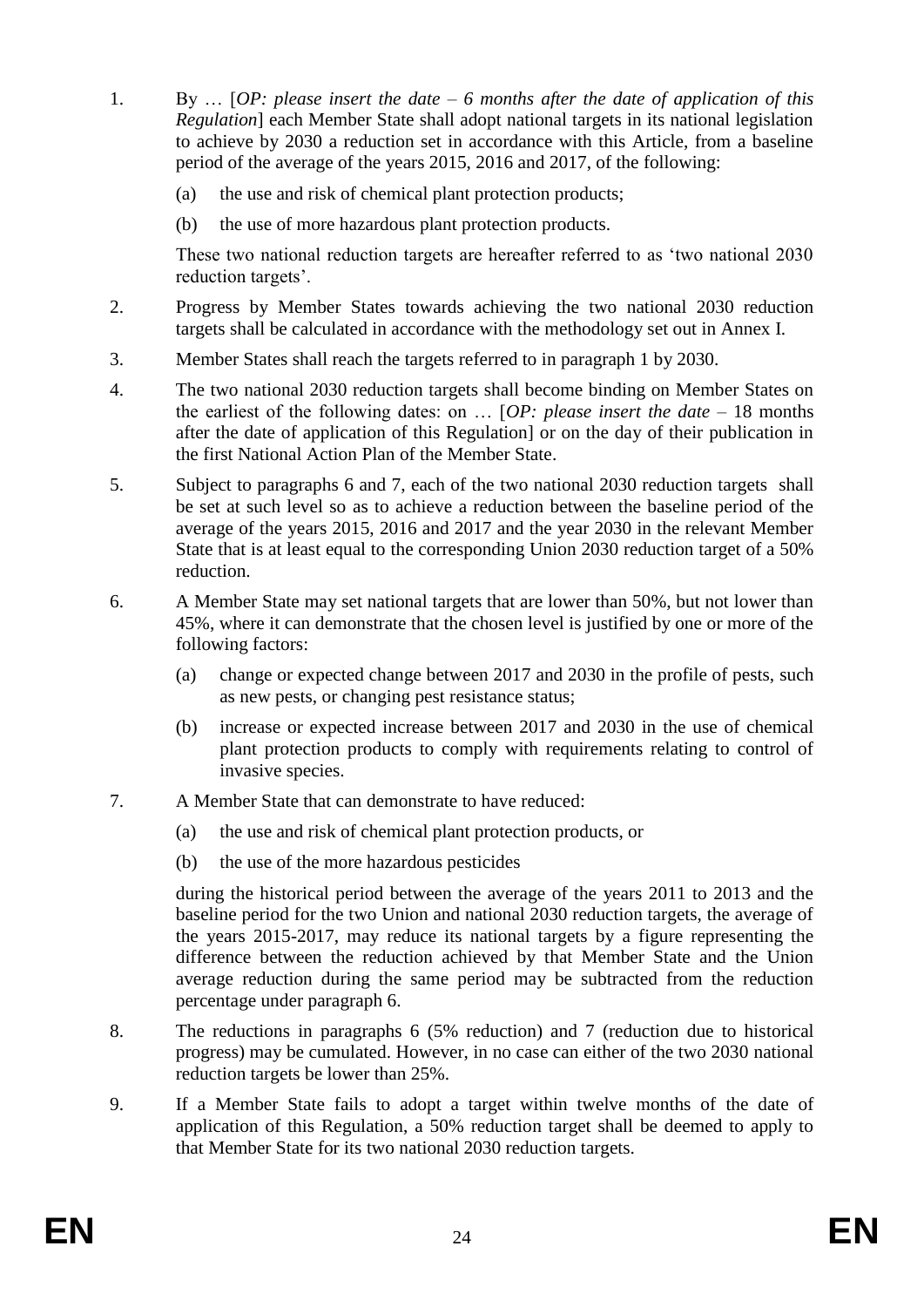- 10. A Member State is free to set a national 2030 reductions target going beyond those set out in this Regulation.
- 11. By … [*OP: please insert the date – 7* months after the date of application of this Regulation], each Member State shall communicate its two national 2030 reduction targets to the Commission, accompanied by detailed data that allow a verification that the conditions referred to in paras 6 and 7 have been met.

#### **Initial assessment of national targets by the Commission**

- 1. The Commission shall review the two national 2030 reduction targets communicated in accordance with Article 4(11) and the justifications for any derogations made under Article 4(6) or (7).
- 2. Where the Commission concludes, on the basis of the information made available to it, that the national targets communicated by the Member States ought to be set at a higher level, it shall, by ... [*OP: please insert the date –* by 1 year after the date of application of this Regulation], communicate a recommendation to that Member State to increase the percentage level of its two national 2030 reduction targets. The Commission shall make that recommendation public.
- 3. A Member State that receives a recommendation from the Commission in accordance with paragraph 2, shall include in its National Action Plan:
	- (a) the text of the Commission's recommendation, and
	- (b) the national 2030 reduction targets adjusted in line with the recommendation; or
	- (c) the justifications for not following the Commission's recommendation.
- 4. A Member State shall communicate the information set out in paragraph 3 to the Commission by… [*OP: please insert the date –* by 18 months after the date of application of this Regulation].

# *Article 6*

# **Publication of Union 2030 reduction target trends by the Commission**

- 1. By year  $N + 18$  months, whereas year N may be prior to the date of application of this Regulation, the Commission shall publish on a website the average trends in progress towards achieving the two Union 2030 reduction targets between the baseline period of the average of the years 2015-2017 and year N, calculated in accordance with the methodology set out in Annex I.
- 2. The Commission shall update the website referred to in paragraph 1 on an annual basis.
- 3. The Commission shall also publish information for each Member State on trends in progress in relation to national 2030 reduction targets on that website.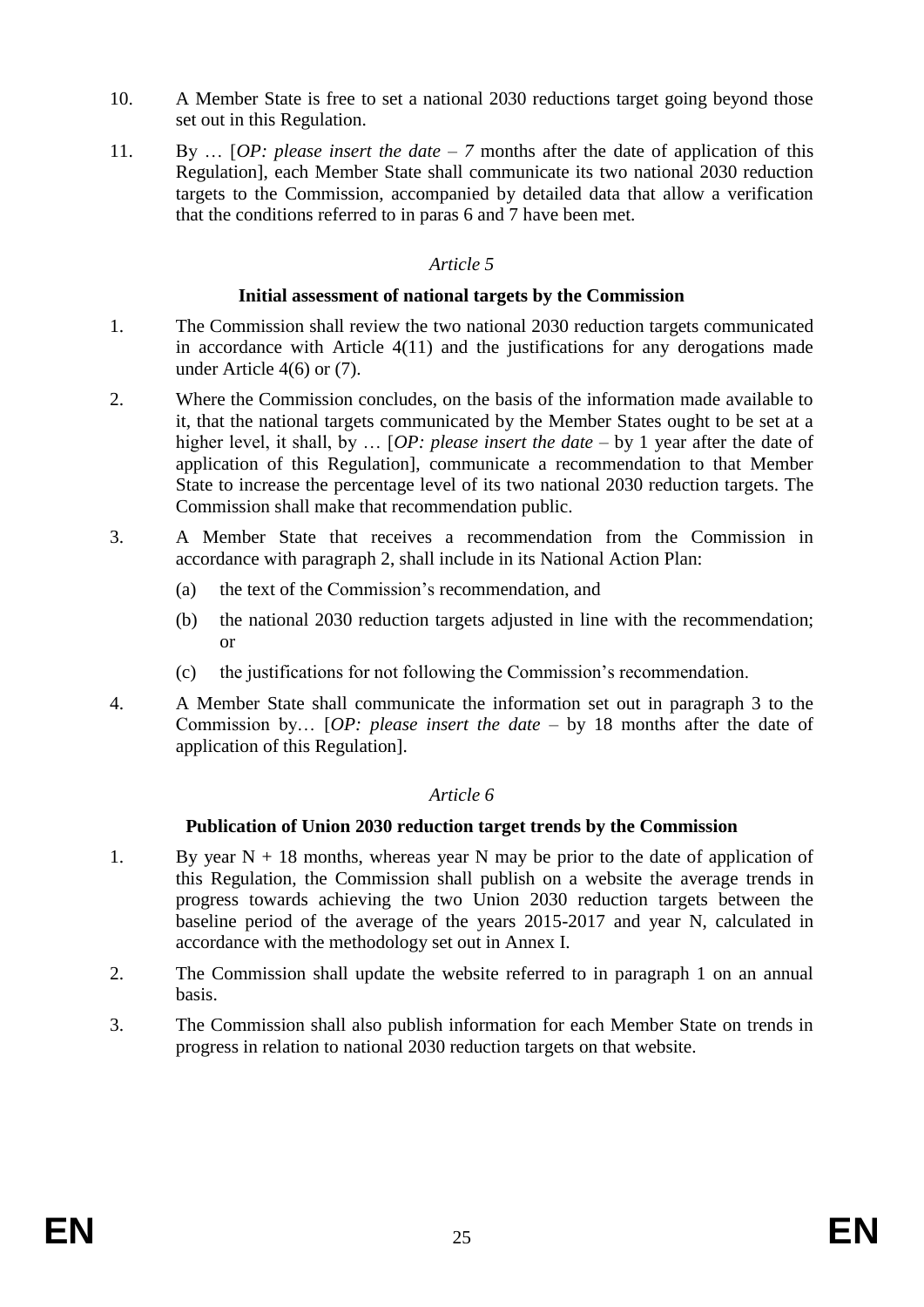# **CHAPTER III**

# **NATIONAL ACTIONS PLANS**

### *Article 7*

#### **National Action Plans**

- 1. By … [*OP: please insert the date – 18 months after the date of application of this Regulation*] each Member State shall prepare and publish on a website, and review, update and publish amended versions every 5 years thereafter, a national action plan containing the following information:
	- (a) the national 2030 reduction targets set in accordance with Chapter II in the case of any National Action Plan published prior to 2030;
	- (b) other information related to national 2030 reduction targets as set out in Article 8;
	- (c) details of planned progress in relation to other elements relevant to the implementation of this Regulation as listed in Part 2 of Annex II;
	- (d) a list of application equipment to which the Member State plans to apply different inspection requirements in accordance with Article 28(1);
	- (e) other planned measures to encourage the sustainable use of plant protection products.
- 2. Each Member State shall carry out a public consultation process prior to the adoption or modification of its national action plan in accordance with the requirements of Directive 2003/35/EC of the European Parliament and of the Council<sup>35</sup>.
- 3. A national action plan shall contain a summary of the public consultation process in relation to it and list authorities responsible for its implementation.
- 4. A national action plan shall specify any links to Member State plans made in accordance with related legislation concerning the protection of health and the environment and should be consistent with the CAP Strategic Plans laid down in Regulation (EU) 2021/2115 and explain how the national action plan is coherent with plans made under that related legislation.

# *Article 8*

#### **Description of targets in National Action Plans**

- 1. A National Action Plan shall include the following information in relation to the national 2030 reduction targets for the use and risk of chemical plant protection products and for the use of more hazardous plant protection products:
	- (a) a list of at least the five active substances that most affected the achievement of the national 2030 reduction targets in the three years preceding the adoption of the National Action Plan;

 $35$ <sup>35</sup> Directive 2003/35/EC of the European Parliament and of the Council of 26 May 2003, providing for public participation in respect of the drawing up of certain plans and programmes relating to the environment and amending with regard to public participation and access to justice Council Directives 85/337/EEC and 96/61/EC (OJ L 156, 25.6.2003, p. 17).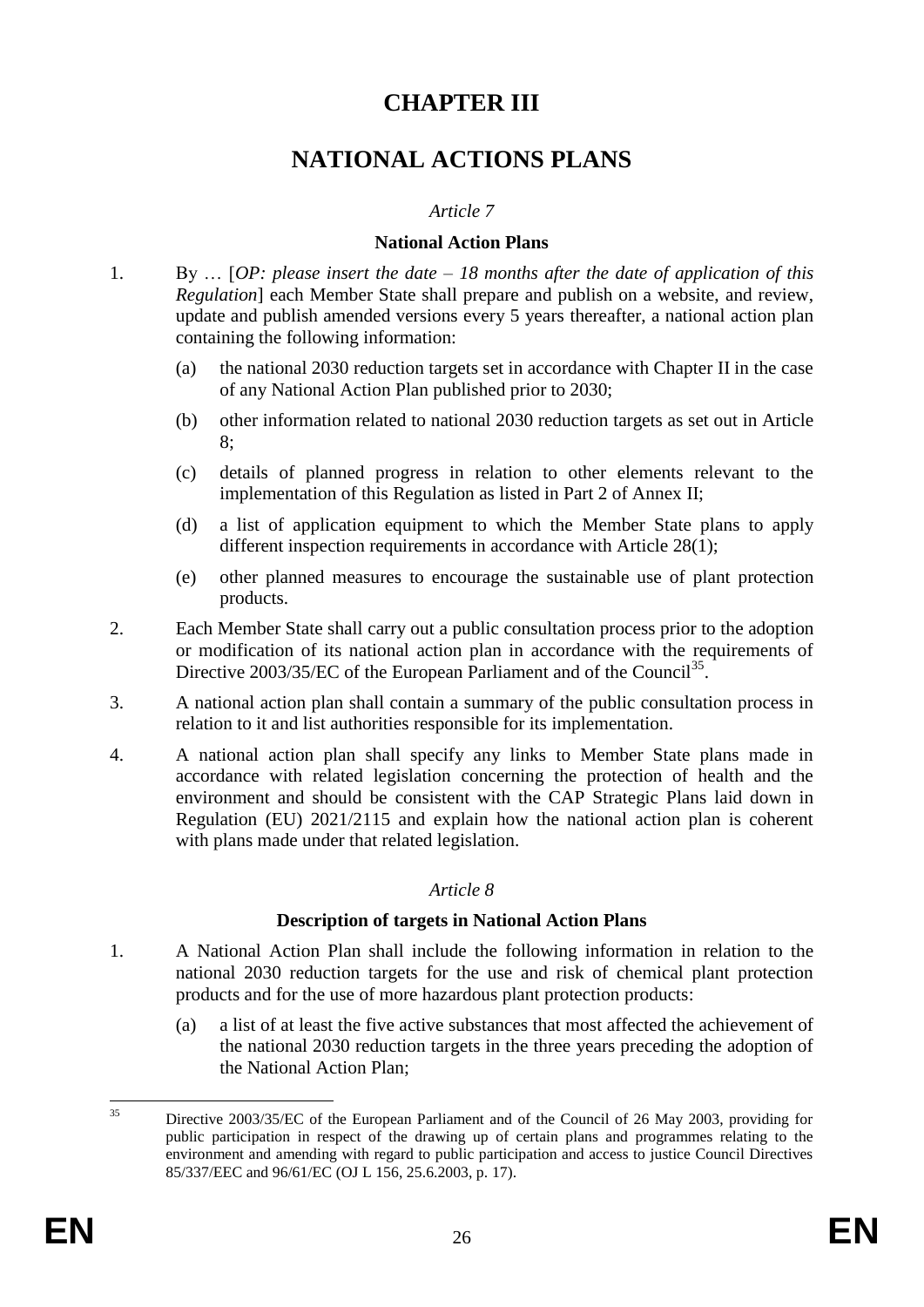- (b) a list of the key crops on which each of the active substances referred to in point (a) are used and the number of hectares of utilisable agricultural area on which they grow;
- (c) a list of the pests against which the active substances referred to in point (a) are used on the key crops referred to in point (b); and
- (d) for each of the pests referred to in point (c), a list of alternatives to chemical plant protection products.
- 2. For each non-chemical method listed in accordance with paragraph (1), point (d), the national action plan shall specify:
	- (a) a national indicative target for an increased percentage in its use by 2030, a list of the potential obstacles to achieving the increased percentage and the measures that may be taken to address those potential obstacles;
	- (b) a list of actions to be taken by the Member State and by other actors with a detailed timeline of intermediary steps and the authorities responsible for each of the steps.
- 3. In relation to at least the three crops that most affected the achievement of the national 2030 reduction targets in the three years preceding the adoption of the National Action Plan, the National Action Plan shall list:
	- (a) the percentage of all plant protection products used on those crops which were biological control plant protection products in the three years preceding the adoption of the National Action Plan, together with the national indicative targets for increasing that percentage by 2030, a list of the potential obstacles to achieving that increased percentage and the measures that can be taken to address those potential obstacles;
	- (b) a list of actions to be taken by the Member State and by other actors, the detailed timeline of intermediary steps and the authorities responsible for each step.
- 4. A National Action Plan shall also include a national indicative target for increasing the percentage of overall sales of non-chemical plant protection products.
- 5. National measures for encouraging the use of non-chemical methods by professional users under this Article may include financial incentives.

#### **Annual progress and implementation reports**

- 1. By …[*OP: please insert the date –*30 months *after the date of application of this Regulation*], and each year thereafter, each Member State shall submit to the Commission an annual progress and implementation report containing the information listed in Annex II.
- 2. Each year, the Annual Progress and Implementation report shall include:
	- (a) all trends in progress towards achievement of the national 2030 reduction targets from the baseline period of the average of the years 2015-2017 required for the relevant year;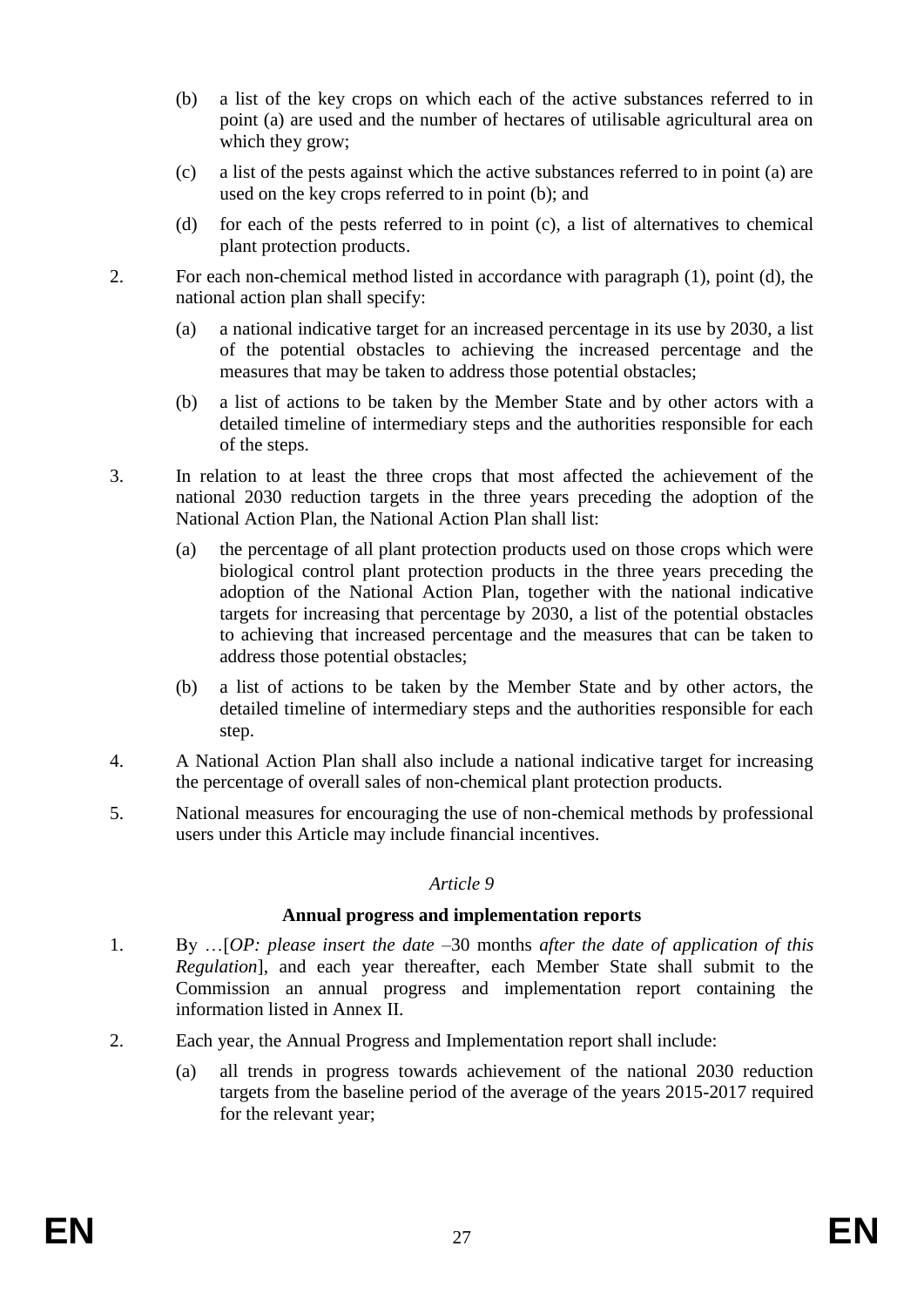- (b) all trends in progress towards achievement of other national indicative targets from their publication in a National Action Plan required for the relevant year as set out;
- (c) all other quantitative data in relation to implementation of this Regulation as required as set out in Part 2 of Annex II;
- (d) an evaluation of the results of each harmonised risk indicator as set out in Article 32(4).
- 3. Each Member State shall publish its annual progress and implementation reports on a website or websites.
- 4. The Commission may request a Member State to provide further details in its annual progress and implementation report.
- 5. Within two months of receipt of the Commission's request the Member State shall respond to the request and shall publish its response on the website referred in paragraph 3.
- 6. The Commission shall publish annual progress and implementation reports of the Member States on a single website.

#### **Commission analysis of annual progress and implementation reports**

- 1. By … [*OP: please insert the date – 3 years after the date of application of this Regulation*], and every 2 years thereafter up until 2030, the Commission shall publish on a website an analysis of:
	- (a) the trends in progress towards the Union 2030 reduction targets;
	- (b) Member States progress in relation to national 2030 reduction targets, all other national indicative targets set out in Article 8, and other data set out in the annual progress and implementation reports in accordance with Annex II.
- 2. As part of the analysis referred to in paragraph 1, the Commission may publish on the website referred in paragraph 1 recommendations to each Member State for any of the following:
	- (a) additional measures to be taken by Member States;
	- (b) increasing the level of ambition of any national indicative target set out in Article 8.
- 3. A Member State that has received a recommendation from the Commission to take additional measures under paragraph 2 shall provide either of the following pieces of information in its subsequent annual progress and implementation report:
	- (a) a description of measures taken as a response to the recommendation; or
	- (b) the reasons for not addressing the Commission's recommendation.
- 4. A Member State that has received a recommendation from the Commission under paragraph 2 to increase the level of ambition of a national indicative target shall take one of the following actions: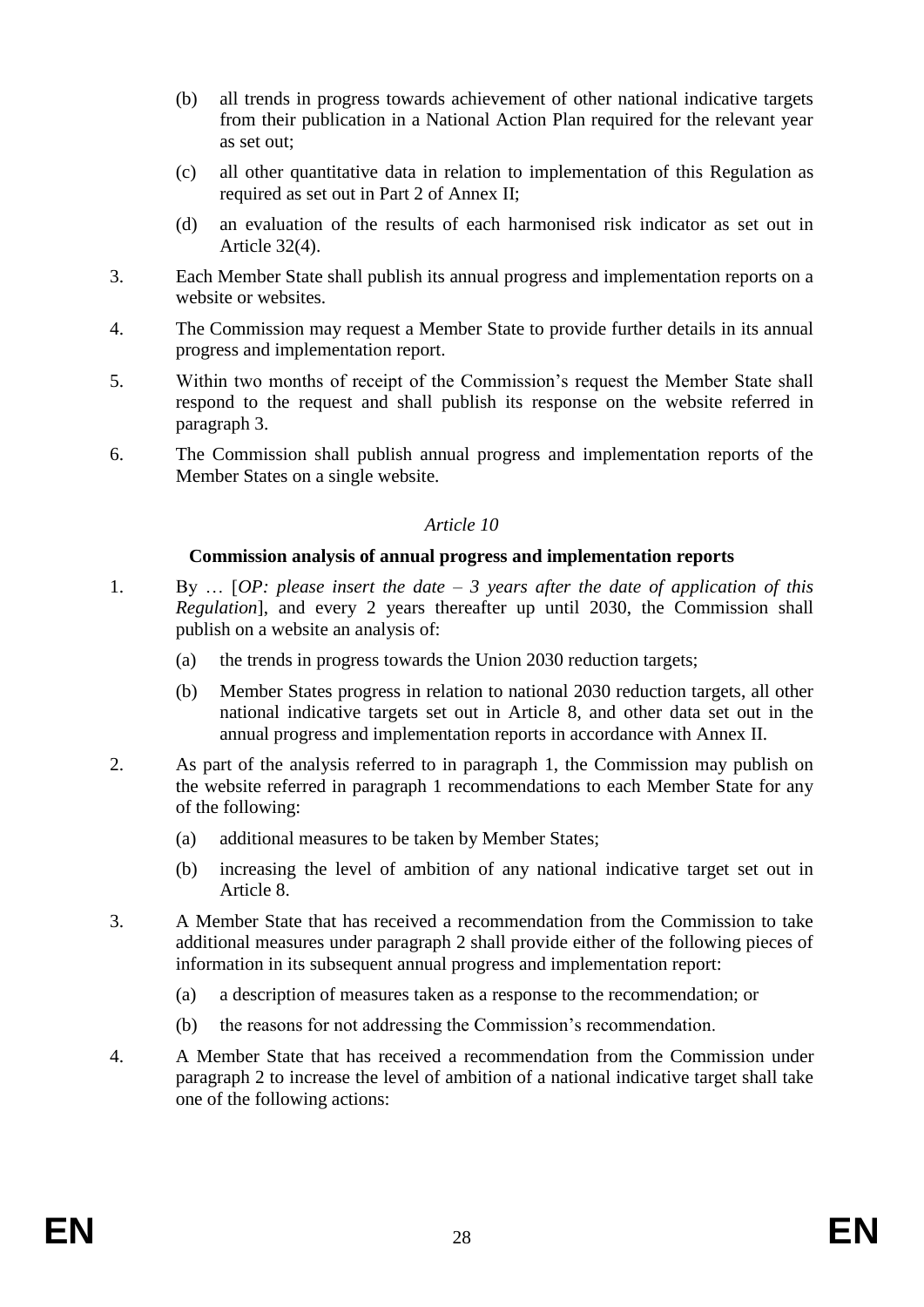- (a) change the percentage level of the relevant target as set out in the recommendation by amending its national action plan within 6 months of receipt of the recommendation;
- (b) provide reasons for not addressing the Commission's recommendation in its following annual progress and implementation report.
- 5. Where, on the basis of its analysis of the annual progress and implementation reports, the Commission concludes that the progress achieved is insufficient for the collective achievement of the overall Union 2030 reduction targets, it shall propose measures and exercise its other powers at Union level in order to ensure the collective achievement of those targets. Such measures shall take into consideration the level of ambition of contributions to the two Union 2030 reduction targets by Member States set out in the two national 2030 reduction targets under national legislation.
- 6. By … [*OP: please insert the date – 3 years from the date of application of this Regulation*], the Commission shall submit a report on annual progress and implementation reports to the European Parliament and the Council.

# **CHAPTER IV**

# **USE, STORAGE AND DISPOSAL OF PLANT PROTECTION PRODUCTS**

# *Article 11*

# **Integrated pest management**

- 1. Professional users and advisors shall apply the general principles of integrated pest management as set out in Annex III or as further elaborated in crop-specific rules.
- 2. Where crop-specific rules have been developed for the relevant crop in accordance with Article 30, the professional user shall apply those rules in accordance with that Article.
- 3. Where a crop-specific rule has not been developed for the relevant crop, the professional user shall apply the general principles of integrated pest management set out in Annex III.
- 4. A professional user who complies with all crop-specific rules applicable to a particular crop shall be deemed to comply with the general principles of integrated pest management set out in Annex III.

# *Article 12*

# **Records of intervention and preventative measures and related advice**

- 1. In the case of any intervention or preventative measure including (chemical, biological, physical or cultural controls), a professional user shall enter in the electronic integrated pest management register, referred to in Article 31:
	- (a) the reasons for any actions taken in line with integrated pest management under Annex III and in particular those specified in point 8 of that Annex;
	- (b) the reasons for any actions taken by reference to measurable criteria set out in the relevant crop-specific rules.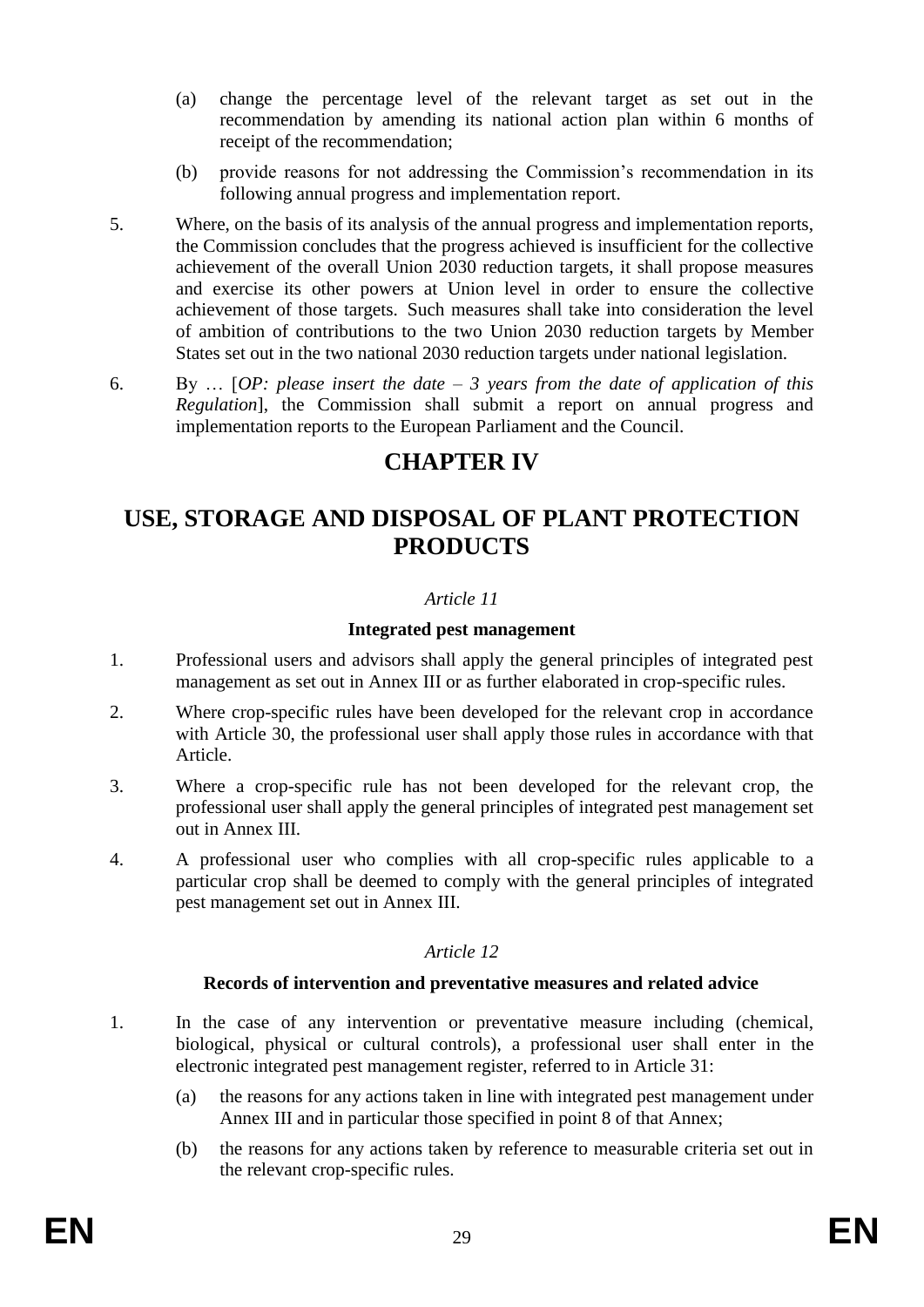- 2. The professional user shall keep a record of the name of its advisor and the dates and details of advice received by that professional user in accordance with Article 21(3) and shall maintain such records for a period of at least 3 years available for inspection.
- 3. In order to ensure a uniform structure in relation to the entries to be made by professional users in the electronic integrated pest management register in accordance with paragraph 1, the Commission may, by means of implementing acts, adopt a standard template for the entries in the electronic integrated pest management register, taking account of records required to be kept under Article 67 of Regulation (EC) No 1107/2009. Those implementing acts shall be adopted in accordance with the examination procedure referred to in Article 37 (2).

### **General requirements for the use of plant protection products and application equipment in professional use**

- 1. A plant protection product authorised for professional use may only be used by professional users holding a training certificate issued in accordance with Article 20 and retaining the services of a nominated independent advisor on at least an annual basis as referred to in Article 21(3).
- 2. Member States shall not authorise more hazardous products for non-professional users.
- 3. Application equipment in professional use may only be used by a professional user holding a training certificate issued in accordance with Article 20.
- 4. Three years after the date of its first purchase, a professional user may only operate application equipment in professional use provided that the equipment meets any of the following conditions:
	- (a) the equipment is covered by of a valid certificate of inspection issued in accordance with Article 27(3);
	- (b) a derogation issued under Article 28 applies to that equipment.
- 5. A professional user shall check and operate application equipment in accordance with the manufacturer's manual of instructions.

#### *Article 14*

# **Use of plant protection products in sensitive areas**

- 1. A chemical plant protection product shall not be used in a sensitive area.
- 2. Each Member State shall designate a competent authority or competent authorities to receive applications for and grant derogations under this Article.
- 3. By way of derogation from paragraph 1, the competent authority referred to in paragraph 2 may permit a professional user to use a chemical plant protection product in a sensitive area under the conditions set out in paragraphs 4 to 8 of this Article.
- 4. The competent authority referred to in paragraph 2 may permit a professional user to use for a limited period of time never exceeding 120 days, a chemical plant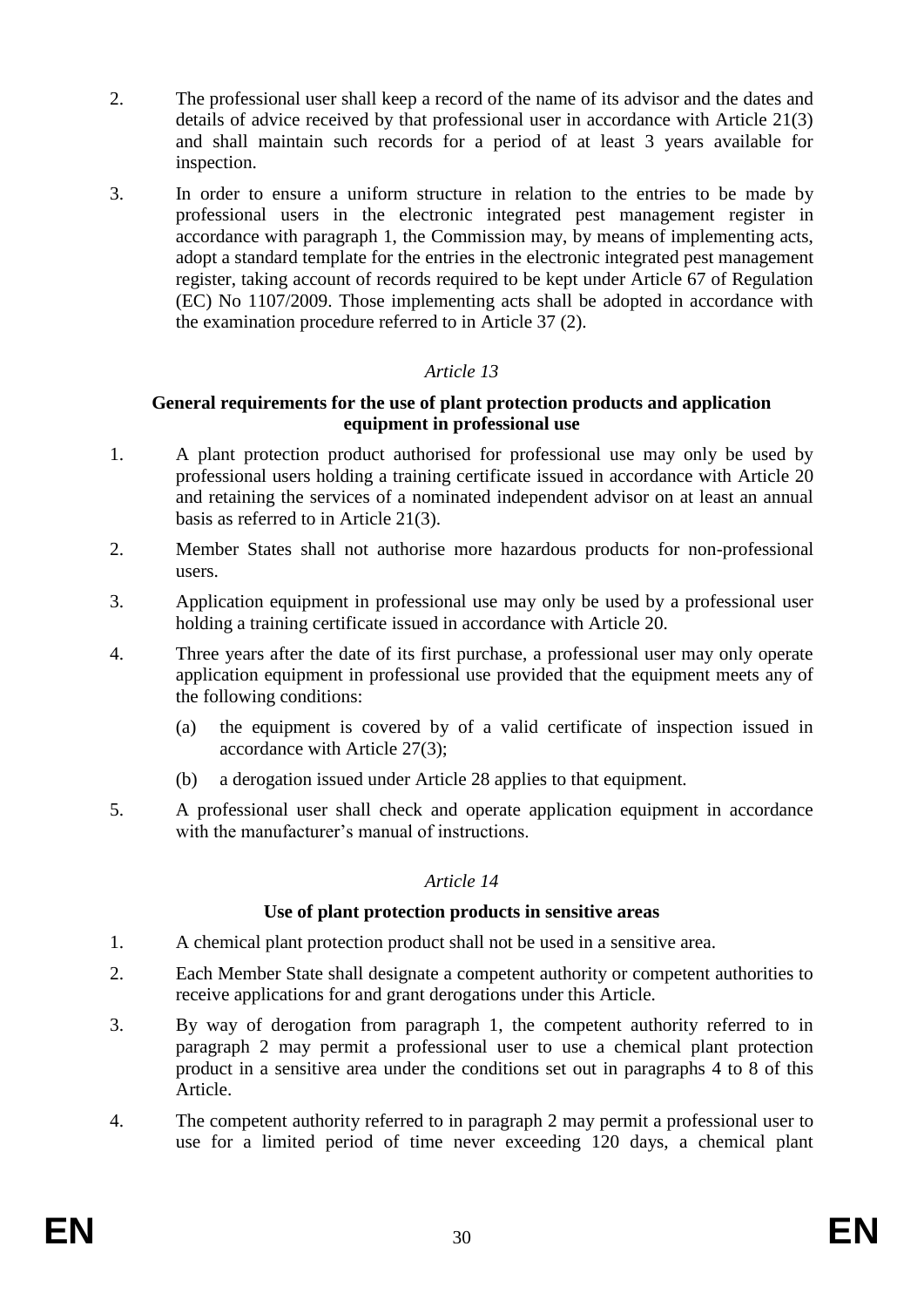protection product in a sensitive area provided that all of the following conditions are met:

- (a) there is a proven serious risk of the spread of harmful organisms or alien invasive species; and
- (b) there is no viable lower risk alternative control technique;
- 5. The request for the permit to use a chemical plant protection product in a sensitive area shall be submitted by the professional user in writing; it shall include the data and information necessary to demonstrate that the conditions set out in paragraph 3 are met.
- 6. The competent authority shall decide on the application submitted in accordance with paragraph 5 by 2 weeks after the submission of the application.
- 7. The permit to use a chemical plant protection product in a sensitive area shall indicate:
	- (a) specific conditions for limited and controlled use by the applicant;
	- (b) the obligation to display notices on the perimeter of the area to be treated, and any specific form such display should take;
	- (c) appropriate risk mitigation measures;
	- (d) the duration of validity of the permit.
- 8. A professional user that has been granted a permit to use a chemical plant protection product in a sensitive area shall display notices to that regard on the perimeter of the area to be treated.
- 9. Where a derogation is granted to allow for the use of a chemical plant protection product in a sensitive area, a shall not be used in a sensitive area, the competent authority referred to in paragraph 2 shall publish before the start of the approval period referred to in point (b) during which the chemical plant protection product may be used in that sensitive area under the derogation:
	- (a) the location of the use;
	- (b) the approval period (which shall not exceed one growing season) of the derogation;
	- (c) the relevant weather conditions allowing a safe application (e.g. wind speed and orientation, emergency treatment after hails);
	- (d) the name of the plant protection product or products;
	- (e) the equipment to be used and the risk mitigation measures to be respected.

# *Article 15*

# **Specific measures to protect the aquatic environment and drinking water**

- 1. Member States shall adopt appropriate measures to protect the aquatic environment and drinking water supplies from the impact of plant protection products.
- 2. The measures provided for in paragraph 1 shall include training of professional users in accordance with Article 20 on: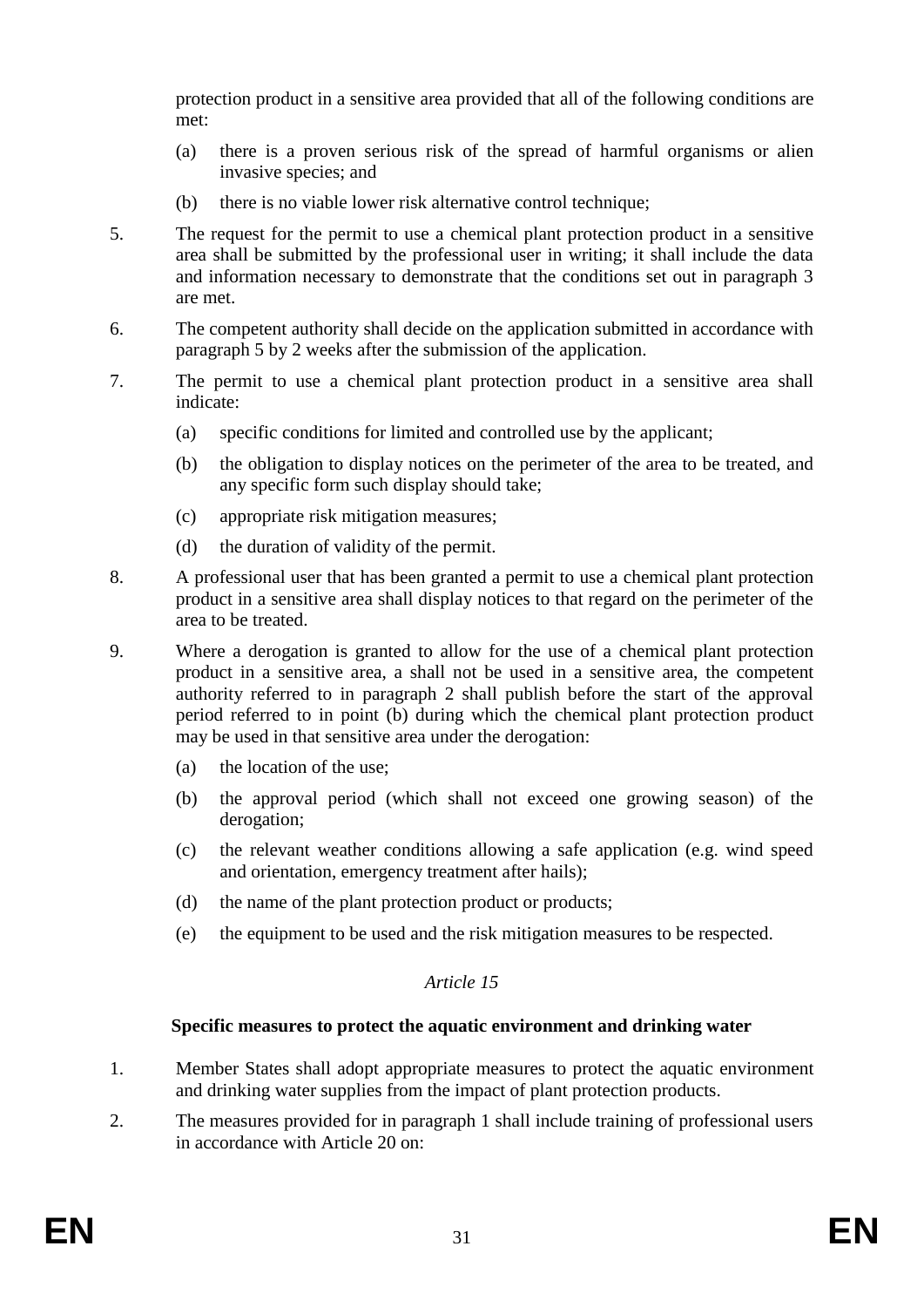- (a) giving preference to plant protection products that are not classified as "harmful to aquatic life with long lasting effects", "very toxic to aquatic life with long lasting effects" or "toxic to aquatic life with long lasting effects" pursuant to Regulation (EC) No 1272/2008 of the European Parliament and of the Council<sup>36</sup> or containing priority substances identified in accordance with Article 16 of Directive 2000/60/EC:
- (b) use of drift reducing technology in all field crops;
- (c) use of other mitigation measures which minimise the risk of off-site pollution caused by spray drift, drain-flow and run-off, including in particular no-spray buffer strips or vegetative buffers along surface water; and
- (d) minimising or substituting uses of the plant protection products classified as "harmful to aquatic life with long lasting effects", "very toxic to aquatic life with long lasting effects" or "toxic to aquatic life with long lasting effects" on or along roads, railway lines, very permeable surfaces or other infrastructure close to surface water or groundwater or on sealed surfaces with a high risk of run-off into surface water or sewage systems.

### **Use of plant protection products in aerial application**

- 1. Aerial application is prohibited except under the conditions set out in this Article.
- 2. Each Member State may designate a competent authority or competent authorities to receive applications for and grant derogations under this Article.
- 3. A competent authority referred to in paragraph 2 may grant a derogation where:
	- (a) there is no viable alternative application method to the aerial application; or
	- (b) the aerial application has a less negative impact on human health and the environment than any alternative application method, and the following conditions are met:
		- (i) the application equipment installed on the aircraft is entered in the electronic register of application equipment in professional use referred to in Article  $26(1)(a)$ :
		- (ii) the aircraft is equipped with accessories that constitute the best available technology to accurately apply the plant protection products and to reduce spray drift;
		- (iii) the plant protection product is authorised for use via aerial application under Regulation (EC) No 1107/2009.
- 4. A professional user may apply for a derogation under this Article by submitting a written application to the competent authority referred to in paragraph 2. The application shall demonstrate that the conditions set out in paragraph 3 are met.

 $36$ <sup>36</sup> Regulation (EC) No 1272/2008 of the European Parliament and of the Council of 16 December 2008 on classification, labelling and packaging of substances and mixtures, amending and repealing Directives 67/548/EEC and 1999/45/EC, and amending Regulation (EC) No 1907/2006 (OJ L 353, 31.12.2008, p. 1)*.*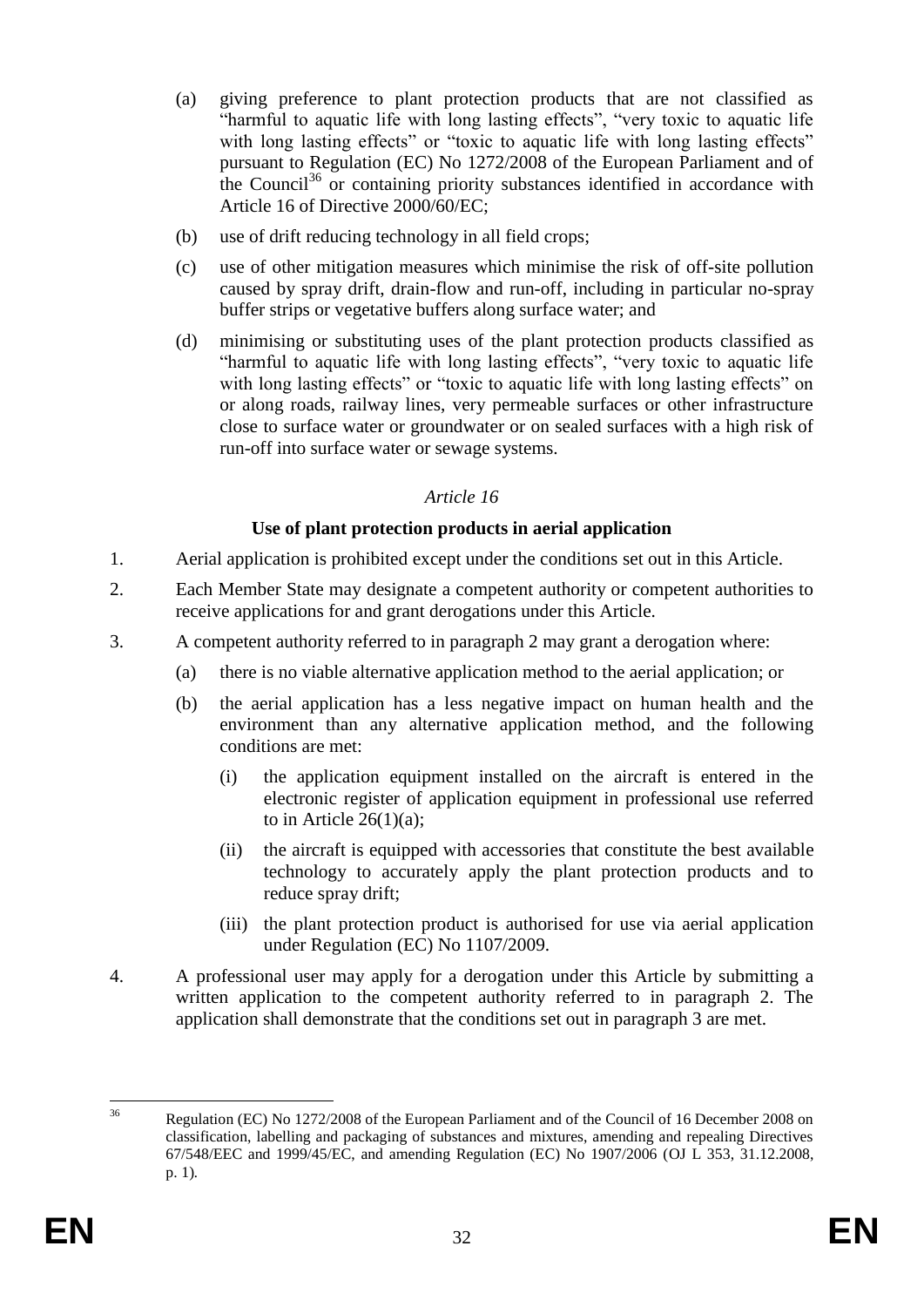- 5. Where an aerial application derogation is granted, the competent authority referred to in paragraph 2 shall publish before the start of the approval period referred to in point (b) during which aerial application may be carried out under the derogation:
	- (a) the location of the aerial application;
	- (b) the approval period (which shall not exceed one growing season) of the derogation for aerial application;
	- (c) the relevant weather conditions allowing a safe application (e.g. wind speed and orientation, emergency treatment after hails);
	- (d) the name of the plant protection product or products;
	- (e) the equipment to be used and the risk mitigation measures to be respected.
- 6. A professional user that has been granted an aerial application derogation shall carry out the following actions:
	- (a) at least 2 days before the date of each specific aerial application display notices to that effect on the perimeter of the area to be treated;
	- (b) submit a report to the competent authority referred to in paragraph 2 confirming that the aerial application has taken place and the area covered, within 14 days of its completion.
- 7. The Commission is empowered to adopt delegated acts in accordance with Article 36 supplementing this Regulation in order to derogate from the prohibition set out in paragraph 1 and permit the use of certain categories of aircraft used for aerial application without requiring an application for a derogation under paragraph 4. The Commission may adopt those delegated acts where technical progress and scientific developments demonstrate that the risks from the use of the aircrafts covered by such delegated acts are less than the risks arising from land-based application equipment.

# **Storage, disposal and handling**

- 1. Member States shall adopt appropriate measures and establish the necessary structures to facilitate in a manner which does not endanger human health or the environment, the safe disposal of any unused plant protection products, any dilute solutions containing plant protection products and packaging.
- 2. Member States shall lay down detailed requirements for professional users on;
	- (a) safe storage, handling, dilution and mixing of plant protection products before application;
	- (b) handling of packaging and remnants of plant protection products;
	- (c) cleaning of the equipment used after application;
	- (d) disposal of obsolete plant protection products and remnants and their packaging in accordance with measures adopted pursuant to paragraph 1.
- 3. Member States shall take all necessary measures regarding plant protection products authorised for non-professional users to prevent and, where it is not possible, to limit dangerous handling operations. These measures shall include restriction of use by non-professional users to only low-risk plant protection products and plant protection products that are in the form of ready to use formulations with safe closure or a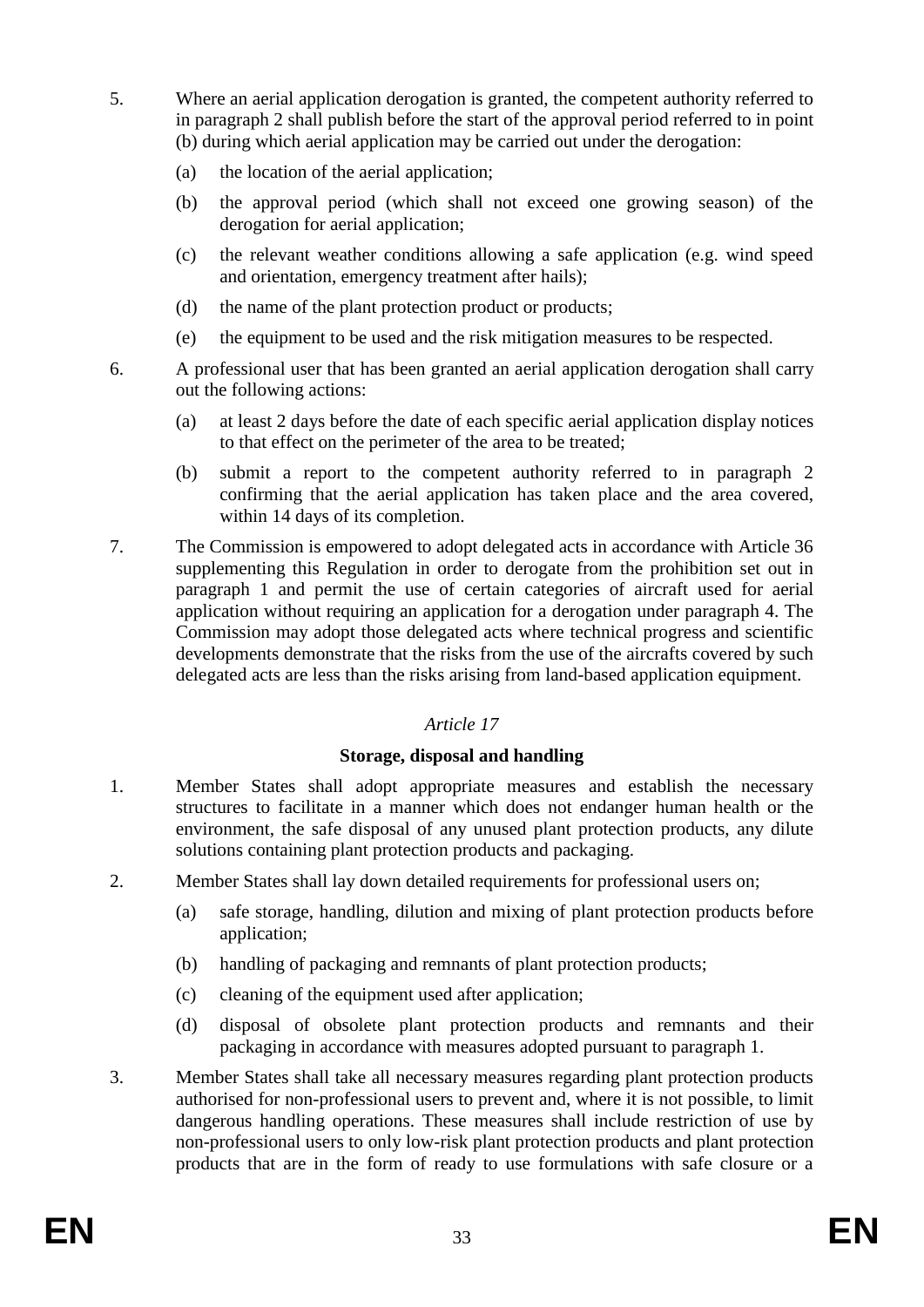locking device for the packaging or containers, and size limits for packaging or containers.

4. Manufacturers, distributors and professional users shall ensure that plant protection products are stored in specific storage areas for plant protection products that are constructed in such a way as to prevent unwanted releases. Particular attention shall be paid to location, size and construction materials of the storage unit.

# *Article 18*

#### **Advice on the use of plant protection products**

Advice on the use of a plant protection product by a professional user may only be given by an advisor holding a training certificate issued in accordance with Article 20.

# **CHAPTER V**

# **SALE OF PLANT PROTECTION PRODUCTS**

#### *Article 19*

### **Requirements for the sale of plant protection products**

- 1. A distributor shall not sell a plant protection product authorised for professional use or a more hazardous plant protection product to a purchaser unless that purchaser is a professional user and holds a training certificate issued under Article 20.
- 2. Where a purchaser is a legal person, it is sufficient that the representative of the legal person that carries out the purchase transaction of the plant protection product is the holder of a valid training certificate.
- 3. A distributor shall direct a purchaser of a plant protection product to read the label prior to use and to use the product in accordance with label instructions and shall inform the purchaser of the website referred to in Article 22.
- 4. A distributor shall provide general information to non-professional users in relation to the risks for human health and the environment of the use of plant protection products, in particular on hazards, exposure, proper storage, handling, application and safe disposal in accordance with Union legislation on waste, as well as recommending low-risk alternative plant protection products and risk mitigation measures and materials or devices. A distributor may provide this general information by means of paragraph 3.
- 5. Each distributor shall ensure that it has sufficient staff who are distributors or advisors holding a training certificate referred to in Article 20. Such persons shall be available at the time of sale to provide adequate information to, and answer any questions from purchasers of plant protection products at the moment of sale as regards their use, related health and environmental risks and the appropriate safety instructions to manage those risks.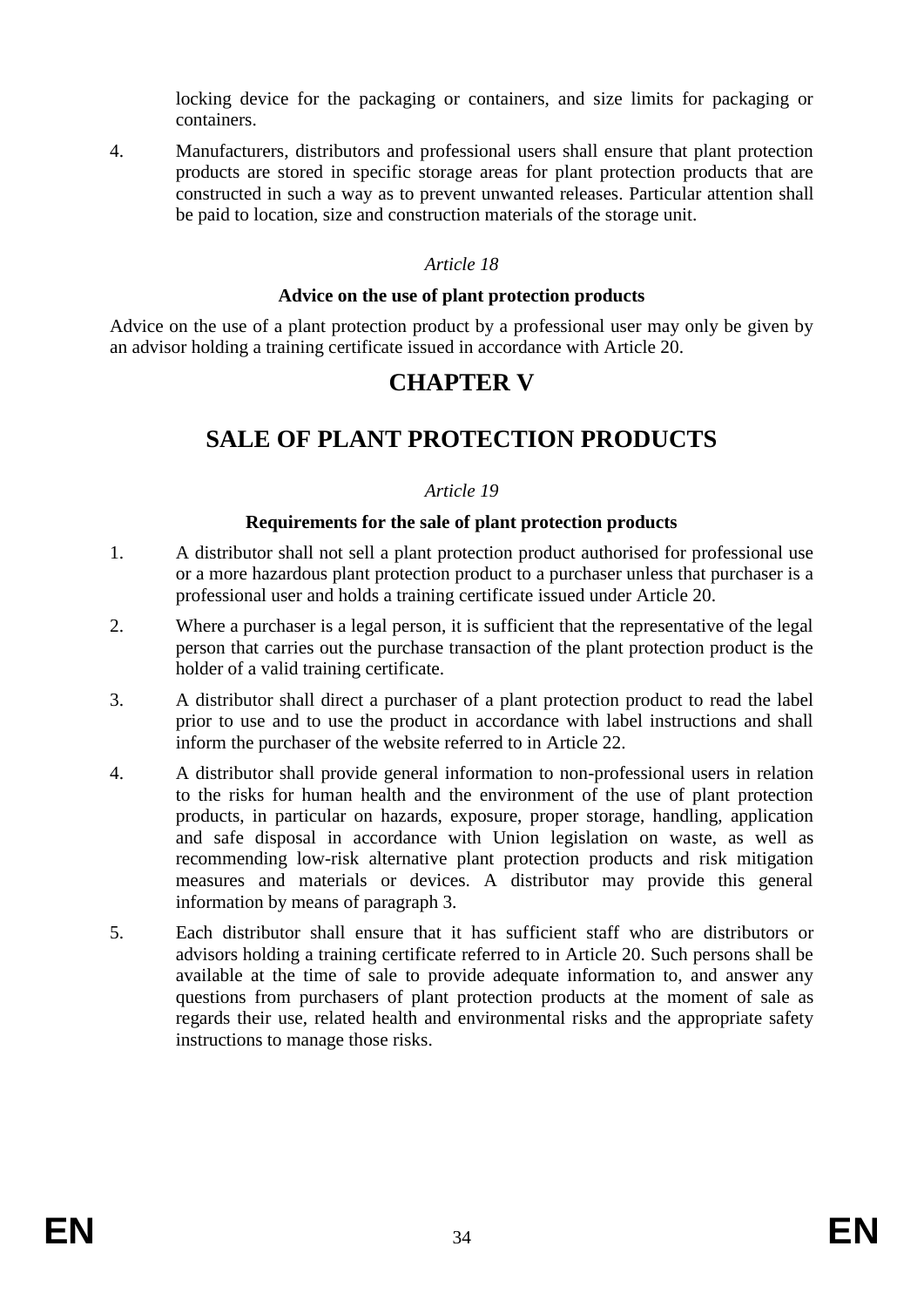# **CHAPTER VI**

# **TRAINING, INFORMATION AND AWARENESS RAISING**

#### *Article 20*

### **Training and Certification**

- 1. Each Member State, or its designated competent authority, shall designate one or more bodies to provide the following training:
	- (a) initial and refresher training to professional users, distributors and advisors on the subjects listed in Annex IV;
	- (b) practical training for professional users on the use of application equipment;
	- (c) extensive training for advisors on the subjects listed in Annex IV with particular emphasis on the application of integrated pest management.
- 2. Each Member State shall perform the following actions:
	- (a) establish a system or systems for the certification of training provided for in this Article by issuing a relevant certificate or creating an entry in a central public register;
	- (b) designate a competent authority or authorities as referred to in paragraph 1 responsible for the implementation of the system for the certification of training referred to in point (a) and for issuing and renewing training certificates, updating the central public register and overseeing that those tasks are carried out by the body that provided the training.
- 3. A training certificate or an entry in a central public register shall contain the following information:
	- (a) whether the training was provided to a named professional user, a named distributor or a named advisor;
	- (b) where that named professional user, distributor or advisor is an employee of a legal person, the name of that legal person;
	- (c) where a Member State provides different types of training to different categories of professional users, distributors or advisors, the type of training undertaken;
	- (d) the date on which sufficient knowledge of the relevant subjects listed in Annex IV was demonstrated;
	- (e) the body that provided the training;
	- (f) its validity period.
- 4. A training certificate or an entry in a central public register shall be valid for 10 years in the case of a distributor or professional user for 5 years in the case of an advisor.
- 5. A training certificate shall only be issued or renewed or an entry in a central public register shall only be made if the applicant demonstrates any of the following:
	- (a) satisfactory completion of initial or refresher training;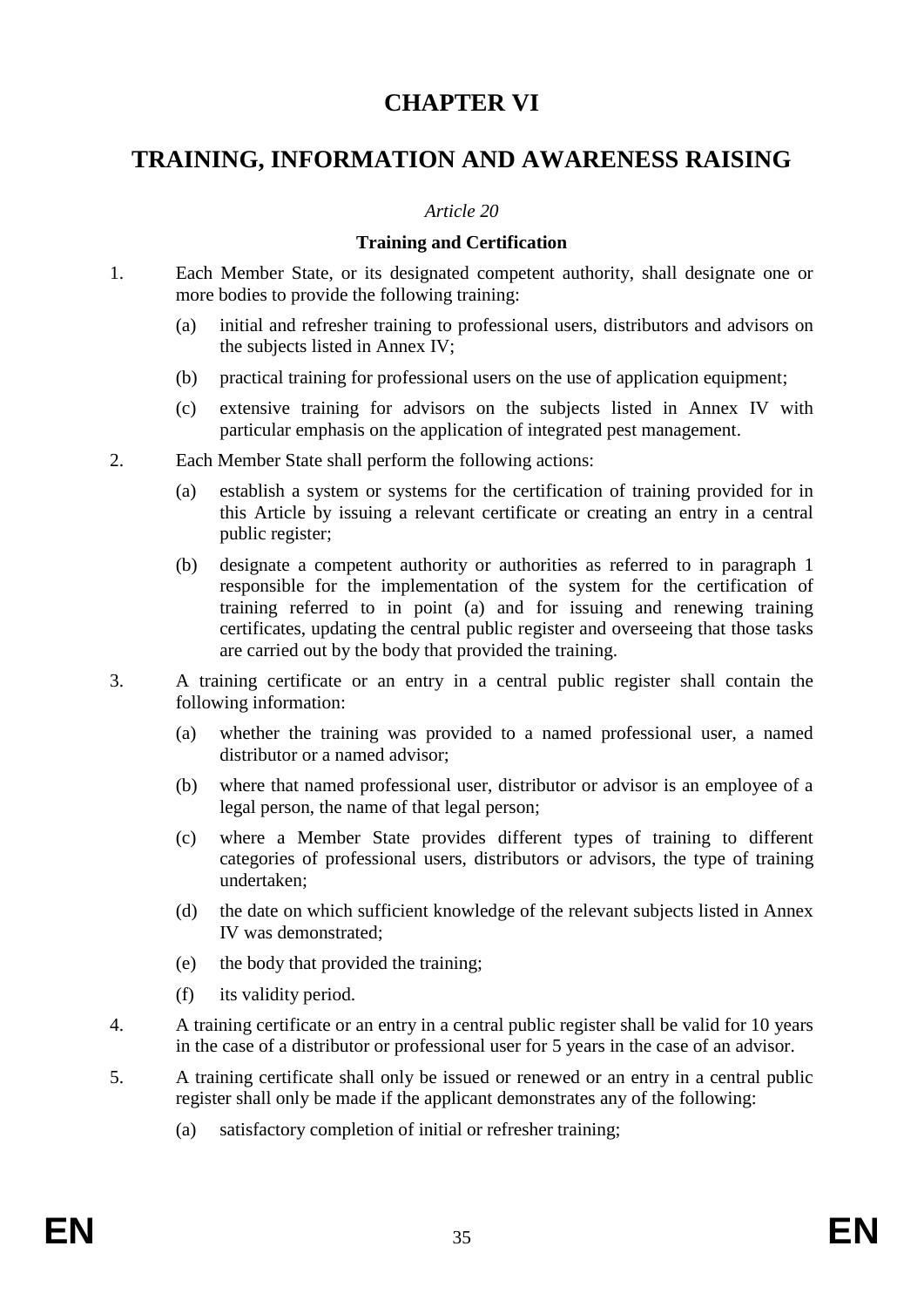- (b) sufficient knowledge, arising from his or her qualifications, of the relevant subjects listed in Annex IV by means other than training referred to in point (a).
- 6. A competent authority or a designated body referred to in paragraph 1 shall withdraw a training certificate if it was incorrectly issued or renewed and shall update the central public register.
- 7. The Commission is empowered to adopt delegated acts in accordance with Article 36 amending Annex IV in order to take into account technical progress and scientific developments.

#### **Independent advisory system**

- 1. Each Member State shall designate a competent authority to establish, oversee and monitor the operation of a system of independent advisors for professional users. This system may include the farm advisory system referred to in Article 15 of Regulation (EU) No 2021/2115 of the European Parliament and of the Council<sup>37</sup>.
- 2. The competent authority referred to in paragraph 1 shall ensure that any advisor is free from any conflict of interest, and in particular that he or she is not in a situation which, directly or indirectly, could affect his or her ability to carry out their professional duties in an impartial manner.
- 3. Each professional user shall retain the services of an independent advisor and shall receive strategic advice from this advisor on at least an annual basis in relation to:
	- (a) the application of relevant preventive harmful organism control techniques;
	- (b) the implementation of integrated pest management;
	- (c) measures for precision farming;
	- (d) the use of non-chemical methods as appropriate; and
	- (e) where chemical plant protection products are required to be used, how to effectively minimise associated risks to human health and the environment from such use, including risk mitigation measures and techniques.

# *Article 22*

#### **Information and awareness raising**

- 1. Each Member State shall designate a competent authority to provide information to the public, in particular through awareness-raising programmes, in relation to plant protection products.
- 2. The competent authority referred to in paragraph 1 shall establish a website or websites dedicated to providing information on plant protection products. That information may be provided directly or by providing links to the relevant websites of other national or international bodies.

 $37$ <sup>37</sup> Regulation (EU) 2021/2115 of the European Parliament and of the Council of 2 December 2021 establishing rules on support for strategic plans to be drawn up by Member States under the common agricultural policy (CAP Strategic Plans) and financed by the European Agricultural Guarantee Fund (EAGF) and by the European Agricultural Fund for Rural Development (EAFRD) and repealing Regulations (EU) No 1305/2013 and (EU) No 1307/2013 (OJ L 435, 6.12.2021, p. 1).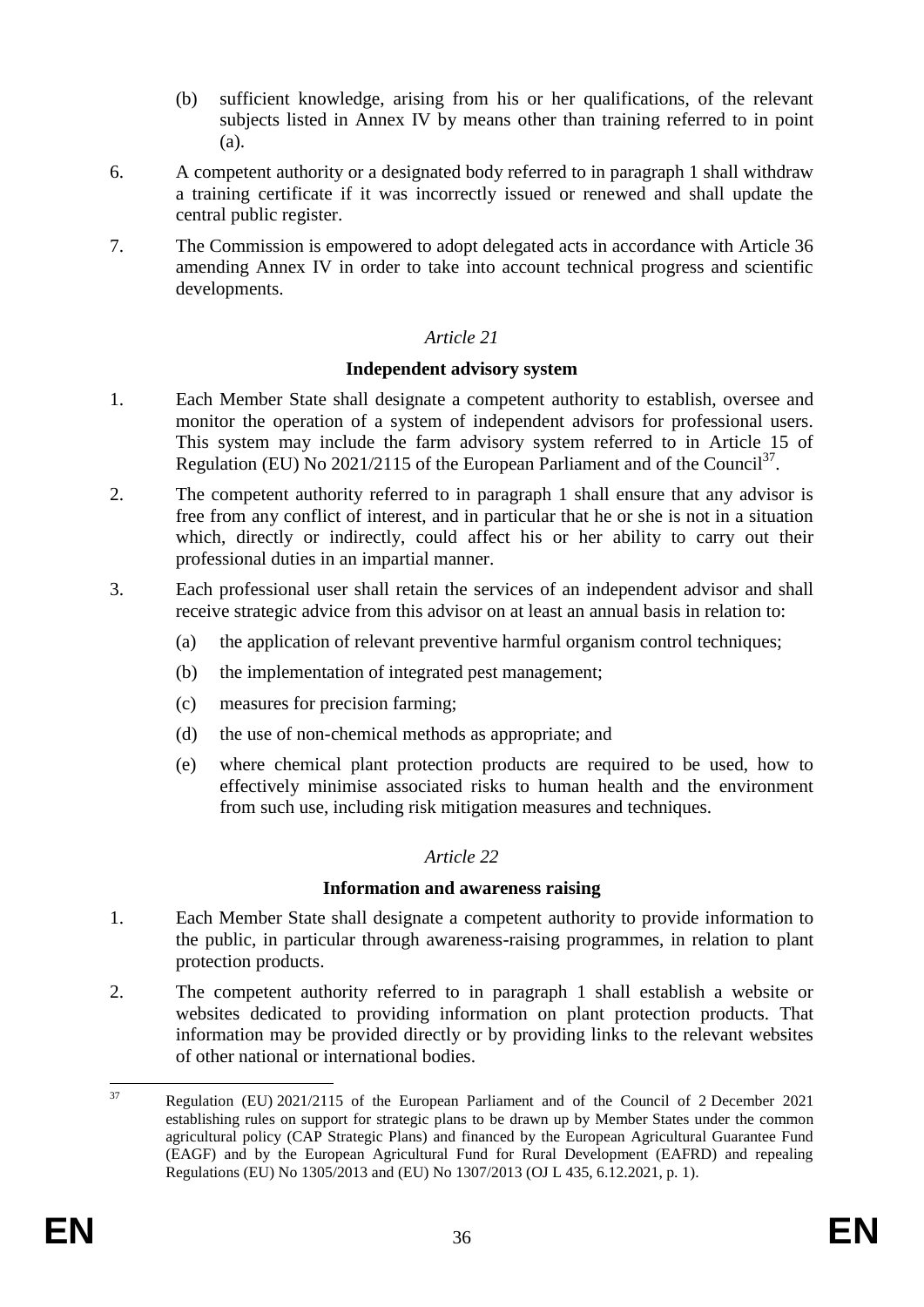- 3. Each website shall include information on the following subjects:
	- (a) the potential risks to human health and the environment through acute or chronic effects relating to the use of plant protection products;
	- (b) how these potential risks can be mitigated;
	- (c) alternatives to chemical plant protection products;
	- (d) the process for approving active substances and authorising plant protection products;
	- (e) any derogations granted under Article 14 or Article 16;
	- (f) a link to the website referred to in Article 6;
	- (g) rights of residents to request access to the information on the use of plant protection products through addressing the relevant competent authority in accordance with Article 67(1) of Regulation (EC) No 1107/2009.

### **Information on acute and chronic poisoning**

- 1. Each Member State shall designate a competent authority to maintain or put in place systems for gathering the following information on acute poisoning incidents and chronic poisoning arising from exposure of persons to plant protection products:
	- (a) the name and authorisation number of the plant protection product and the active substance(s) involved in these acute or chronic incidents;
	- (b) the number of individuals poisoned;
	- (c) the symptoms and the severity of the symptoms;
	- (d) the duration of the symptoms;
	- (e) whether a confirmed poisoning case resulted from:
		- (i) a correct use of a plant protection product;
		- (ii) deliberate ingestion;
		- (iii) a misuse, including a use of a non-authorised plant protection product.
- 2. By 31 August every year, each Member State shall submit to the Commission a report containing the following information:
	- (a) the number of cases of acute poisoning incidents and chronic poisoning arising from exposure of persons to plant protection products during the preceding calendar year;
	- (b) the information referred to in paragraph 1 as regards each poisoning.
- 3. In order to ensure the uniform presentation of the annual reports provided for in paragraph 2, the Commission shall, by means of implementing acts, adopt standard model forms that Member States shall be required to use for the submission of the information and data referred to in that paragraph. Those implementing acts shall be adopted in accordance with the examination procedure referred to in Article 37(2).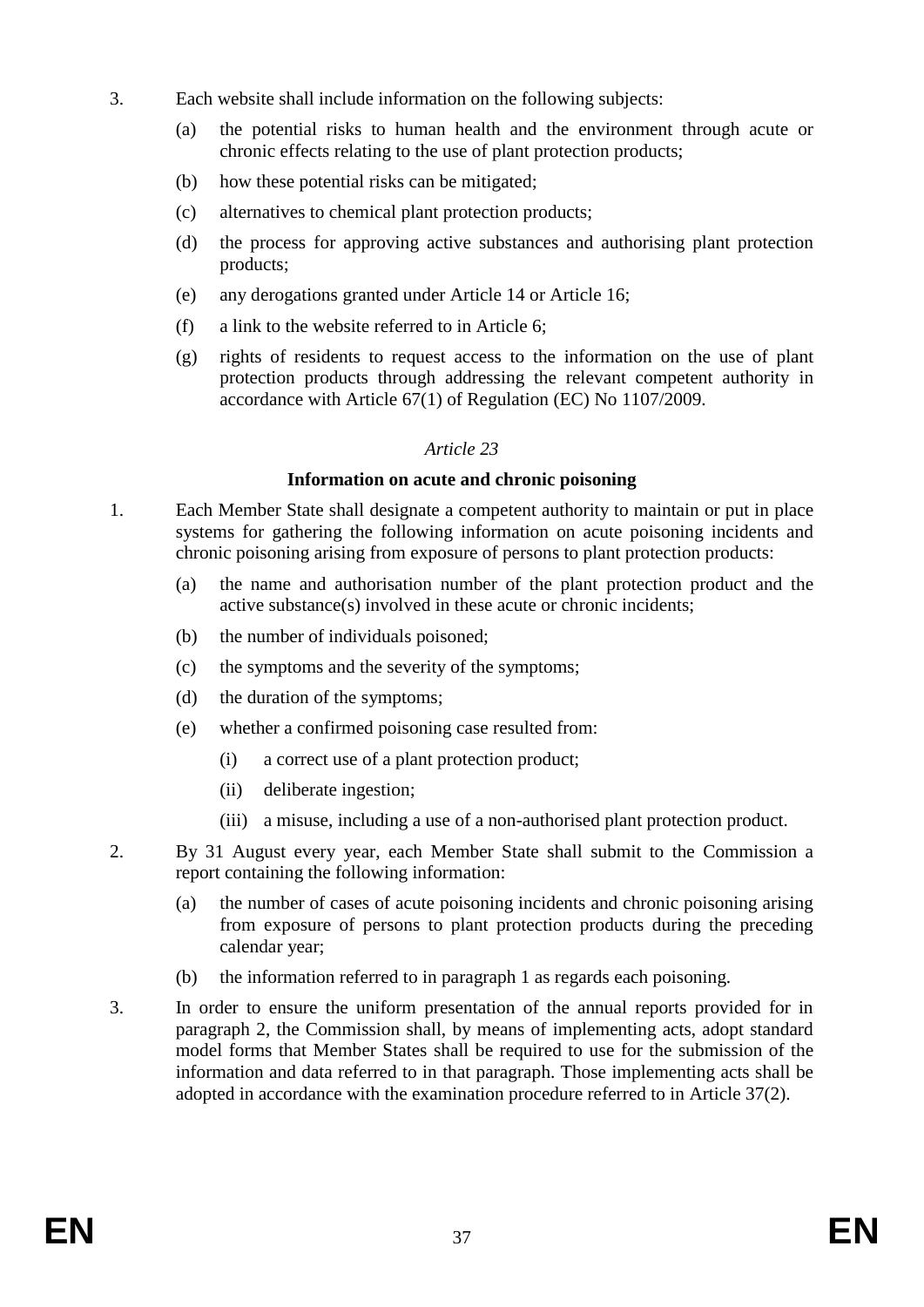# **CHAPTER VII**

# **APPLICATION EQUIPMENT**

### *Article 24*

#### **Application equipment requirements**

- 1. Inspection of application equipment in use shall comply with the relevant requirements listed in Annex V.
- 2. Application equipment inspected in compliance with harmonised inspection standards developed in accordance with Regulation 1025/2012 of the European Parliament and of the Council<sup>38</sup> shall be presumed to comply with requirements relating to inspection of application equipment set out in Annex V.

# *Article 25*

#### **Notification requirements in relation to transfer of ownership or removal from use of application equipment in professional use**

- 1. By … [*OP please insert the date – 9 months from the date of application of this Regulation*], an owner of application equipment shall notify the fact that he or she is the owner of application equipment to the competent authority referred to in Article 26 using the form set out in Annex VI, unless its Member State exempts that equipment from inspection.
- 2. Within … [*OP please insert the date – 12 months from the date of application of this Regulation*], the competent authority referred to in Article 26 shall collate the information set out in Article 29 on application equipment in professional use from its owners.
- 3. If application equipment is sold, the seller and buyer shall notify the sale within 30 days to the appropriate competent authorities using the form set out in Annex VI.

The first subparagraph shall not apply to sellers and buyers of handheld application equipment or of a knapsack sprayer unless such equipment has not been exempted from inspection under Article 28(3).

- 4. If application equipment in professional use is removed from use without intention to use it again, its owner shall within 30 days notify the competent authority referred to in Article 26 that the equipment has been removed from use, using the form in Annex VI.
- 5. If application equipment in professional use is returned to use, its owner shall within 30 days from such return notify the competent authority referred to in Article 26 using the form set out in Annex VI.
- 6. Following a notification under paragraph 3 or 5, the competent authority referred to in Article 26 shall perform the following actions:
	- (a) enter the transaction or return to use in the electronic register of application equipment in professional use referred to in Article 29;

 $38$ Regulation (EU) No 1025/2012 of the European Parliament and of the Council of 25 October 2012 on European standardisation (OJ L 316, 14.11.2012, p. 12).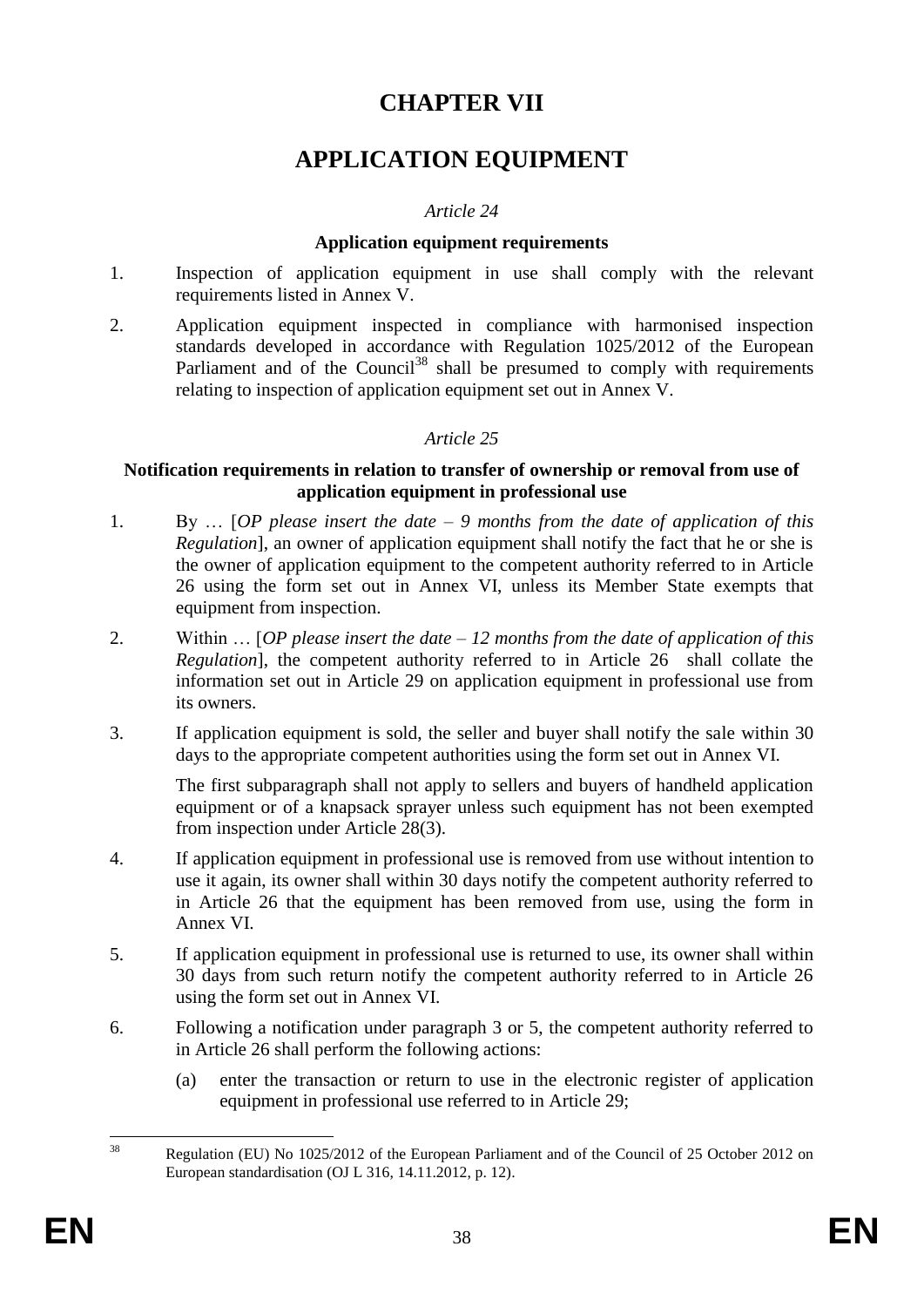- (b) issue an acknowledgement of receipt of notification to the relevant seller, the buyer or the owner, as applicable.
- 7. Following a notification under paragraph 4, the competent authority referred to in Article 26 shall perform the following actions:
	- (a) remove the entry relating to the application equipment from the electronic register of application equipment in professional use referred to in Article 29;
	- (b) issue an acknowledgement of receipt of notification to the owner.

### **Controls and Collection of information on application equipment in professional use**

- 1. Each Member State shall designate one or more competent authorities to:
	- (a) establish and maintain an electronic register to record information on all application equipment in professional use;
	- (b) receive and process notifications regarding the transfer of ownership and decommissioning of application equipment:
	- (c) inspect, or oversee the inspection of, application equipment;
	- (d) issue, or oversee the issuing of, certificates of inspection.
- 2. Each Member State shall carry out controls to enforce compliance with Articles 20 and 21. Commission experts shall perform controls in each Member State to verify whether Member States comply with this Article.
- 3. Where a Member State, or its designated competent authority as referred to in paragraph 1, do not carry out the inspection of application equipment, it shall designate one or more bodies to carry out such inspections.
- 4. The provisions on Commission controls under Articles 116 to 119 of the Official Controls Regulation shall apply *mutatis mutandis* to Commission controls under paragraph 2.

# *Article 27*

# **Inspection of application equipment in professional use**

- 1. The competent authority referred to in Article 26 or a body designated by it shall inspect application equipment in professional use every 3 years from the date of first purchase.
- 2. The results of the inspection shall be recorded by the competent authority referred to in Article 26 in the electronic register of application equipment in professional use referred to in Article 29 and regularly updated.
- 3. A certificate of inspection shall be issued by the competent authority referred to in Article 26 to an owner of application equipment where that equipment satisfies the requirements in Article 24.
- 4. A certificate of inspection shall be valid for 3 years.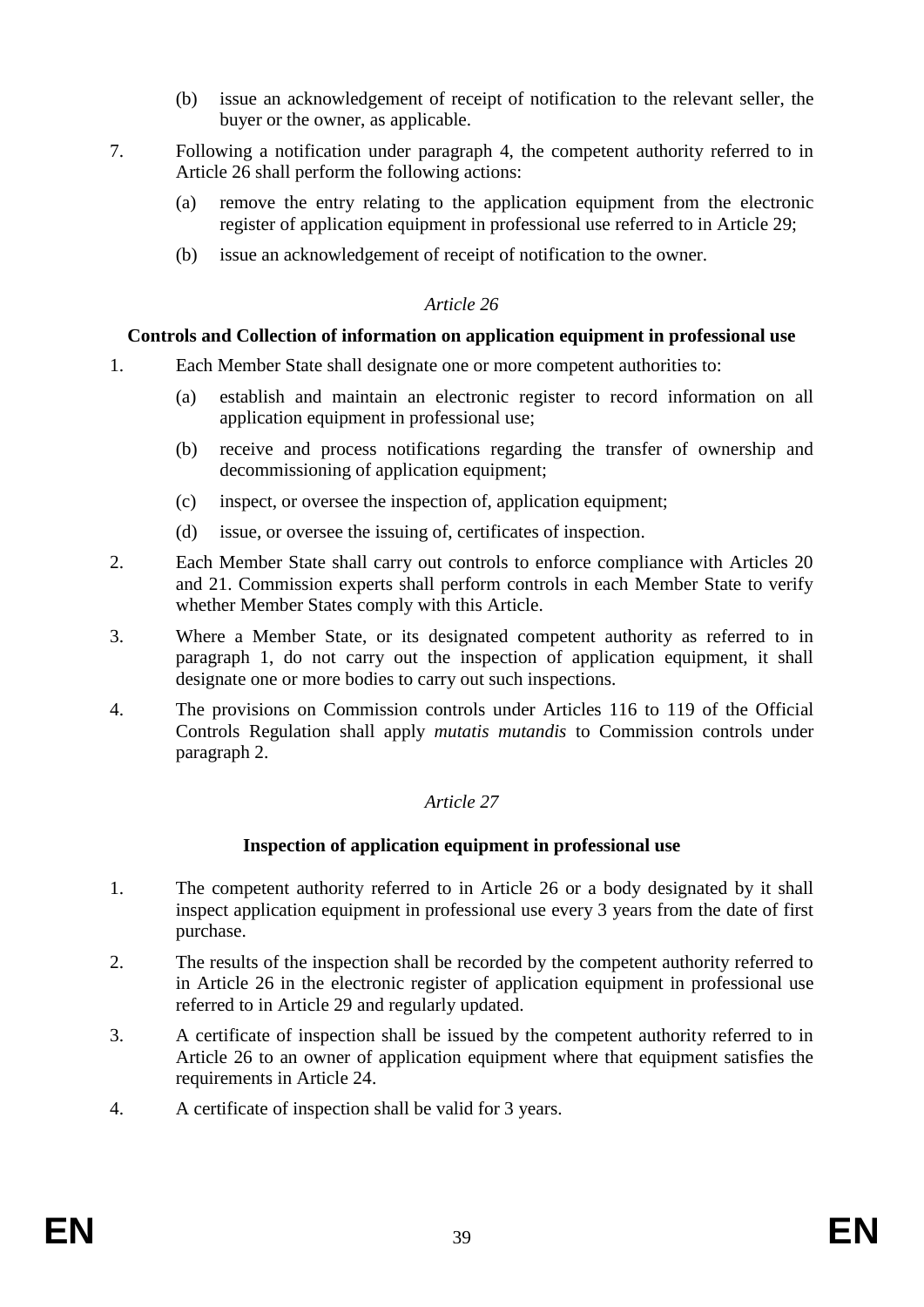- 5. Each Member State shall recognise a certificate of inspection issued in another Member State in accordance with paragraph 3 for application equipment registered in that Member State.
- 6. The Commission is empowered to adopt delegated acts in accordance with Article 36 amending Annex V in order to take into account technical progress and scientific developments.

#### **Member State derogations regarding inspection of application equipment in professional use**

- 1. A Member State may, after carrying out the risk assessment referred to in paragraph 2, lay down less stringent inspection requirements and provide for different inspection intervals to those set out in Article 24 to application equipment in professional use that represents a very low scale of use estimated in accordance with a risk assessment in accordance with paragraph 3, and which is listed in the National Action Plans as provided for in Article 7(1), point (d). This paragraph shall not apply to the following application equipment:
	- (a) spraying equipment mounted on trains or aircraft;
	- (b) horizontal boom sprayers larger than 3 m, including sprayers that are mounted on sowing equipment larger than 3 m wide;
	- (c) vertical boom sprayers or orchard or blast sprayers.
- 2. Before laying down such different inspection requirements, a Member State shall carry out a risk assessment for their potential impacts on human health and the environment. The Member State shall maintain a copy of the risk assessment for Commission control.
- 3. A Member State may exempt from inspection handheld application equipment or knapsack sprayers in professional use based on a risk assessment, including an estimation of the scale of use, for the potential impact on human health and the environment. The Member State shall maintain a copy of the risk assessment for Commission control.
- 4. Application equipment in professional use that has been exempted from inspection in accordance with paragraph 3 shall not be subject to the notification requirements under Article 26 or the registration requirements under Article 29.

# *Article 29*

# **Electronic register of application equipment in professional use**

1. The competent authority referred to in Article 26 shall establish an electronic register to record information set out in Article 29 and in paragraph 3 of this Article on application equipment in professional use in its Member State other than application equipment that has been exempted from inspection under Article 29(3).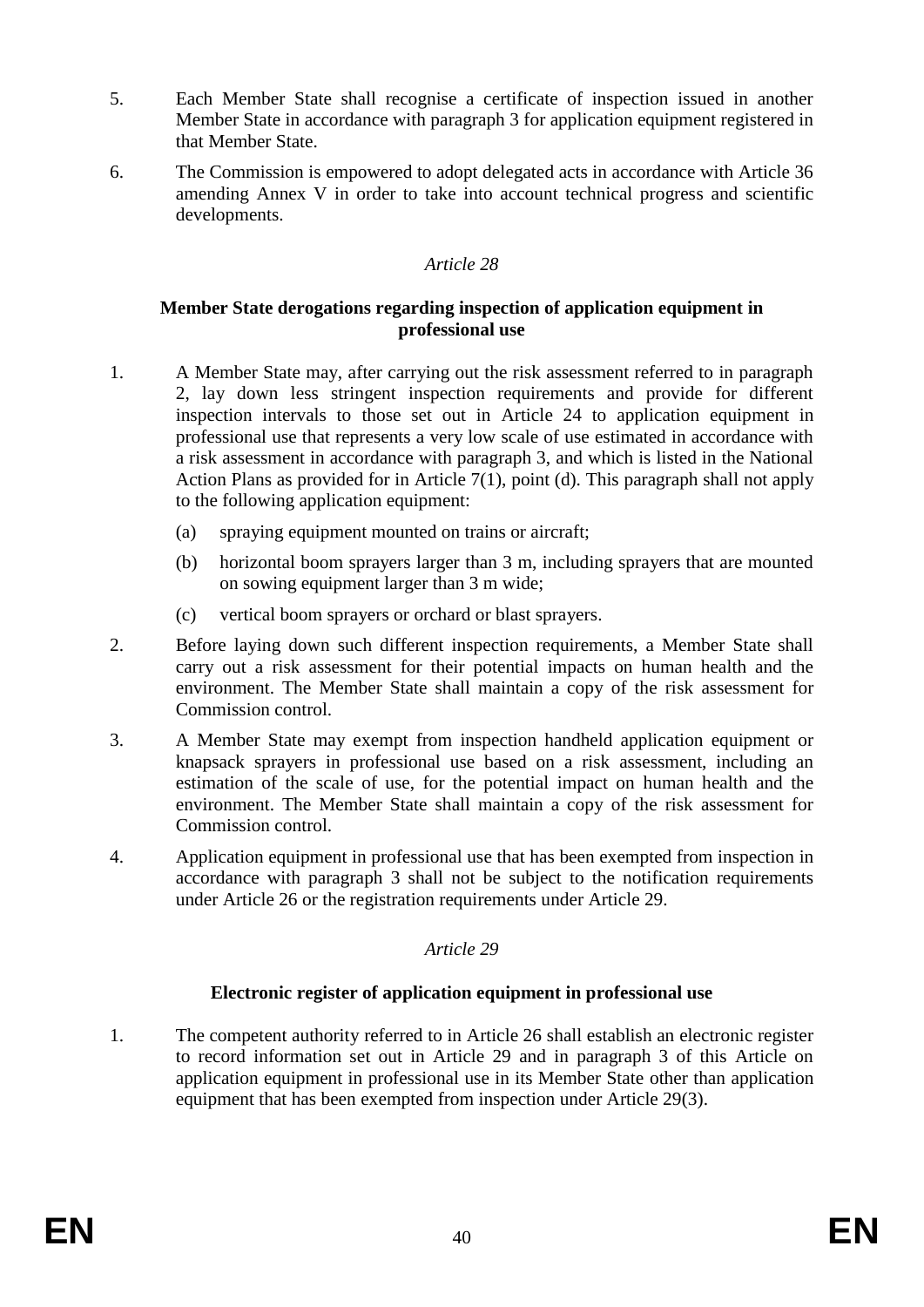- 2. Where a unique application ID under paragraph (3)(b) is not available, the competent authority referred to in Article 26 shall make provision for the supply of a unique ID to ensure that all equipment is physically identified.
- 3. The information to be recorded at the time of inspection shall include:
	- (a) the name of the body carrying out the inspections;
	- (b) the unique application equipment ID, or, where not available, the unique ID referred to under paragraph 2;
	- (c) the date of manufacture, if available;
	- (d) the name and address of the current owner;
	- (e) where there has been a transfer of ownership, the date of each transfer and the name and address of previous owners within the last 5 years;
	- (f) the tank size;
	- (g) the width of the spray boom, if applicable;
	- (h) the nozzle type(s) present on the application equipment at time of inspection;
	- (i) in the case of boom sprayers, whether GPS section control is present or absent on the application equipment;
	- (j) for equipment older than three years the date of each inspection carried out in accordance with Article 27;
	- (k) whether the application equipment passed or failed each inspection carried out under Article 27;
	- (l) the reason or reasons for any failed inspection.

# **CHAPTER VIII**

# **FURTHER MEASURES TO IMPLEMENT INTEGRATED PEST MANAGEMENT, HARMONISED RISK INDICATORS, REPORTING**

# *Article 30*

# **Implementation of integrated pest management using crop-specific rules**

- 1. Each Member State shall designate a competent authority responsible for ensuring that the process of establishing crop-specific rules in accordance with paragraph 2 is scientifically robust and that the rules comply with this Article.
- 2. By … [*OP: please insert the date – 1 year from the date of application of this Regulation*] each Member State shall establish crop-specific rules, or adopt cropspecific rules established elsewhere, to implement integrated pest management for a combination of crops covering an area that accounts for at least 90% of its utilisable agricultural area. Member States shall determine the geographic scope of those rules taking account of relevant agronomic conditions, including, the type of soil, crops and prevailing climatic conditions.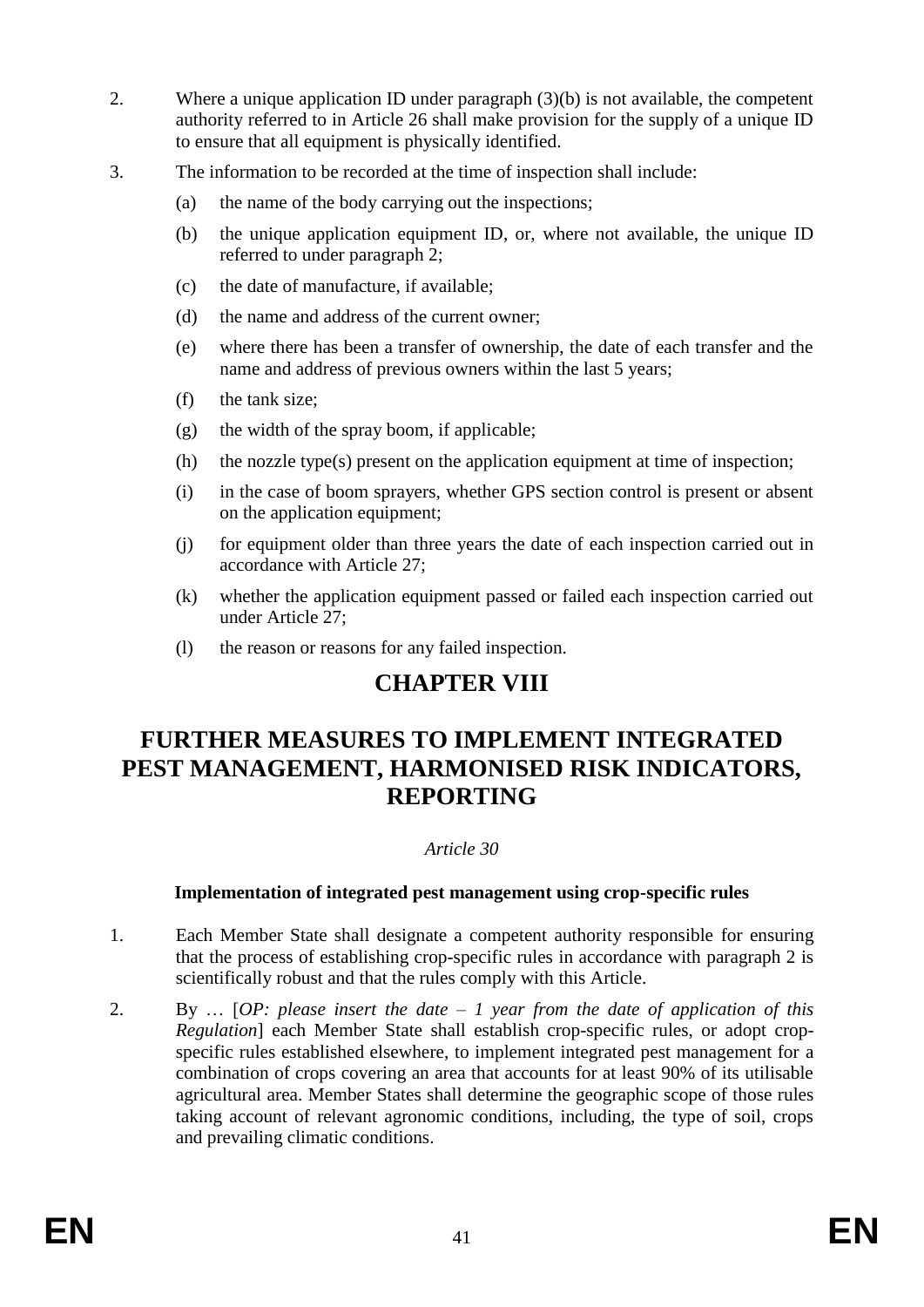- 3. Member State shall incorporate and apply the crop-specific rules referred to in paragraph 2 in their national legislation within 2 years from the date of application of this Regulation.
- 4. Professional users and advisors shall follow the crop-specific rules that apply to the area in which they operate.
- 5. At least six months prior to a set of crop-specific rules becoming binding on professional users under national law, the relevant Member State shall:
	- (a) publish a draft for public consultation and shall receive and take into account comments from stakeholders and members of the public on the rules in a transparent manner;
	- (b) notify the Commission of the draft.
- 6. Where the Commission is notified of a draft under paragraph 4, it may within 3 months of receipt of the draft object to its adoption by a Member State, in which event the Member State shall refrain from adopting the draft until it has amended the text and received a positive opinion from the Commission. A Commission objection shall be based on the failure of the draft rules to respect the criteria set out in paragraph 7. The fact that the Commission does not raise any objections to a draft in no way prejudices its powers to fully review the quality, implementation and efficacity of crop specific rules during Commission audits and controls under Regulation (EU) 2017/625.
- 7. The crop-specific rules shall convert the general principles of integrated pest management laid down in Annex III into verifiable criteria. In particular, they shall:
	- (a) describe the most economically significant harmful organisms affecting the crop;
	- (b) specify the non-chemical interventions (cultural, physical and biological control) which are effective against these harmful organisms referred to in point (a);
	- (c) specify the low-risk plant protection products or alternatives to chemical plant protection products which are effective against these harmful organisms referred to in point (a);
	- (d) specify chemical plant protection products (excluding low-risk plant protection products) which are effective against these harmful organisms referred to in point (a);
	- (e) specify the quantitative criteria or conditions under which chemical plant protection products can be used after all other means have been exhausted (for example minimum density/size/growth stage of weeds, pest population, rainfall/temperature, outcome of decision support system etc.);
	- (f) specify the measurable criteria/conditions under which more hazardous plant protection products can be used after all other means have been exhausted (for example minimum density/size/growth stage of weeds, pest population, rainfall/temperature, outcome of decision support system etc.);
- 8. Each Member State shall review its crop-specific rules annually and update as them where necessary, including where needed to reflect changes in the availability of harmful organism control tools.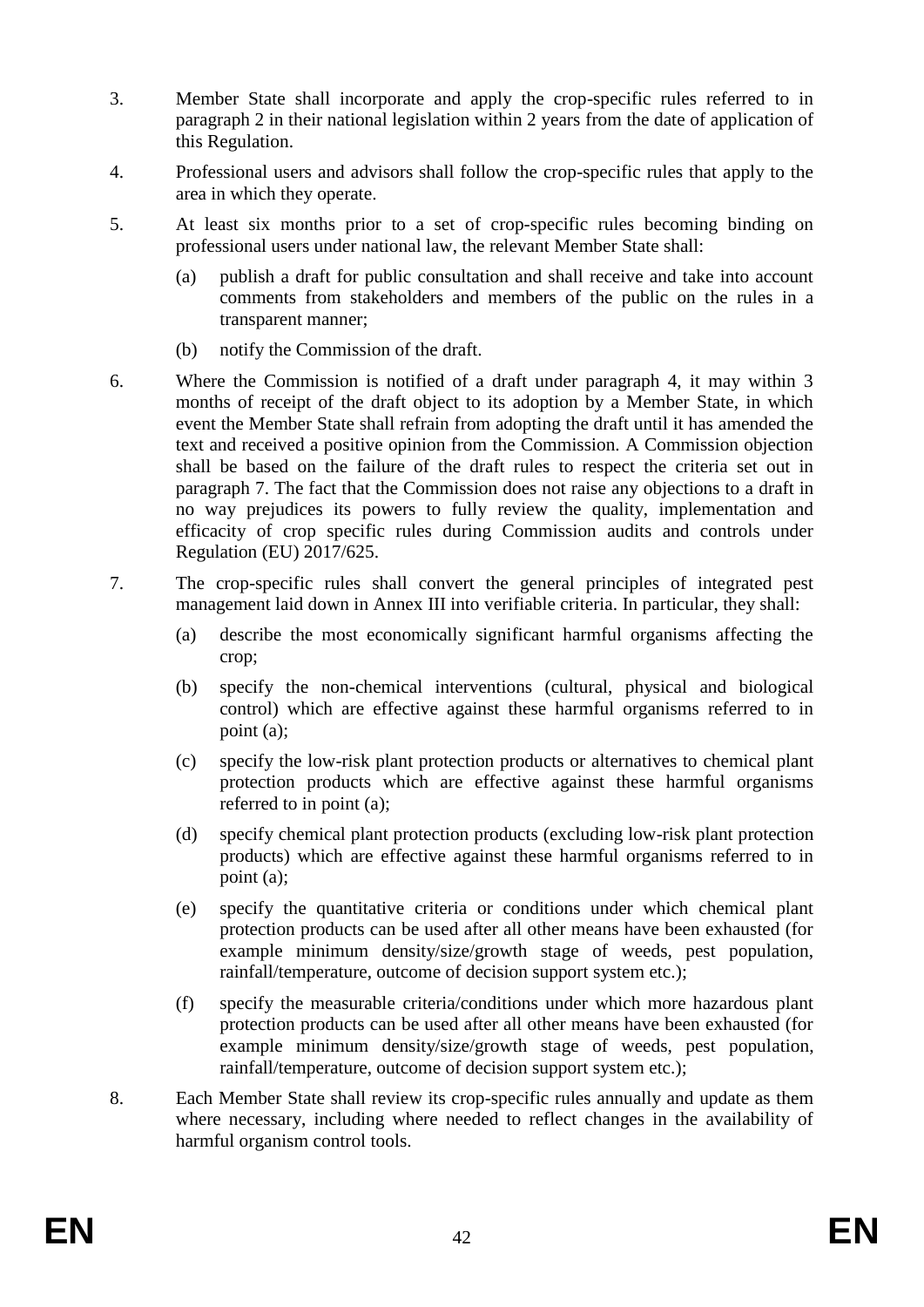- 9. A Member State may adopt crop-specific rules established by another Member State with similar agronomic conditions, including, soil, crops and prevailing climatic conditions.
- 10. A Member State with significant climatic or agronomic differences between regions, shall establish or adopt crop-specific rules for each of those regions.
- 11. Each Member State shall publish its crop-specific rules on a single website.
- 12. The Commission shall publish on a website a link to the website referred to in paragraph 11 for each Member State.
- 13. The Commission is empowered to adopt delegated acts in accordance with Article 36 amending Annex III in order to take into account technical progress and scientific developments.
- 14. By … [*OP: please insert the date – 7 years after the date of application of this Regulation*], the Commission shall submit a report to the European Parliament and the Council on the development and enforcement of crop-specific rules in the Member States.

# **Electronic integrated pest management register**

- 1. Each Member State shall designate a competent authority or competent authorities to establish and maintain an electronic integrated pest management register or registers.
- 2. An electronic integrated pest management register shall be accessible to professional users so that they are able to enter the electronic records in accordance with Article 12(1) and point 8 of Annex III.
- 3. A competent authority referred to in paragraph 1 shall ensure that professional users enter the information set out in Article 12(1) and in point 8 of Annex III in the electronic integrated pest management register.

# *Article 32*

### **Methodology for calculating harmonised risk indicators and for calculating the two national 2030 reduction targets**

- 1. In addition to harmonised risk indicators already established at the time of adoption of this Regulation, and now incorporated in Annex VII to this Regulation, the Commission may establish further harmonised risk indicators in accordance with paragraph 8.
- 2. The methodology for calculating harmonised risk indicators, at both Union and Member State level, is laid down in Annex VII. The methodology for calculating progress in the achievement of the two Union and the two national 2030 reduction targets, is laid down in Annex I. Both methodologies shall be based on statistical data collected in accordance with Union legislation concerning statistics on plant protection products and other relevant data, in order to estimate trends in risks from plant protection product use.
- 3. The Commission shall: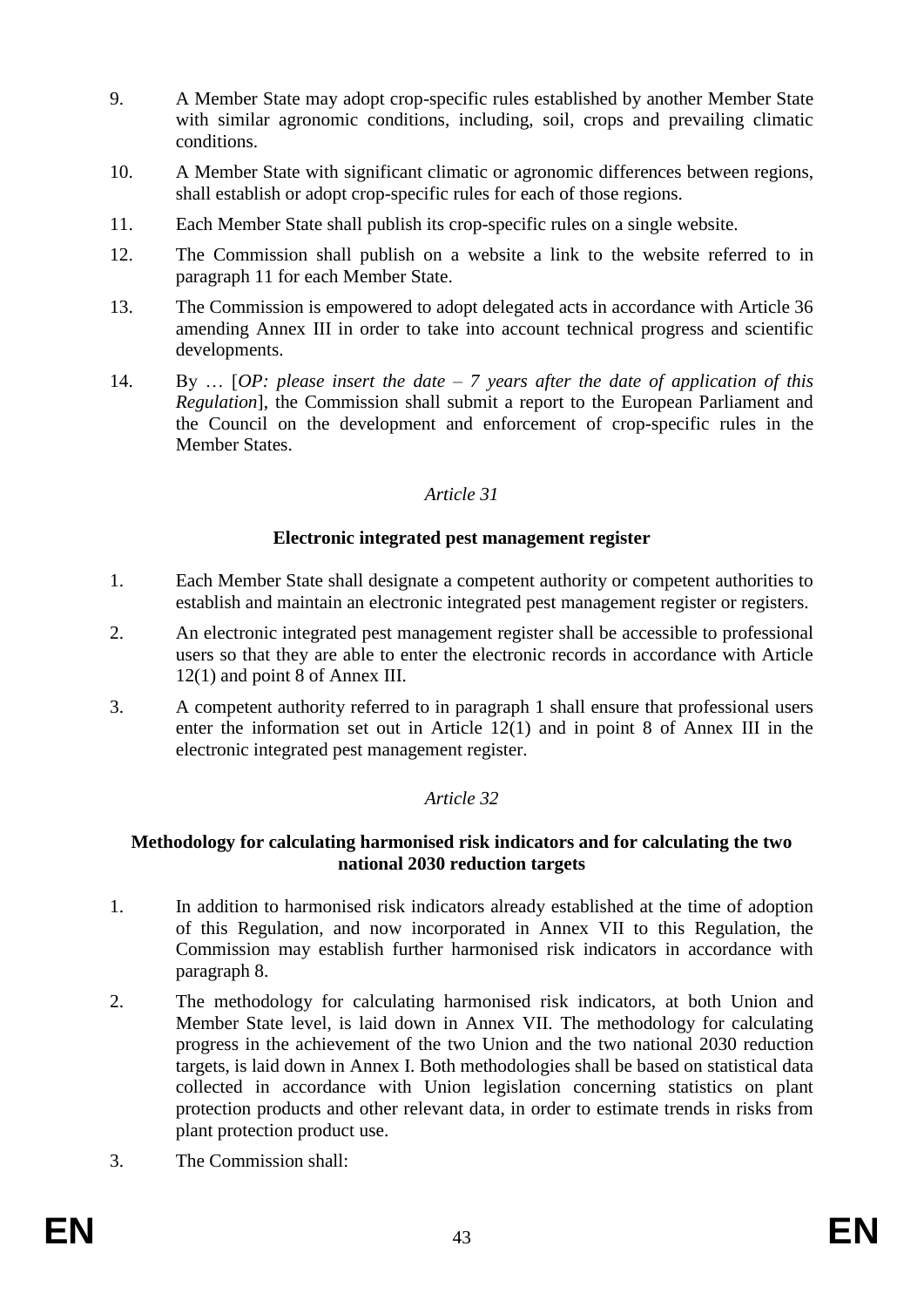- (a) calculate the results of harmonised risk indicators and progress in the achievement of the two national 2030 reduction targets annually, unless a certain harmonised indicator states a different period, at Union level;
- (b) publish the results of its calculation under point (a) on the website referred to in Article 6;
- (c) use the results referred to in point (a) to assess progress at Union and Member State levels towards achieving the two national 2030 reduction targets.
- 4. Each Member State shall:
	- (a) calculate the results of the harmonised risk indicators and its progress in the achievement of its two national 2030 reduction targets at the frequency referred to in Annexes I and VII;
	- (b) evaluate the results of each harmonised risk indicator and progress in the achievement of the national 2030 reduction target each time the calculations are performed.
- 5. Evaluations of the existing harmonised risk indicators referred to in paragraph 4, point (b) shall:
	- (a) identify five active substances influencing the result most significantly;
	- (b) specify the crops or situations and the target pests on which the active substances referred to in point (a) are used;
	- (c) specify existing non-chemical methods to combat those pests, if any;
	- (d) summarise the actions taken to reduce the use and risk of these active substances. referred to in point (a).
- 6. Member States shall communicate the results of the calculations as defined in Annex VII and the associated evaluations carried out pursuant to paragraph 4 to the Commission and to the other Member States and shall publish this information together with the results of the harmonised risk indicators on the websites referred to in Article 22(2).
- 7. Further to Harmonised Risk Indicators I and II as specified in Annex VII and the data set out in Annex II, Member States may additionally continue to use existing national indicators or quantifiable objectives, and other data collected at a national or regional level that relates to the indicators and targets referred to in paragraphs 1 and 2.
- 8. The Commission is empowered to adopt delegated acts in accordance with Article 36 amending Annexes I and VII in order to take into account technical progress and scientific developments.

# **CHAPTER IX**

# **ADMINISTRATIVE AND FINANCIAL PROVISIONS**

# *Article 33*

# **Information on designated competent authorities**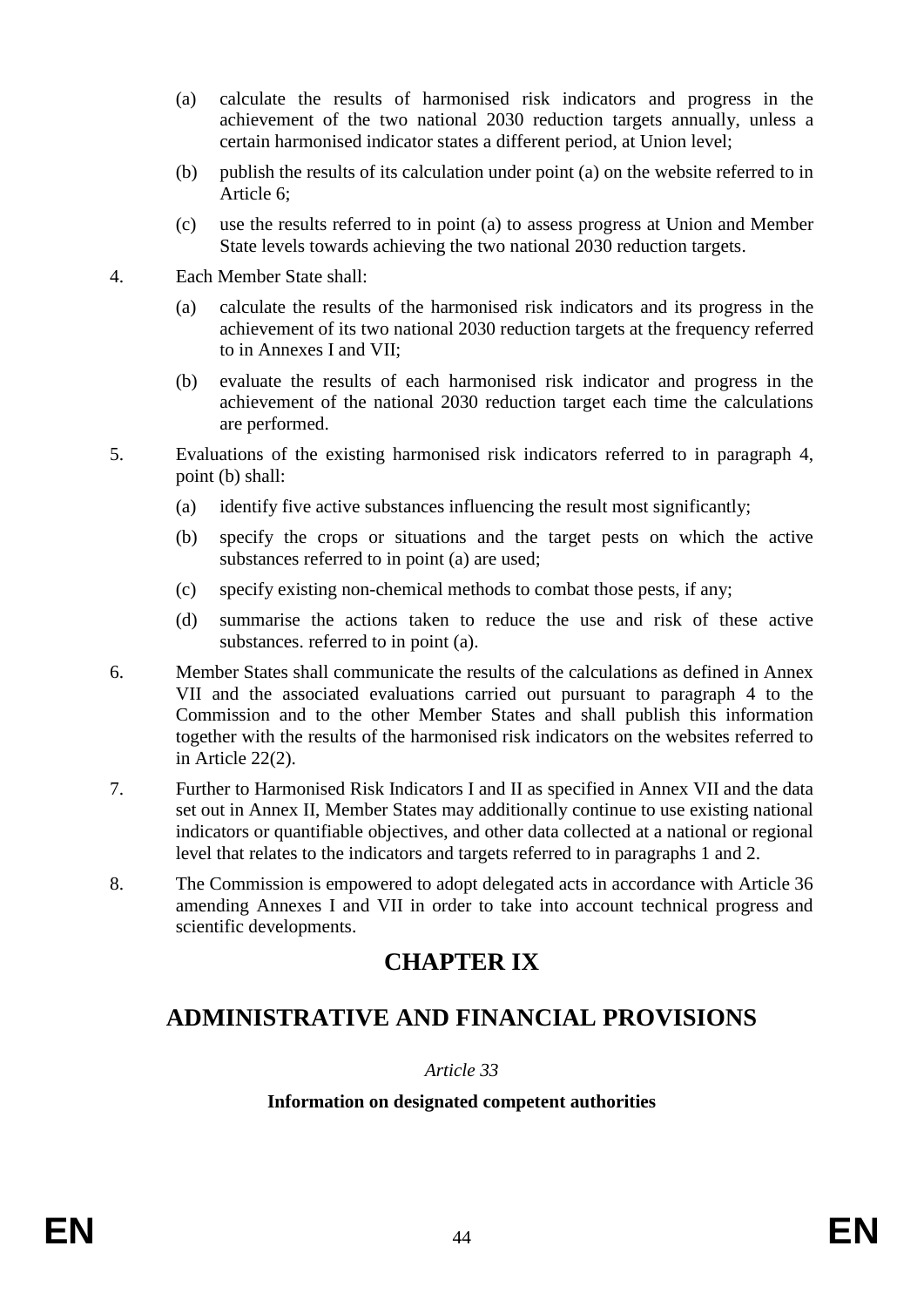By six months after the date of application of the Regulation, each Member States shall inform the Commission of the competent authorities responsible for the activities referred to in this Regulation.

### *Article 34*

#### **Penalties**

Member States shall lay down the rules on penalties applicable to infringements of this Regulation and shall take the measures necessary to ensure that they are implemented. The penalties provided for shall be effective, proportionate and dissuasive.

Member States shall without delay notify the Commission of those rules and of those measures and shall notify it, without delay, of any subsequent amendment affecting them.

#### *Article 35*

### **Fees and charges**

- 1. Member States may recover the costs related to carrying out their obligations under this Regulation by means of fees or charges.
- 2. Revenues from fees and charges collected in accordance with paragraph 1 shall be reserved for the responsible competent authorities responsible under this Regulation.

# **CHAPTER X**

# **DELEGATED POWERS AND COMMITTEE PROCEDURE**

# *Article 36*

# **Exercise of the delegation**

- 1. The power to adopt delegated acts is conferred on the Commission subject to the conditions laid down in this Article.
- 2. The power to adopt delegated acts referred to in Articles 16(6), 20(8), 27(6), 26(12) and 32(8) shall be conferred on the Commission for an indeterminate period from … [*OP: please insert the date of entry into force of this Regulation*]. The delegation of power shall continue unless the European Parliament or the Council opposes such extension not later than three months before the end of each period.
- 3. The delegation of power referred to in Articles 12(6), 16(8), 23(6), 26(12) and 32(8) may be revoked at any time by the European Parliament or by the Council. A decision to revoke shall put an end to the delegation of the power specified in that decision. It shall take effect the day following the publication of the decision in the Official Journal of the European Union or at a later date specified therein. It shall not affect the validity of any delegated acts already in force.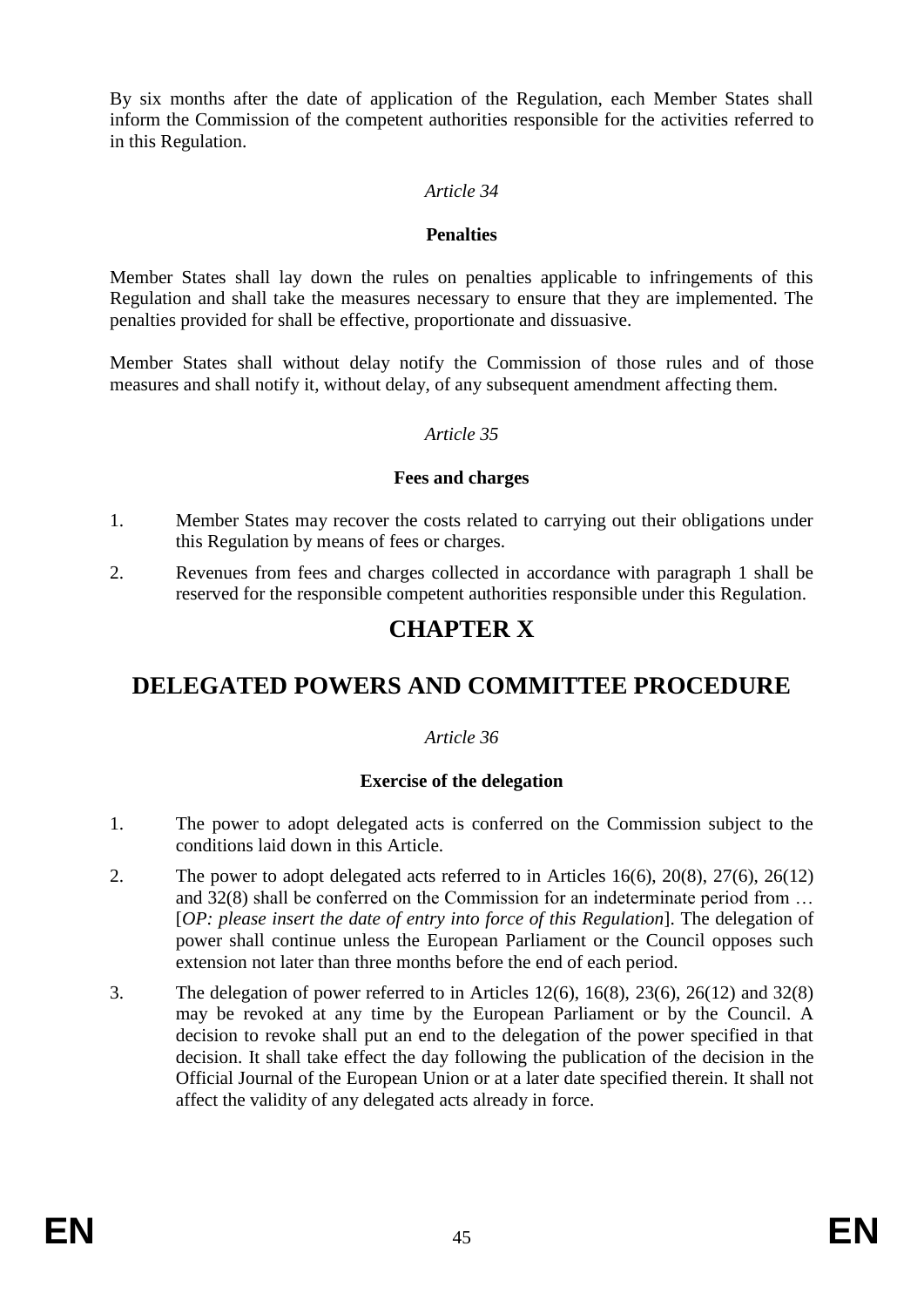- 4. Before adopting a delegated act, the Commission shall consult experts designated by each Member State in accordance with the principles laid down in the Interinstitutional Agreement of 13 April 2016 on Better Law-Making.
- 5. As soon as it adopts a delegated act, the Commission shall notify it simultaneously to the European Parliament and to the Council.
- 6. A delegated act adopted pursuant to Articles 12(6), 16(8), 23(6), 26(12) and 32(8) shall enter into force only if no objection has been expressed either by the European Parliament or the Council within a period of two months of notification of that act to the European Parliament and the Council or if, before the expiry of that period, the European Parliament and the Council have both informed the Commission that they will not object. That period shall be extended by two months at the initiative of the European Parliament or of the Council.

#### **Committee procedure**

- 1. The Commission shall be assisted by the Standing Committee on Plants, Animals, Food and Feed referred to in Article 58(1) of Regulation (EC) No 178/2002 of the European Parliament and of the Council  $39$ . That committee shall be a committee within the meaning of Regulation (EU) No 182/2011.
- 2. Where reference is made to this paragraph, Article 5 of Regulation (EU) No 182/2011 shall apply.
- 3. Where the committee delivers no opinion, the Commission shall not adopt the draft implementing act and Article 5(4), third paragraph, of Regulation (EU) No 182/2011 shall apply.

# **CHAPTER XI**

# **FINAL PROVISIONS**

#### *Article 38*

#### **Commission evaluation**

No sooner than *seven years* after the date of application of this Regulation, the Commission shall carry out an evaluation of this Regulation and present a report on the main findings to the European Parliament, the Council, the European Economic and Social Committee, and the Committee of the Regions. Member States *or other parties* shall provide the Commission with the information necessary for the preparation of that report.

#### *Article 39*

#### **Repeal of Directive 2009/128/EC**

 $39$ <sup>39</sup> OJ L 31, 1.2.2002, p. 1.Regulation (EC) No 178/2002 of the European Parliament and of the Council of 28 January 2002 laying down the general principles and requirements of food law, establishing the European Food Safety Authority and laying down procedures in matters of food safety (OJ L 31, 1.2.2002, p. 1).